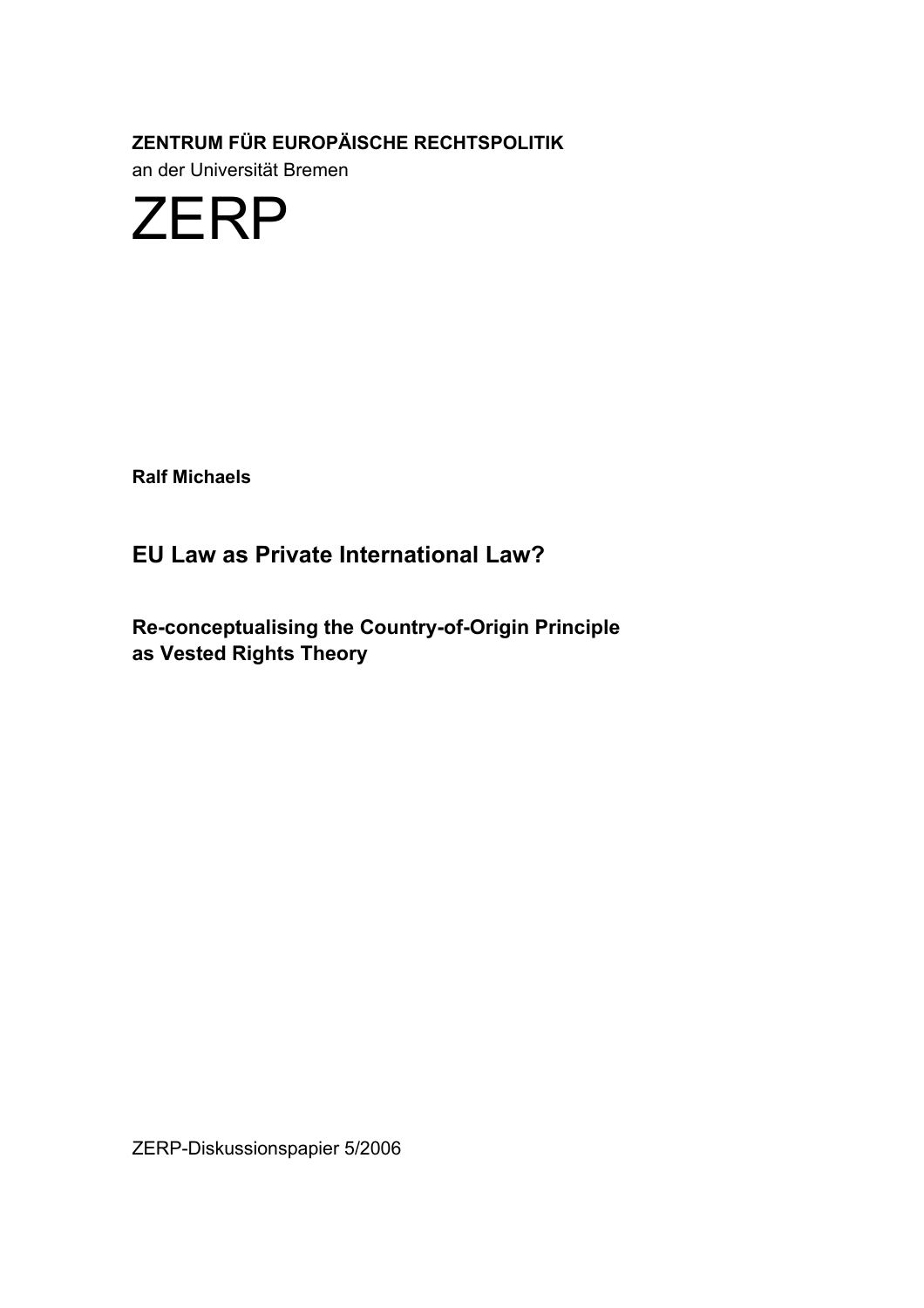Ralf Michales is Associate Professor, Duke University School of Law, Michaels@law.duke.edu. This paper is based on the talk given at the Conference launching the Journal of Private International Law in Aberdeen, March 29, 2005; it has been presented also at the Max Planck Institute for Comparative Private Law and Private International Law in Hamburg on May 8, 2006, and at the Centre of European Law and Politics of the University of Bremen on May 19, 2006. Thanks to participants at these talks and to Xavier Lewis and Joan Magat for helpful suggestions, and to Matthieu Destribois for valuable research assistance on French and English law. The usual disclaimer applies.

#### **IMPRESSUM**

| Herausgeber:  | Zentrum für Europäische         |
|---------------|---------------------------------|
| Redaktion:    | Rechtspolitik an der            |
| Vertrieb:     | Universität Bremen              |
|               | Universitätsallee, GW 1         |
|               | 28359 Bremen                    |
| Schutzgebühr: | $\in$ 8,- (zzgl. Versandkosten) |
| Nachdruck:    | Nur mit Genehmigung des         |
|               | Herausgebers                    |
| ISSN:         | $0947 - 5729$                   |

Bremen, im August 2006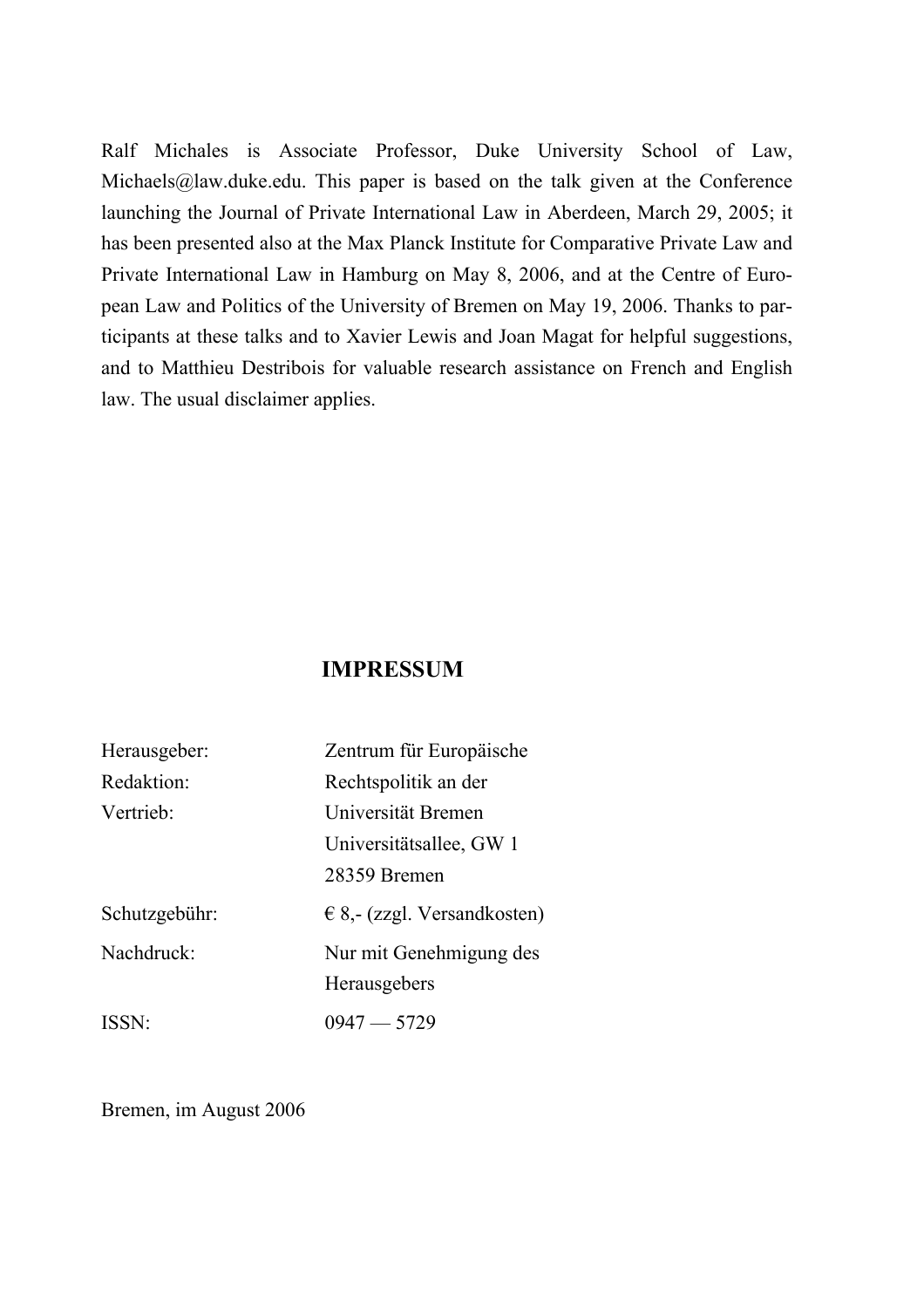# **Contents**

| $\mathbf{I}$ .  |                                                                              |  |
|-----------------|------------------------------------------------------------------------------|--|
| A.              |                                                                              |  |
|                 |                                                                              |  |
|                 | 2.                                                                           |  |
|                 | 3.                                                                           |  |
|                 |                                                                              |  |
| <b>B.</b>       |                                                                              |  |
|                 | 1. Country-of-Origin Principle as a Rule Designating the Applicable Law  14  |  |
|                 | $\overline{2}$ .                                                             |  |
|                 | 3.                                                                           |  |
|                 | 4.                                                                           |  |
|                 | 5. EU Law as Functional Equivalent of Private International Law 17           |  |
| $\mathcal{C}$ . |                                                                              |  |
| II.             |                                                                              |  |
| A.              |                                                                              |  |
|                 |                                                                              |  |
|                 | 2.                                                                           |  |
|                 |                                                                              |  |
|                 |                                                                              |  |
| <b>B.</b>       |                                                                              |  |
|                 | 1.                                                                           |  |
|                 | 2.                                                                           |  |
|                 | 3.                                                                           |  |
|                 | 4.                                                                           |  |
|                 |                                                                              |  |
|                 | 6. Mandatory Requirements of Public Interest and Public Policy Exception .33 |  |
|                 |                                                                              |  |
| Ш.              | Criticism of Vested Rights Theories and the Country-of-Origin Principle  34  |  |
| A.              | Criticism of the Country-of-Origin Principle and of Vested Rights 35         |  |
|                 |                                                                              |  |
|                 | 2.                                                                           |  |
|                 | 3.                                                                           |  |
|                 |                                                                              |  |
|                 |                                                                              |  |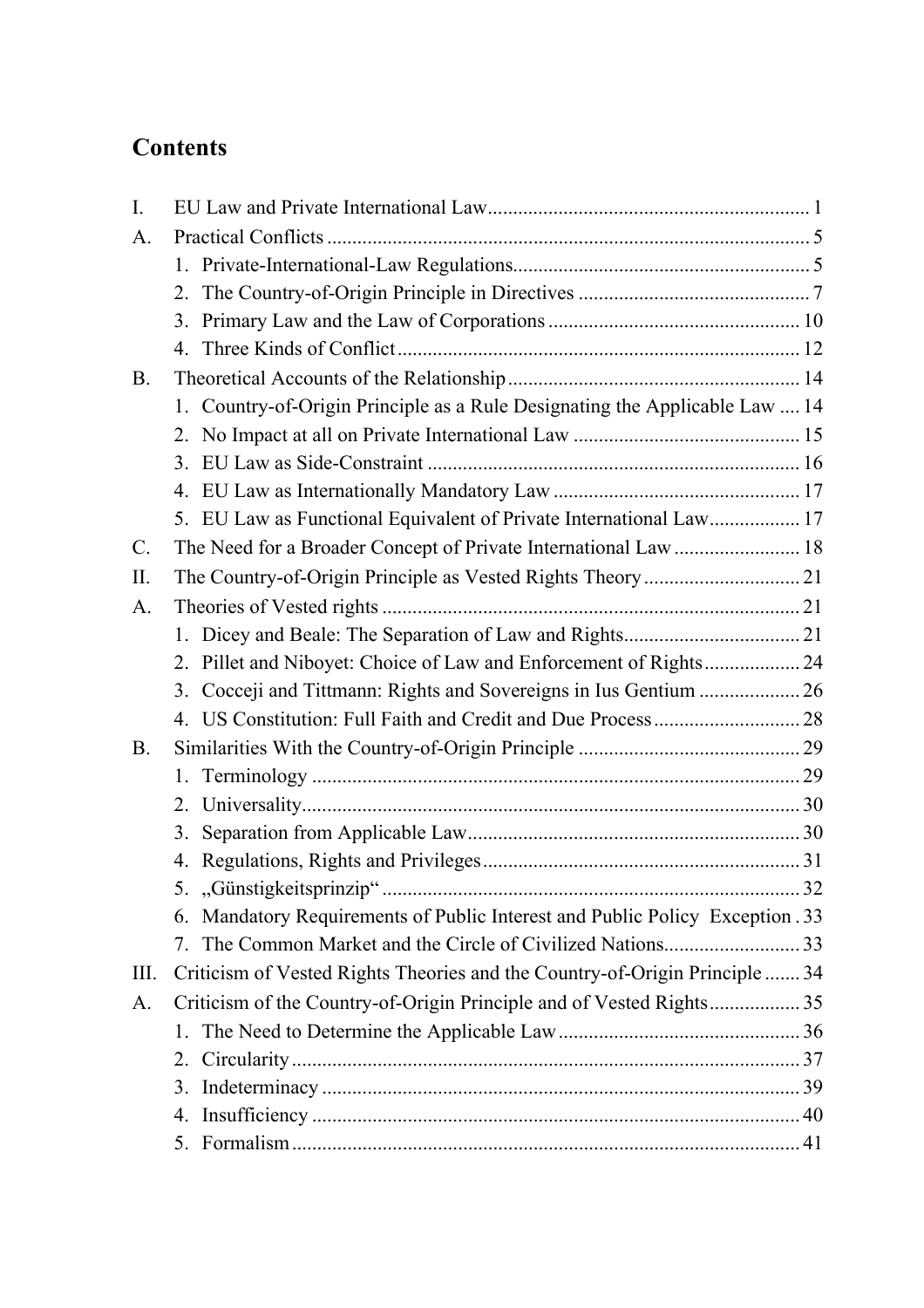| Β. |  |
|----|--|
|    |  |
|    |  |
|    |  |
|    |  |
|    |  |
|    |  |
|    |  |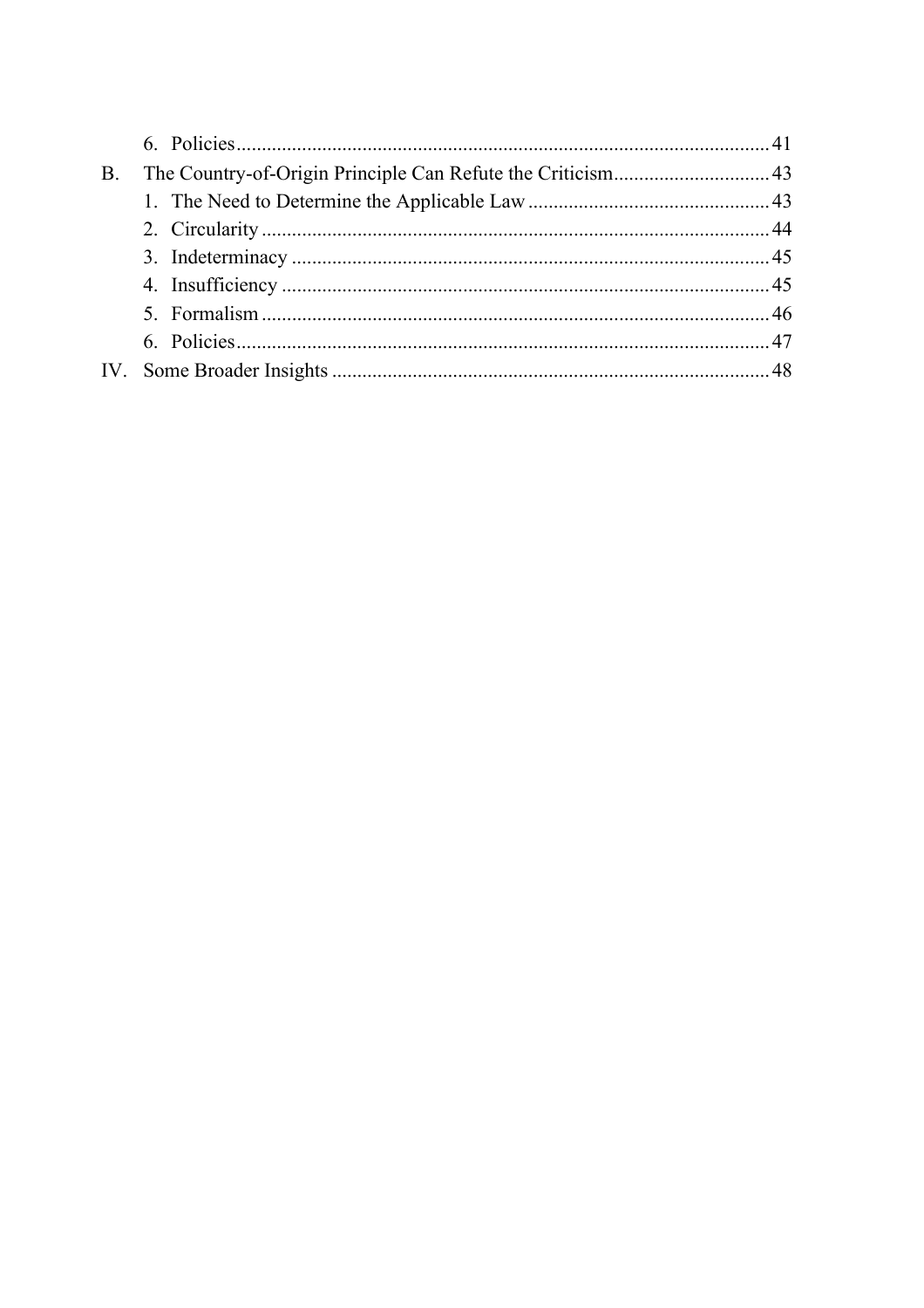## **I. EU Law and Private International Law**<sup>1</sup>

 $\overline{a}$ 

If private international law is widely considered too technical to stir passions in the wider population, such considerations may have to be rethought. Recently, people all over Europe took to the streets to protest against a proposed norm of private international law – the "country-of-origin" principle stated in Article 16 of the proposed Services Directive.2 Had the proposal become law, providers

- (1) Member States shall ensure that providers are subject only to the national provisions of their Member State of origin which fall within the coordinated field. Paragraph 1 shall cover national provisions relating to access to and the exercise of a service activity, in particular those requirements governing the behaviour of the provider, the quality or content of the service, advertising, contracts and the provider's liability.
- (2) The Member State of origin shall be responsible for supervising the provider and the services provided by him, including services provided by him in another Member State.
- (3) Member States may not, for reasons falling within the coordinated field, restrict the freedom to provide services in the case of a provider established in another Member State, in particular, by imposing any of the following requirements:
	- (a) an obligation on the provider to have an establishment in their territory;
	- (b) an obligation on the provider to make a declaration or notification to, or to obtain an authorisation from, their competent authorities, including entry in a register or registration with a professional body or association in their territory;
	- (c) an obligation on the provider to have an address or representative in their territory or to have an address for service at the address of a person authorized in that territory;
	- (d) a ban on the provider setting up a certain *infra* structure in their territory, including an office or chambers, which the provider needs to supply the services in question;
	- (e) an obligation on the provider to comply with requirements, relating to the exercise of a service activity, applicable in their territory;
	- (f) the application of specific contractual arrangements between the provider and the recipient which prevent or restrict service provision by the self-employed;
	- (g) an obligation on the provider to possess an identity document issued by its competent authorities specific to the exercise of a service activity;
	- (h) requirements which affect the use of equipment which is an integral part of the

<sup>1</sup> In this article, I use "private international law" rather than "conflict of laws" or "choice of law" for two reasons. First, this is in accordance with European usage. Second, it brings out the focus on private interest that characterizes the country of origin principle better than "conflict of laws" or "choice of law", both of which suggest that the relevant question goes to which of several laws is applicable.

<sup>2</sup> Proposal for a Directive of the European Parliament and of the Council on services in the internal market (by the Commission), 5 March 2004, COM(2004) 2 final/3, Article 16, "Country of origin principle":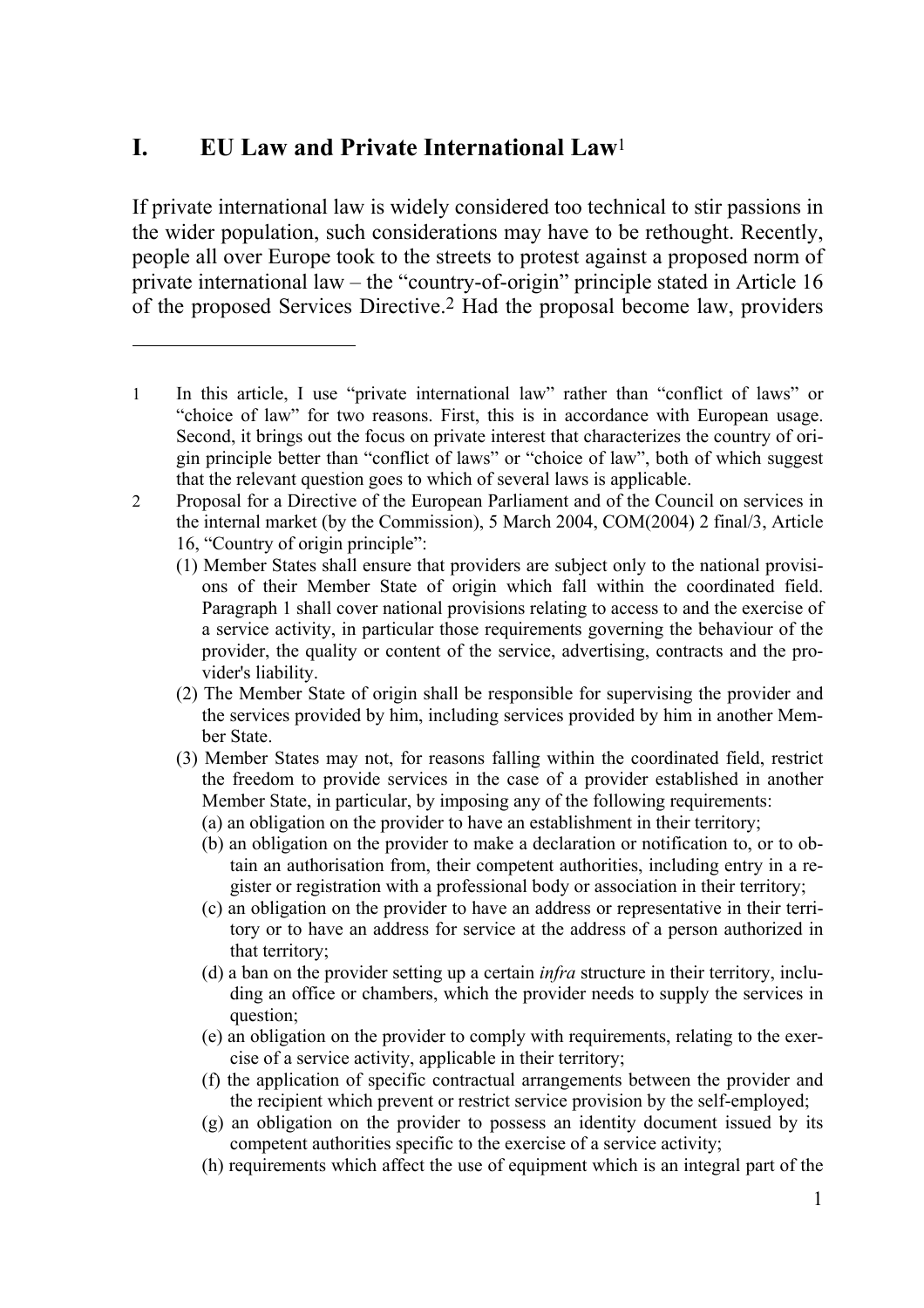of services would now be governed largely by the laws of their countries of origin alone, and the application of rules of the country of destination would be severely restricted. Protests against this norm were an important reason why the EU Constitutional Treaty failed in referenda in France and in the Netherlands, and why the Commission has replaced the country-of-origin principle with a much milder principle of mutual recognition.<sup>3</sup>

But is the country-of-origin principle a private international law norm at all? It is hard to say, since the relationship between private international law and EU law is still somewhat undefined. Indeed, for a long time, scholars in both areas worked in splendid isolation from each other. To private international lawyers, EU law sometimes appeared on the periphery as a minor nuisance, but it could mostly be ignored.4 The new EU competence for private international law expressed in Articles 61, 65 of the EU Treaty5 has not changed much in this re-

service provided;

- (i) restrictions on the freedom to provide the services referred to in Article 20, the first subparagraph of Article 23(1) or Article 25(1).
- 3 Amended Proposal for a Directive of the European Parliament and of the Council on Services in the Internal Market (presented by the Commission), 4 April 2006, COM(2006) 160 final, Article 16 with comments at pp. 10-12.
- 4 But see, for some early analyses, René Savatier, « Le Marché Commun au regard du droit international privé » (1959) *Rev crit* 237; id., « Les aspects du droit international privé de la Communauté Économique », in: *Travaux du Comité Français de droit international privé 1960-1962*, 17; Konrad Zweigert, « Einige Auswirkungen des Gemeinsamen Marktes auf das internationale Privatrecht der der Mitgliedstaaten », in: Ernst von Cammerer et al. (eds.), *Probleme des europäischen Rechts. Festschrift für Walter Hallstein zu seinem 65. Geburtstag* (1966) 555. For two recent accounts of the history, see Jannet A. Pontier, *Europees conflictenrecht – Een complexe geschiedenis in vogelvlucht* (Amsterdam, Vossiuspers, 2005); Karl Kreuzer, "Zu Stand und Perspektiven des Europäischen Internationalen Privatrechts – Wie europäisch soll das Europäische Internationale Privatrecht sein?" 70 (2006) *RabelsZ* 1, 8-30 (2006). For an argument to treat all EU law as conflict of laws, see Christian Joerges, "The Challenges of Europeanization in the Realm of Private Law: A Plea for a New Legal Discipline" (2004) 14 *Duke International and Comparative Law Journal* 149; Andreas Furrer, *Zivilrecht im gemeinschaftsrechtlichen Kontext – Das Europäische Kollisionsrecht als Koordinierungsinstrument für die Einbindung des Zivilrechts in das europäische Wirtschaftsrecht* (2001); Christoph Schmid, *Die Instrumentalisierung des Privatrechts durch die EU* (Baden-Baden, Nomos, forthcoming).
- 5 Arts 61, 65 Treaty establishing the European Community, 2002 OC C-325/59 (24 December 2002); see Jürgen Basedow, "The Communitarization of the Conflict of Laws under the Treaty of Amsterdam" (2000) 37 *Common Market Law Review* 687; Oliver Remien, "European Private International Law, the European Community and Its Emerging Area of Freedom, Security and Justice" (2001) 38 *Common Market Law Review* 53.

1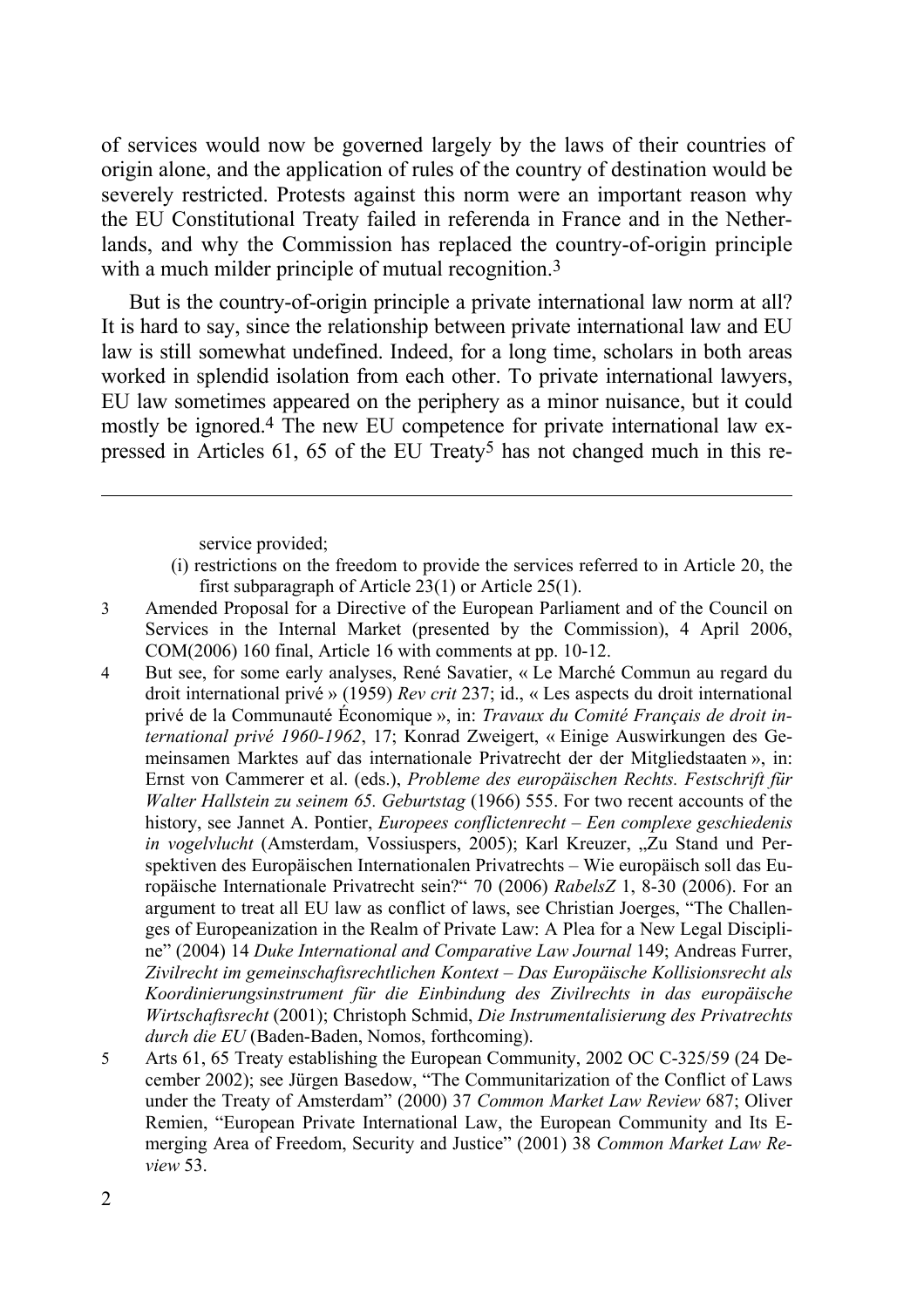spect, since what the EU legislates in this realm is, in shape and approach, widely compatible with traditional private international law.<sup>6</sup> For EU lawyers, by contrast, private international law, with all its expertise, was no more than a small and negligible field of technical niceties that was not expected to, and mostly did not, stand in the way of the common market and its law.

If such happy co-existence (or rather: mutual ignorance) was ever possible, it no longer is. Traditional private international law and EU law clash with ever-increasing frequency. The infamous "country-of-origin principle" does not pose the only challenge to traditional private international law; other challenges come from the rules on non-discrimination.7 Yet, private international lawyers have not found an adequate response; they still struggle, even at a conceptual level, with the need to make sense of EU law. Many conflicts scholars react in one of two ways. Some complain that European law develops in ignorance of private international law. While this complaint is not entirely unjustified, the consequence that they often draw – to leave private international law unaltered – seems both unrealistic and unattractive. Other private international lawyers concede defeat and suggest (or deplore) a reformulation of private international law in the face of EU law, replacing the traditional conflicts norm with a principle of mutual recognition.<sup>8</sup> In doing this, they seem too willing to concede that after centuries their own discipline has lost its relevance.

Both reactions are equally unsatisfactory. Since both fail to make the country-of-origin principle and private international law commensurable, they yield the opportunity for private international law to contribute its disciplinary knowledge and expertise to debates about the common market. As a consequence, EU law has been able to develop in this area, largely unchallenged by

<sup>6</sup> But see Jürgen Basedow, « Spécificité et coordination du droit international privé communautaire », in *Travaux du comité français de droit international privé 2002- 2004* (Paris, Pédone, 2005), 275 (arguing that federalized codification of private international law is a novelty).

<sup>7</sup> E.g. for the private law of names in case of double nationality: Case C-148/02 Garcia Avello, decision of October 2, 2003, [2003] ECR-I 11613; Case C-96/04 Stadt Niebüll, Opinion of the Advocate General of June 30, 2005, paras 56-7. (The Court of Justice decided on April 27, 2006 it had no jurisdiction over the case.) Avello is interpreted as a return to Savignyan private international law by Tito Ballarino & Benedetta Ubertazzi, "On Avello and Other Judgments: A New Departure in the Conflict of Laws?"(2004) *Yearbook of Private International Law* 85, 124-9.

<sup>8</sup> See Erik Jayme & Kohler, "Europäisches Kollisionsrecht 2001: Anerkennungsprinzip statt IPR?" (2001) *IPRax* 501; Paul Lagarde, "Développements futures du droit international privé dans une Europe en voie d'unification: quelques conjectures" (2004) 68 *RabelsZ* 225; Dagmar Coester-Waltjen, "Das Anerkennungsprinzip im Dornröschenschlaf?", in: H. P. Mansel (ed.), *Festschrift für Erik Jayme* I (2004) 121.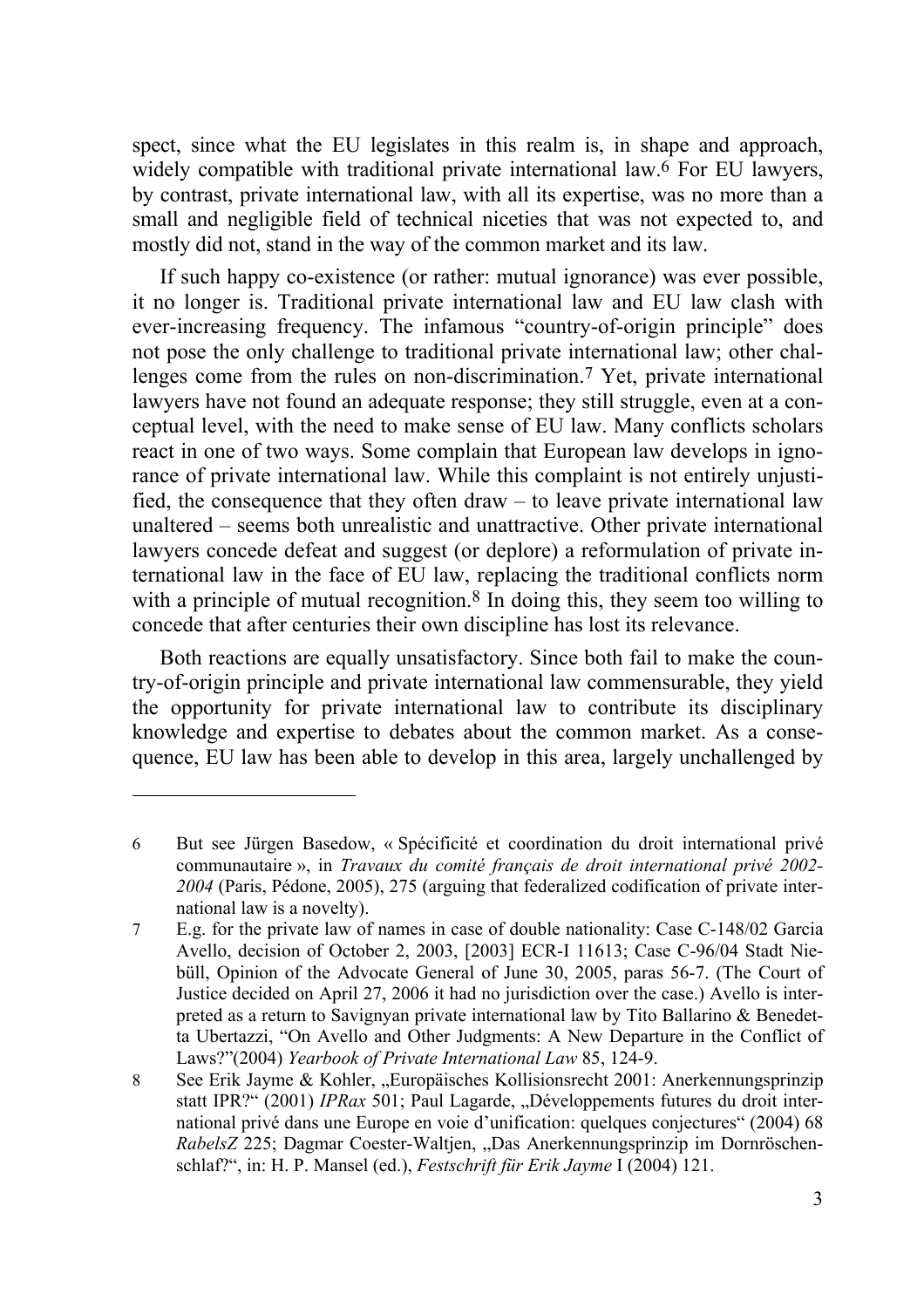private international lawyers; in the "contest of legal disciplines",9 EU law so far holds the upper hand. I suggest instead that private international lawyers should recognize the debate about EU law as one that plays out in the heart of their own discipline, as one to which they have much to contribute because of their own specific experience. However, this requires them to broaden their view. Ironically, some of the fully justified criticism against EU scholars – they do not understand private international law – falls back on privateinternational-law scholars themselves. Many of them are too quick to equate their discipline with a specific approach, the post-Savignyan approach that is currently prevailing.10

Once we take a broader perspective we find that the country-of-origin principle displays a remarkable degree of similarities to an old approach that has almost been forgotten. This approach is known as the vested rights theory. Private international lawyers can be excused for not thinking of that theory when they look at the country-of-origin principle. After all, the vested rights theory has been as thoroughly discarded as any theory ever has, while the country-oforigin principle, despite its recent setback in the Services Directive, seems alive and well. However, this difference does not suggest that both are incomparable; it suggests only how the force of any criticism is contingent upon the framework within which a theory works. Indeed, comparing both the theories and the respective criticism against it teaches us a lot about both the vested rights theory and about the country-of-origin principle, and it helps us towards a fuller understanding of European private international law.

This paper makes these three claims:

- (1) The country-of-origin principle in EU law is best understood by analogizing it to the vested rights theory in private international law.
- (2) The country-of-origin principle can counter most of the challenges that brought the vested rights theory down.
- (3) Contemporary European private international law is characterized by the lasting tension between traditional private international law and the country-of-origin principle. This tension creates the flexibility that is both appropriate and necessary for private international law to play its

<sup>9</sup> Joerges, *supra* n. 4, 154. For the origin of the quote, see Immanuel Kant, "The Contest of Faculties", in: H. S. Reiss (ed.), *Kant – Political Writings* (2nd ed. 1991) (Der Streit der Fakultäten [1798]).

<sup>10</sup> For Savigny's continued (or renewed) importance, see Matthias Reimann, "Savigny's Triumph? Choice of Law in Contracts Cases at the Close of the Twentieth Century" (1999) 39 *Virgina Journal of International Law* 571; Ralf Michaels, "Globalizing Savigny?", http://ssrn.com/abstract=796228.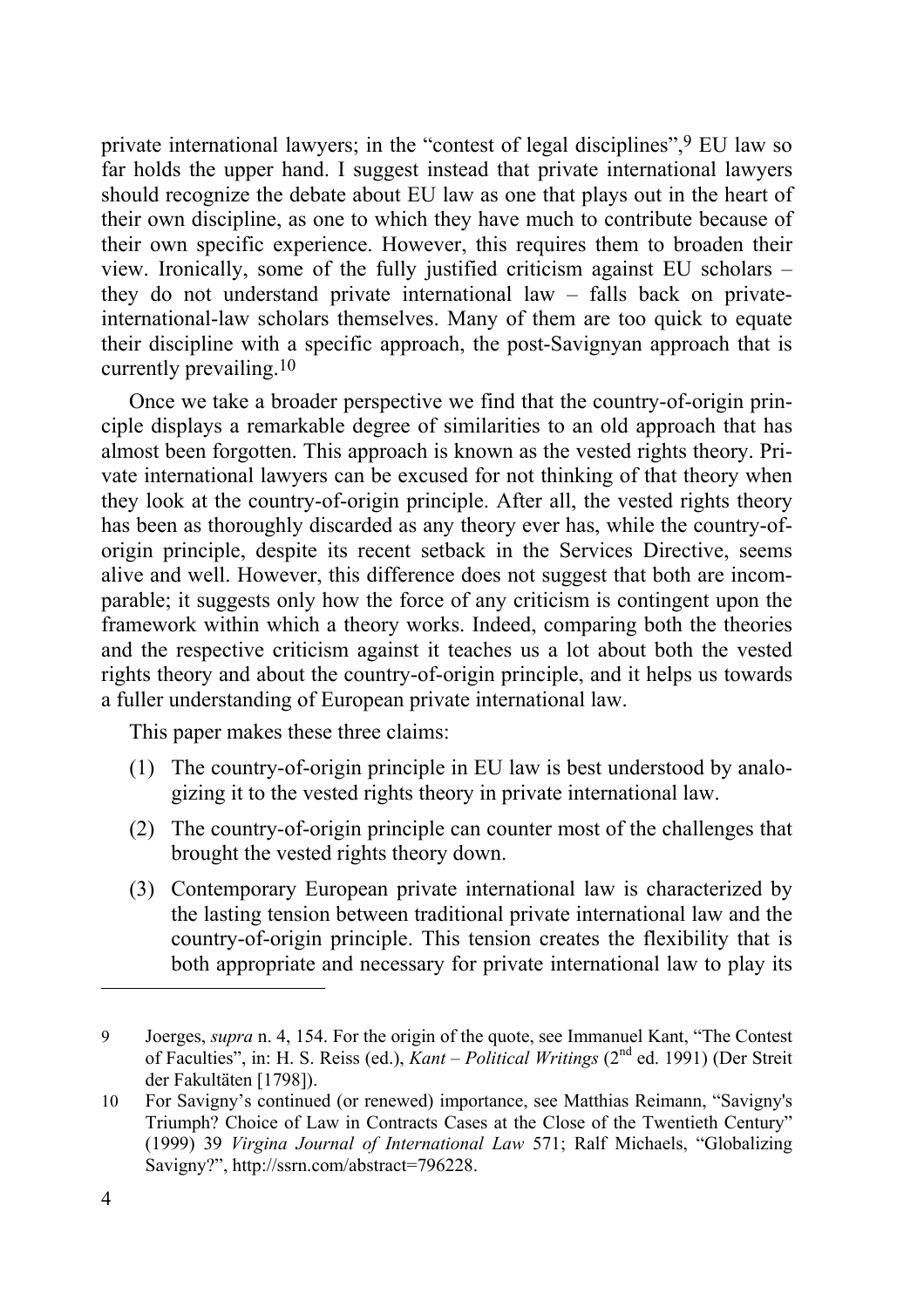role in the evolving common market.

These claims are addressed in turn. Part II substantiates the first claim, the similarity between the vested rights theory and the country-of-origin principle. This Part first presents different variants of vested rights theories before pointing out the numerous similarities with the country-of-origin principle and these theories. Part III substantiates the second claim, the resilience of the countryof-origin principle against the criticism brought forward against the vested rights theory. It first shows the different arguments brought forward against the vested rights theory and shows how they are rehashed in the debate about the country-of-origin principle, before demonstrating that they all fail, more or less, with regard to the country-of-origin principle. Part IV, the conclusion, is devoted to the third claim, regarding the lasting tension in European private international law between different methods and policies. Instead of rejecting these tensions, that Part argues that we should embrace them as fertile for a developing area of the law. First, however, the remainder of this Part I presents the conflict between the country-of-origin principle and traditional private international law, as well as the different proposals that have been made to conceptualize the relationship before concluding that a broader concept of private international law is needed for this conceptualization.

# **A. Practical Conflicts**

 $\overline{a}$ 

That private international law and the country-of-origin principle indeed conflict can be seen from either side of the disciplinary divide – from the side of European private international law, and from the side of secondary and primary EU law.

## *1. Private-International-Law Regulations*

Within private international law, the potential clash with EU law was slow to emerge. The Rome Convention of 1980 on the law applicable to contractual obligations contains only a provision in its Article 20 that gives priority to choice-of-law rules in EU legislation.11 Conflicts with norms of EU law not

<sup>11</sup> Convention on the Law Applicable to Contractual Obligations (Consolidated Version), O.J. C 27, 26/)1/1998, p. 34. Article 20 reads: "This Convention shall not affect the application of provisions which, in relation to particular matters, lay down choiceof-law rules relating to contractual obligations and which are or will be contained in acts of the institutions of the European Communities or in national laws harmonized in implementation of such acts."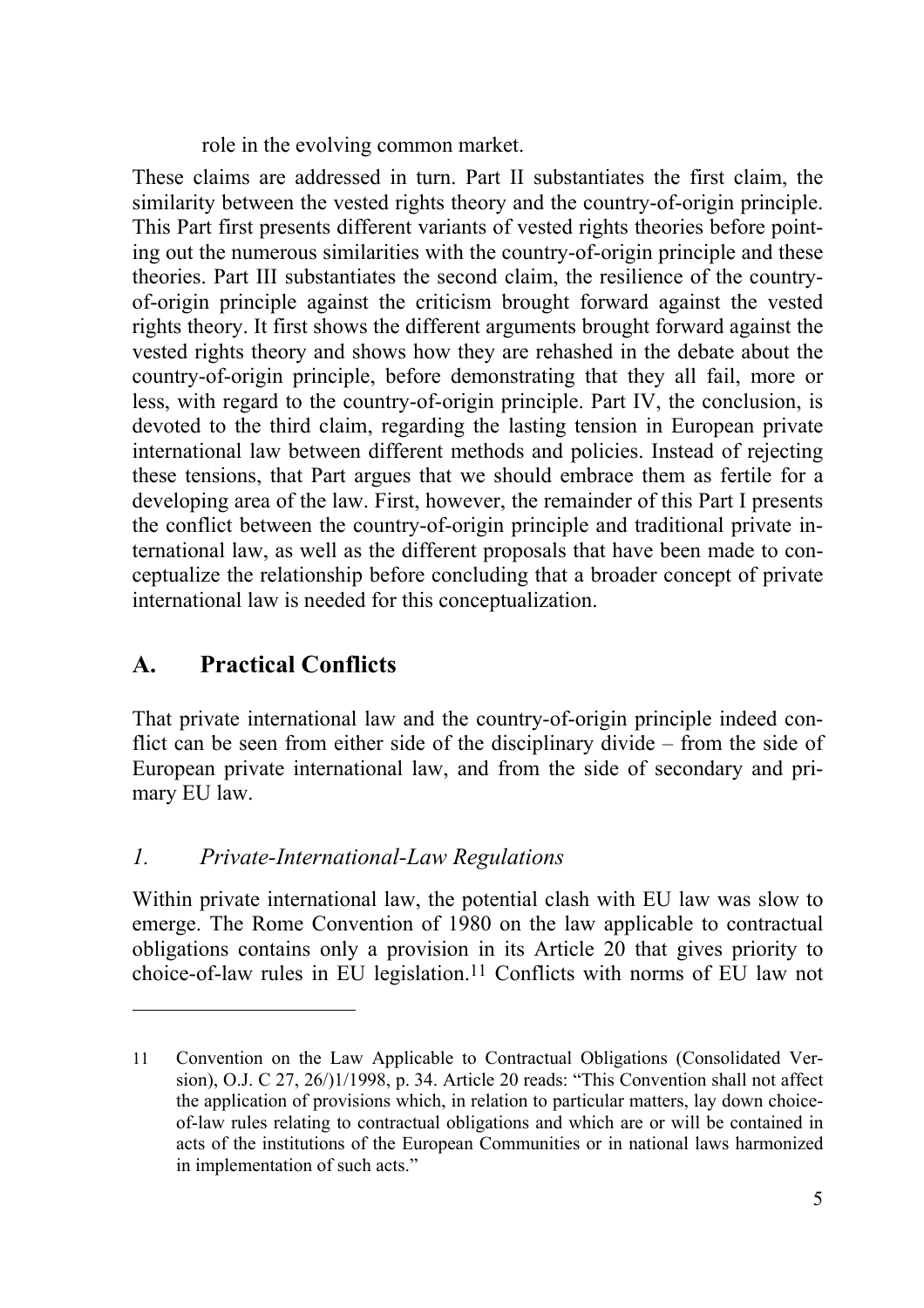shaped as private-international-law rules were apparently not considered. Since 1980, the possibility of such conflicts has become clearer to the Commission, but not easier to solve. The Green Paper on the conversion of the Rome Convention of 2002 still tried to shirk the issue:

The present document does not intend to examine the relationship between a possible future instrument and the Internal Market rules. For the Commission it is clear, however, that such an instrument should leave intact the principles of the Internal Market laid down in the Treaty or in secondary legislation.12

By contrast, the 2003 preliminary draft proposal for a Regulation on the law applicable to non-contractual obligations ("Rome II") includes an explicit provision regarding the conflict in its Article 23(2):

This regulation shall not prejudice the application of Community instruments which, in relation to particular matters and in areas coordinated by such instruments, subject the supply of services or goods to the laws of the Member State where the service-provider is established and, in the area coordinated, allow restrictions on freedom to provide services or goods originating in another Member State only in limited circumstances.<sup>13</sup>

Finally, in the most recent versions, Article 22(c) of the Rome I Proposal<sup>14</sup> and Article  $3(d)$  of the Rome II Proposal<sup>15</sup> both read,

This Regulation shall not prejudice the application or adoption of acts of the institutions of the European Communities which … lay down rules to promote the smooth operation of the internal market, where such rules cannot apply at the same time as the law designated by the rules of private international law.

Several developments are observable. First, the problem of a potential conflict between private international law norms and principles of the internal market,

<sup>12</sup> Green Paper on the conversion of the Rome Convention of 1980 on the law applicable to contractual obligations into a Community instrument and its modernisation, COM(2002) 654 final, 14 January 2003, p. 5. The French version is more strict and uses the word *devra* ("will have to"), this stricter use can also be found in the draft proposal for the Services Directive (*supra* n. 2) at p 17, which, when quoting the Green Paper, replaces "should" with "must".

<sup>13</sup> Proposal for a Regulation of the European Parliament and the Council on the Law Applicable to Non-Contractual Obligations ("Rome II"), 22 July 2003, COM(2003) 427 final.

<sup>14</sup> Proposal for a Regulation of the European Parliament and the Council on the Law Applicable to Contractual Obligations (Rome I) (presented by the Commission), 15 December 2005, COM(2005) 650 final.

<sup>15</sup> Amended proposal for a European Parliament and Council Regulation on the Law Applicable to Non-Contractual Obligations ("Rome II"), 21 Feb 2006, COM(2006) 83 final.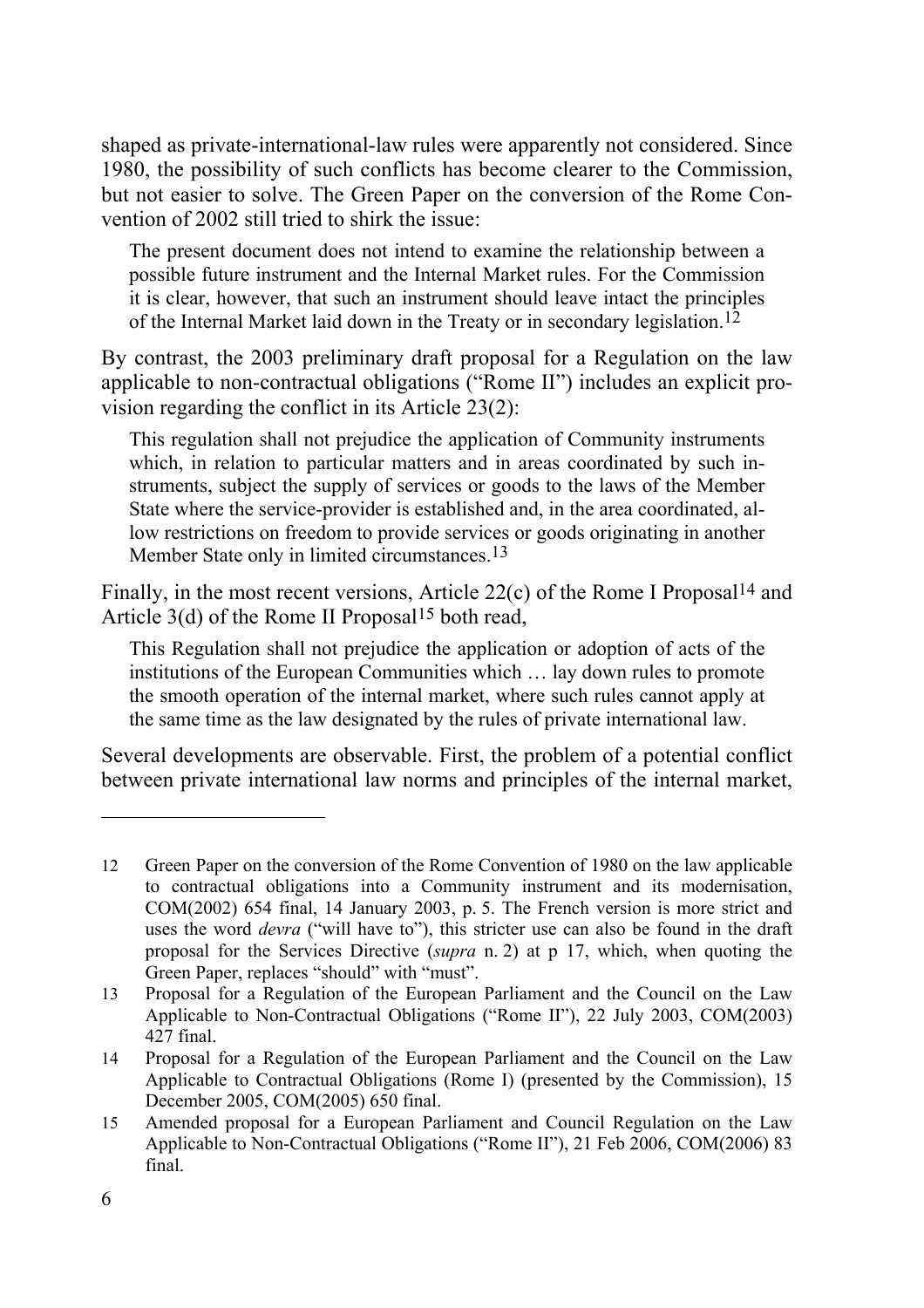including the country-of-origin principle has been recognized and acknowledged only gradually. Second, the scope of the exception from private international law has grown over time. Whereas the Rome Convention makes such an exception only for explicit private international law, and the 2003 Rome II proposal was aimed only at specific directives, the current texts are apparently not limited in scope. Third, the expansion of scope coincides with a diminution of clarity. Whereas the Rome Convention is clear in its focus on explicit private-international-law norms, and the 2003 Rome II proposal was clear at least in its focus on specific instruments,  $16$  the current text gives no guidelines as to how exactly the exception should be delimited. Do not nearly all acts of EU law "lay down rules to promote the smooth operation of the internal market"? How can it be the case that "such rules cannot apply at the same time as the law designated by the rules of private international law"? After all, the privateinternational-law regulations themselves must be "necessary for the proper functioning of the internal market" if the EU wants to claim competence under Article 65 of the EC Treaty.17 Indeed, the regulations are repeatedly justified as necessary for the functioning of the internal market.18 How can they at the same time be in conflict with this market?

## *2. The Country-of-Origin Principle in Directives*

 $\overline{a}$ 

If EU legislation on private international law is unclear regarding its relationship with the country-of-origin principle, EU legislation providing for such a principle is hardly clearer regarding its relationship to traditional private international law. Some older directives, like the television-without-frontiers directive of

<sup>16</sup> But see, for criticism, Hamburg Group for Private International Law, "Comments on the European Commission's Draft Proposal for a Council Regulation on the Law Applicable to Non-Contractual Obligations", (2003) 67 *RabelsZ* 1, 54-55.

<sup>17</sup> Whether Article 65 is an appropriate basis for private international law legislation or whether such legislation must be based on Articles 94, 95 of the Treaty, is irrelevant for purposes of this argument, since both make it a condition that private international law regulations are in fact necessary for the functioning of the internal market. This is not the subject of this article; see, for two recent critical views, Paul R. Beaumont, "Private international law of the European Union: competence questions arising from the proposed Rome II regulation on choice of law in non-contractual obligations", in *Private Law, Private International Law and Judicial Cooperation in the EU-US Relationship* (CILE Studies Vol 2, 2005), 15; Andrew Dickinson, "European Private International Law: Embracing New Horizons or Mourning the Past?" (2005) 1 *Journal of Private International Law* 197.

<sup>18</sup> See Rome I Proposal, *supra* n. 14, Recitals 1, 4; Amended Rome II Proposal, *supra*  n. 15, Recitals 1, 4.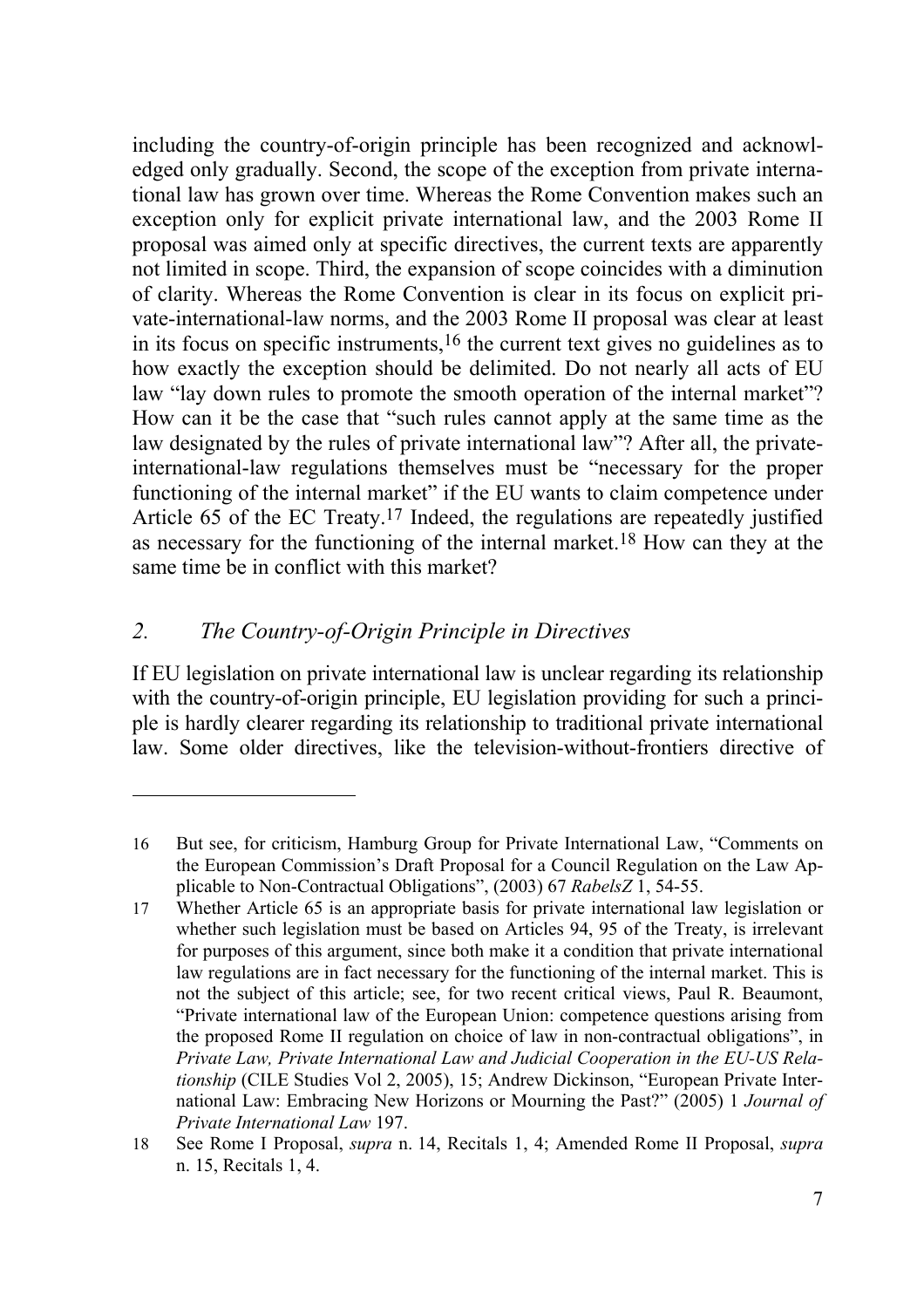1989, include provisions restricting the country of destination from applying its own law to service providers from other Member States, but the relationship to private international law is not addressed.19 The E-Commerce Directive of 200020 revealed that the Commission was aware of the problem but utterly unable to resolve it. Article 3 of the directive provides that, within the coordinated field, information service providers need comply only with the provisions of the member state where they are established (Article 3(1)), while other Member States may not, for reasons falling within the coordinated field, restrict the freedom to provide information services from another Member State (Article 3(2), and the destination country may derogate from this only for purposes of public policy, public health, public security, and the protection of consumers and investors (Article 13(4)). This looks like a private-international-law norm that declares the laws of the country of establishment applicable and the laws of the country of destination inapplicable except when these conflict with specific public policy. Yet mysteriously, Article 1(4) of the Directive proclaims that "[t]his Directive does not establish additional rules on private international law nor does it deal with the jurisdiction of Courts."21 This apparent internal inconsistency has led to an intense (and largely inconclusive) debate about whether the country-of-origin principle in Article 3 "really" is a private-international-law rule or not.22 Regardless of such doctrinal debates, the country-of-origin princi-

19 Council Directive 89/552/EEC of 3 October 1989 on the co-ordination of certain provisions laid down by law, regulation or administrative action in Member States concerning the pursuit of television broadcasting activities (O.J. 1989 L 298/23); amended by Directive 97/36/EC of the European Parliament and of the Council of 30 June 1997, (1997) O.J. L 202/60. On the scope of the country-of-origin principle, see ECJ 9 July 1997, Joined cases C-34/95, C-35/95, and C-36/95; Konsumentombudsmannen KO v. De Agostini (Svenska) Forlag AB; Konsumentbodsmannen v. TV Shop i Sverige AB. For characterization as a private international law norm, see Alexander Thünken, "Multistate Advertising over the Internet and the Private International Law of Unfair Competition" (2002) 51 *International and Comparative Law Quarterly* 909, 939.

<sup>20</sup> Directive 2000/31/EC of the European Parliament and of the Council of 8 June 2000 on certain legal aspects of information society services, in particular electronic commerce, in the Internal Market (Directive on electronic commerce), 2000 O.J. L 178/1.

<sup>21</sup> See also recital 23: "This Directive neither aims to establish additional rules on private international law relating to conflicts of law nor does it deal with the jurisdiction of Courts; provisions of the applicable law designated by rules of private international law must not restrict the freedom to provide services as established in this Directive."

<sup>22</sup> See only Peter Mankowski, "Das Herkunftslandprinzip als Internationales Privatrecht der E-Commerce-Richtlinie", 100 Zeitschrift für vergleichende Rechtswissenschaft 137 (2001); Stefan Grundmann, "Das Internationale Privatrecht der E-Commerce-Richtlinie – was ist kategorial anders im Kollisionsrecht des Binnenmarkts und warum?" (2003) 67 *RabelsZ* 246; Gert de Baere, "'Is this a Conflict Rule which I see Be-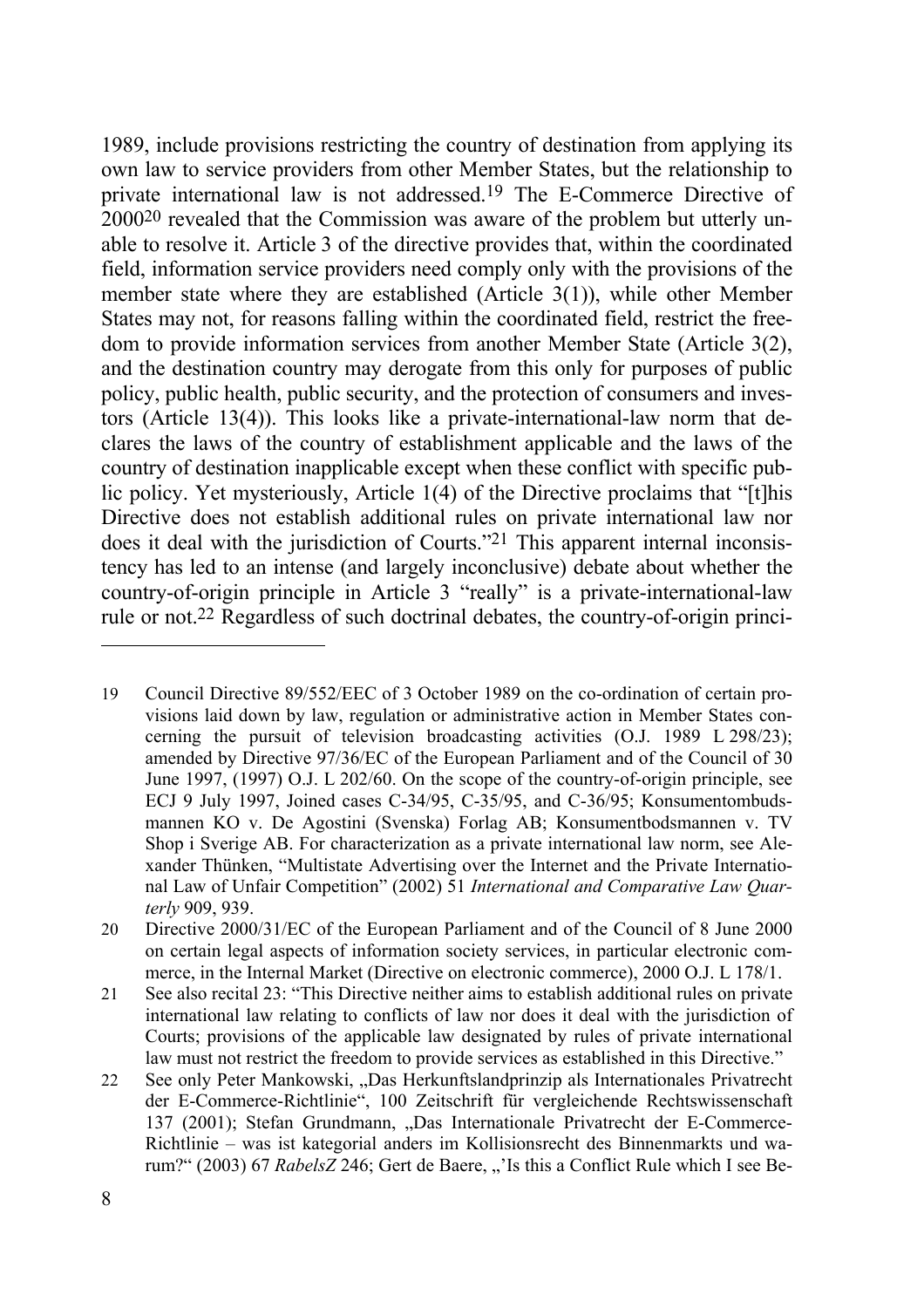ple in the directive has real implications for private international law: In 2003, the Court of Justice decided, regarding a private litigation, that German courts cannot apply certain German rules against the sale and advertising of nonprescription medicines, even though these rules would be applicable under a normal choice-of-law analysis.23

The proposed Services Directive finally has moved the problem to the centre of attention. In Article 16(1) of its 2004 proposal, the Commission went beyond adopting a country-of-origin principle only for a coordinated area and required that service providers generally should have to comply only with the rules of their countries of origin.24 Article 19 includes an exception clause for matters of safety, health profession, and public policy. Had this become law, it would have created an unavoidable clash with traditional private-internationallaw norms, which regularly designate laws other than that of the country of origin as applicable: the law of the affected market,25 of the consumer's habitual residence,26 or of the place of the injury.27 Would these rules, or the results of their application, constitute restrictions of the freedom to provide services? The Commission seemed to assume that these rules would play only a residual role.28 Largely, private-international-law rules for contracts entered into, and

- 23 Case C-322/01, *Deutscher Apothekerverband eV* v. *0800 DocMorris NV and Jacques Waterval*, [2003] ECR I-14887; English case note by Richard Lang at (2005) 42 *Common Market Law Review* 189; see also Christofer Lenz, « Warenverkehrsfreiheit nach der DocMorris-Entscheidung zum Versand von Arzneimitteln » 2004 *Neue Juristische Wochenschrift* 332; Elmar Mand, "E-Commerce mit Arzneimitteln – Auswirkungen des Herkunftslandprinzips auf das Internationale Wettbewerbsrecht" 2003 *Multimediarecht* 77.
- 24 *Supra* n. 2.

- 25 See Dieter Martiny, "Die Anknüpfung an den Markt", in: *Festschrift für Ulrich Drobnig zum siebzigsten Geburtstag* (1998) 389.
- 26 Rome I Proposal, *supra* n. 14, Article 5(1).
- 27 Amended Rome II Proposal, *supra* n. 15, Article 5(1).
- 28 See Services Directive Proposal, *supra* n. 2, p. 17 (under the slightly ironic heading of "Coherence with other Community Policies"): "they could, however, play an important role not only for the activities which are not covered by this Directive but also for the questions which are the object of derogations to the country-of-origin principle, notably the derogation in relation to contracts concluded by consumers, as well as the derogation relating to the non-contractual liability of the provider in the case of an accident occurring in the context of his activity which affects a person in a Member

fore Me?' Looking for a Hidden Conflict Rule in the Principle of Origin as Implemented in Primary European Community Law and in the .Directive on Electronic Commerce", (2004) 11 *Maastricht Journal of European and Comparative Law* 287, 305-317; Olivier Cachard, "Le domaine coordonné par la directive sur le commerce électronique et le droit international privé", (2004) *International Business Law Journal* 161; all with further references.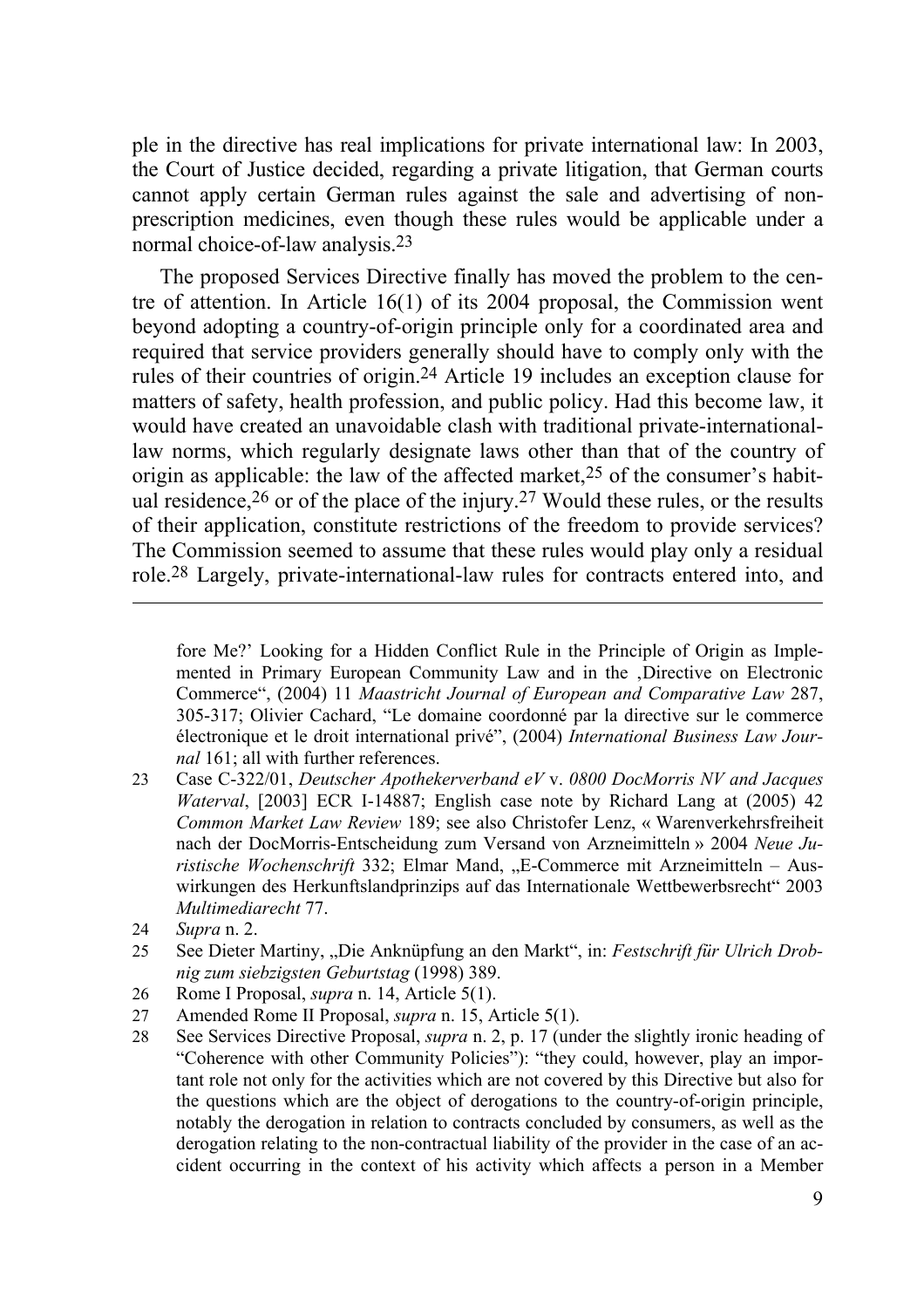torts committed by, services providers would remain inapplicable.29

After stark protest from numerous sides, including the European Parliament, the Commission has now replaced the country-of-origin principles in Article 16 with a milder provision requiring Member States to grant the freedom to provide services, a provision that looks much less like a privateinternational-law norm.30 Furthermore, Article 17(20) now provides an explicit exception for "provisions regarding contractual and non*-*contractual obligations, including the form of contracts, determined pursuant to the rules of private international law." A similar change took place between the first proposal and the final version of the Unfair Commercial Practices Directive. Whereas the 2003 proposal included a country-of-origin rule very similar to Article 16 of the Services Directive,31 the final directive states a mere internal market rule.32 The scope for traditional private law is therefore widened, but the relationship remains unclear.

## *3. Primary Law and the Law of Corporations*

These questions are not restricted to secondary instruments. A third, wellknown example concerns the impact of primary law on the private international law of corporations. The Court of Justice addressed these issues in its case trilogy in Centros, Überseering, and Inspire Art.33 In Centros, the Court of

State which a provider visits."

<u>.</u>

<sup>29</sup> See also Jürgen Basedow, "Herkunftslandsprinzip und Internationales Privatrecht im europäischen Binnenmarkt für Dienstleistungen", in: *Rozprawy prawnicze. Księga pamiątkowa Profesora Maksymiliana Pazdana* (Zakamycze 2005), 29, 41-42.

<sup>30</sup> *Supra* n. 3; for criticism, see Editorial Comment, (2006) 43 *Common Market Law Review* 307.

<sup>31</sup> Proposal for a Directive of the European Parliament and of the Council concerning unfair business-to-consumer commercial practices in the internal market (the unfair commercial practices Directive), 17 June 2003, COM(2003) Article 4.

<sup>32</sup> Directive 2005/29/EC of the European Parliament and of the Council of 11 May 2005 concerning unfair business-to-consumer commercial practices in the internal market and amending Council Directive 84/450/EEC, Directives 97/7/EC, 98/27/EC and 2002/65/EC of the European Parliament and of the Council and Regulation (EC) No 2006/2004 of the European Parliament and of the Council ('Unfair Commercial Practices Directive'), (2005) O.J. L 149/22 (11 June 2005; see Jules Stuyck, Evelyne Terryn, Tom van Dyck, "Confidence through fairness? The new Directive on unfair business-to-consumer commercial practices in the internal market" (2006) 43 *Common Market Law Review* 107, 117-120.

<sup>33</sup> Case C-212/97, Centros Ltd. v. Erhvervs- og Selskabsstyrelsen, decision of 3/9/1999, (1999) ECR I-1459; Case C-208/00, Überseering B.V. v. Nordic Construction Company Baumanagement GmbH (NCC), decision of 11/5/2002, 2000, ECR I-9919; Case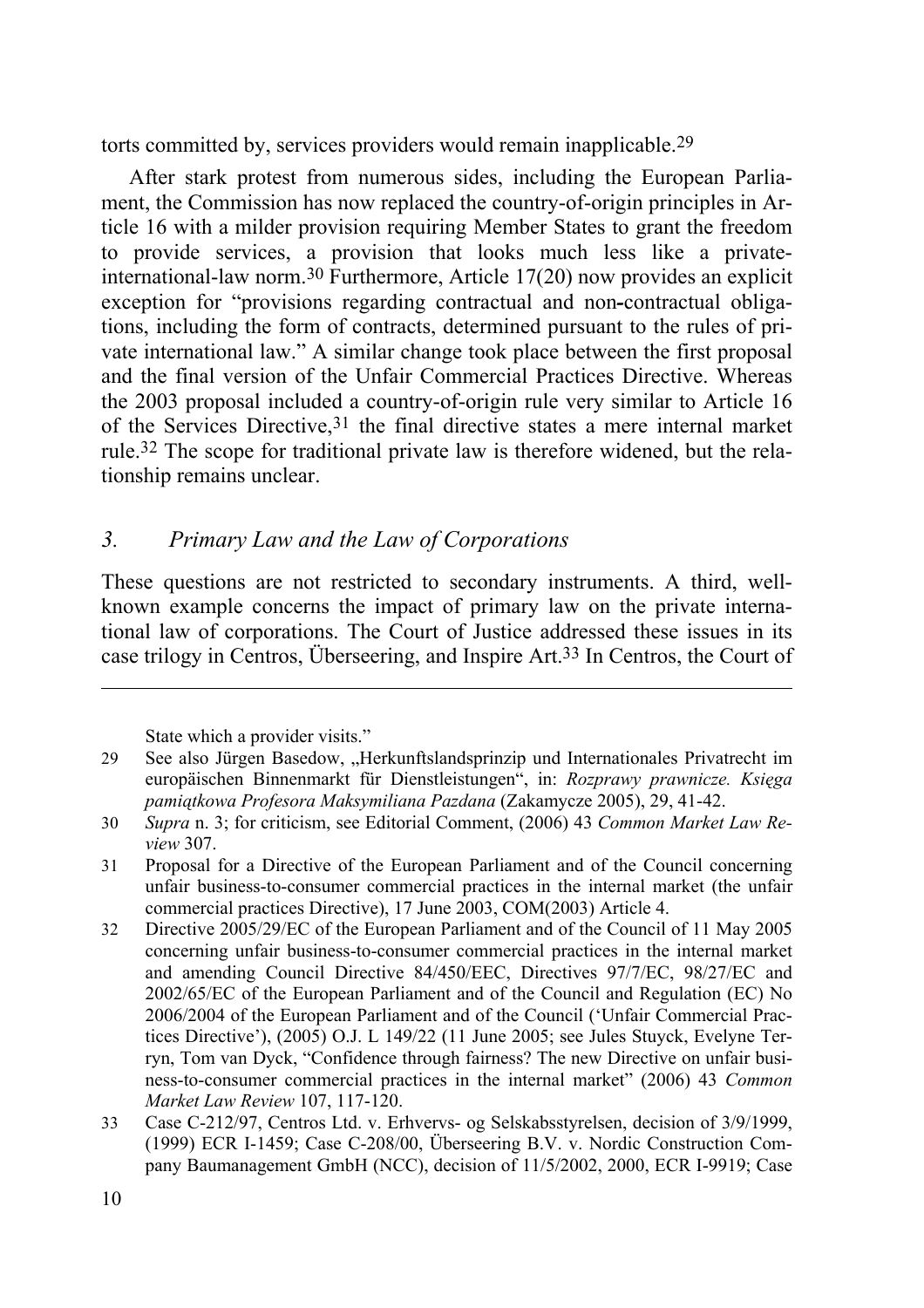Justice ordered Denmark to register the subsidiary of a corporation that two Danish citizens had registered under English law, although their only reason for using UK law had been to avoid the registration fees for Danish companies under Danish law. In Überseering, the Court held that Germany could not deny a corporation registered under Dutch law the capacity to sue in Germany, even if the company lacked legal capacity under German law, since it did not comply with the German laws applicable under German private international law. Finally, in Inspire Art, the Court made clear that the Netherlands could not impose additional requirements on a corporation registered under UK law on the basis that it was a "pseudo foreign corporation", although that was exactly what the corporation in question was, never having conducted any business outside the Netherlands.

This case law makes it possible to register a company in country A even if that company conducts its entire business in country B, although the privateinternational-law rules of many Member States require a more genuine link to the country of registration for recognition of a corporation's full legal capacity. Although this case law therefore creates an obvious tension with private international law, its precise impact on private international law is not clear. The Court of Justice never addressed the questions posed as question of choice of law, but instead resolved them under Arts. 43 and 48 of the EC Treaty. Indeed, some have argued that this case law applies only on the level of substantive law and leaves private-international-law norms intact. Nonetheless, for the highest courts in Austria and in Germany these decisions became the impetus to shift their private-international-law norms from a real-seat principle to a registration principle.34

Whether such a modification was required by the case law is far from clear. Still unresolved, at least from a private international law perspective, is the relevance of the earlier decision in Daily Mail, where the Court had held, sweepingly, that "companies are creatures of the law and, in the present state of Community law, creatures of national law. They exist only by virtue of the varying national legislation which determines their incorporation and function-

C-167/01, Kamer van Koophandel en Fabrieken voor Amsterdam v. Inspire Art Ltd., decision of 9/30/2003, 2003 ECR I-10155.

<sup>34</sup> Oberster Gerichtshof (Austria), decision of 7/15/1999, (1999) *Österreichisches Recht der Wirtschaft* 719; Bundesgerichtshof (Germany), decision of 13 March 2003 – VII ZR 370/98, 154 *BGHZ* 185; Bundesgerichtshof (Germany), decision of 14 March 2005 – II ZR 5/03, (2005) *Zeitschrift für Wirtschaftsrecht 805*; see also the contribution by Federal Court judge Wulf Goette, "Zu den Folgen der Anerkennung ausländischer Gesellschaften mit tatsächlichem Sitz im Inland für die Haftung ihrer Gesellschafter und Organe", (2006) 27 *Zeitschrift für Wirtschaftsrecht* (ZIP) 541.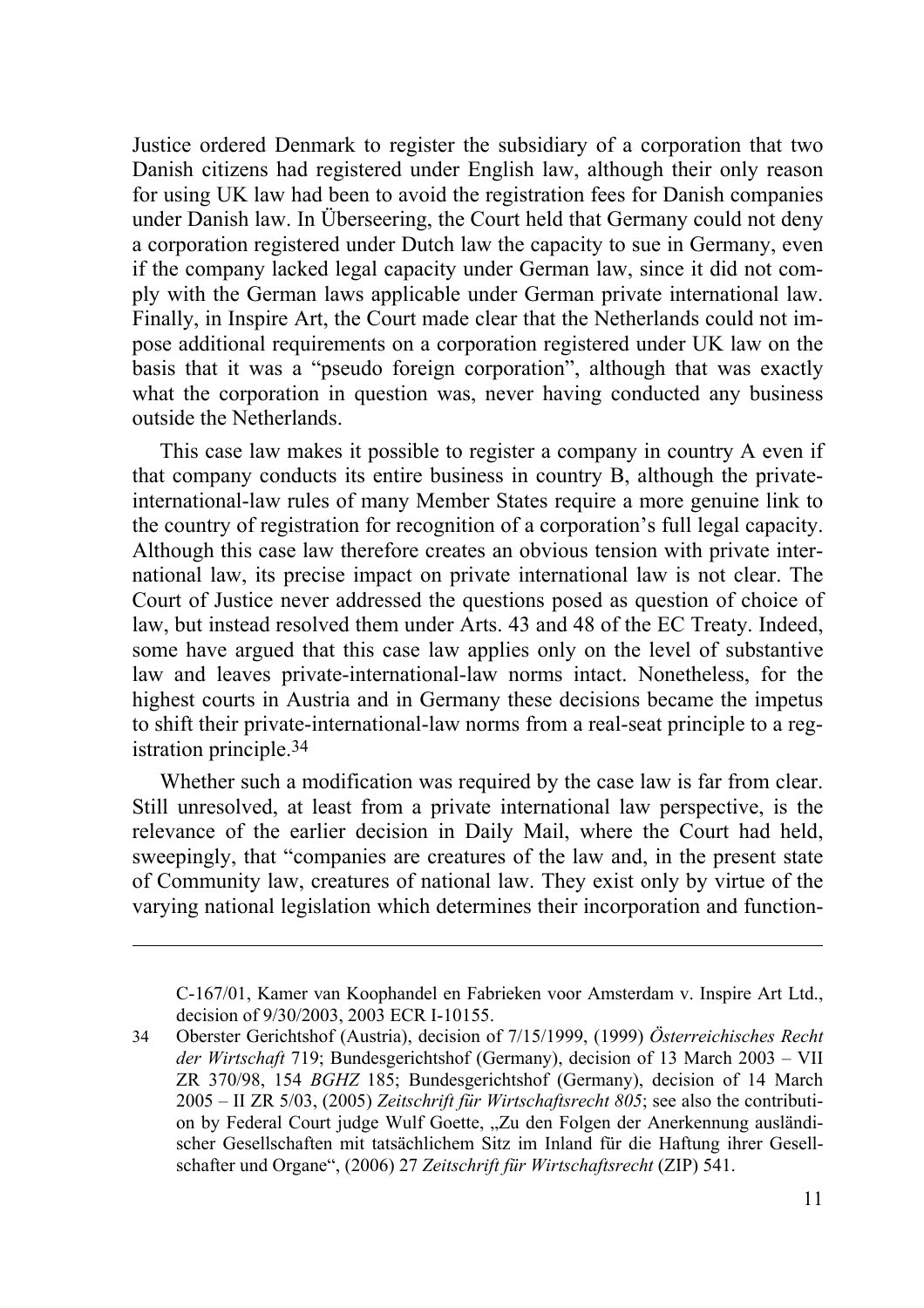ing."35 In the case this meant that English law could determine that an English company could lose its legal personality if it transferred its administrative seat away from England. That Daily Mail has never been overruled<sup>36</sup> leads to an apparent inconsistency: The freedoms of the EU Treaty allow a company founded under the law of Member State A to transfer its seat to Member State B regardless of the law of State B, but not regardless of the law of Member State A. It seems as though the law of State B has to comply with rigid requirements from EU law, while Member State A is free to do as it pleases. What looks like an inconsistency for EU law is also a problem for private international law.37 Daily Mail seemed to suggest that EU law has no impact on the conflict of laws because it explicitly made the recognition of companies contingent on the applicable national law. The Centros trilogy, on the other hand, seems to suggest a significant impact.

## *4. Three Kinds of Conflict*

The conflict between the country-of-origin principle and traditional private international law has three dimensions: a substantive, an institutional, and a methodological dimension.

The substantive conflict is a conflict between different sets of connecting factors.38 The country-of-origin principle, regardless of whether it "is" a private-international-law rule or not, conflicts with the application of traditional of private international law simply because the latter often designate the law of the country of destination as applicable. Consumer contracts, for example, are governed by the law of the passive consumer's habitual residence, which is not the country of origin for a foreign provider. In tort law, in the proposed Rome II Regulation, as in the vast majority of national legal systems, the applicable

<sup>35</sup> Case No. 81/87, The Queen v Treasury and Commissioners of Inland Revenue, *ex parte* Daily Mail and GeneralTrust [1988] ECR 5483, no. 19; similarly Lea Brilmayer, Conflict of Laws  $(2^{nd}$  ed. 1995) 242.

<sup>36</sup> But see now Case No C-446/03, 13 December 2005, Marks & Spencer Plc v. Halsey (Inspector of Taxes) [2006] Ch. 184 (ECJ), [2006] CMLR 18; Case No C-411-03, SEVIC Systems AG, 13 December 2005 [2006] 1 CMLR 45 no. 18. These newer decisions seems to suggest that the Court considers a discrimination between corporations acting within the founding state and corporations acting transnationally can constitute a violation of Articles 43, 48.

<sup>37</sup> Wulf-Henning Roth, "Internationales Gesellschaftsrecht nach Überseering" 2003 *IPRax* 117, 121.

<sup>38</sup> Miguel Virgós Soriano/Francisco J. Garcimartín Alférez, « Estado de origen v. estado de destino – Las diferentes lógicas del Derecho internacional privado" InDret 4/2004 (No 251) 2, available at http://www.indret.com/pdf/251\_es.pdf.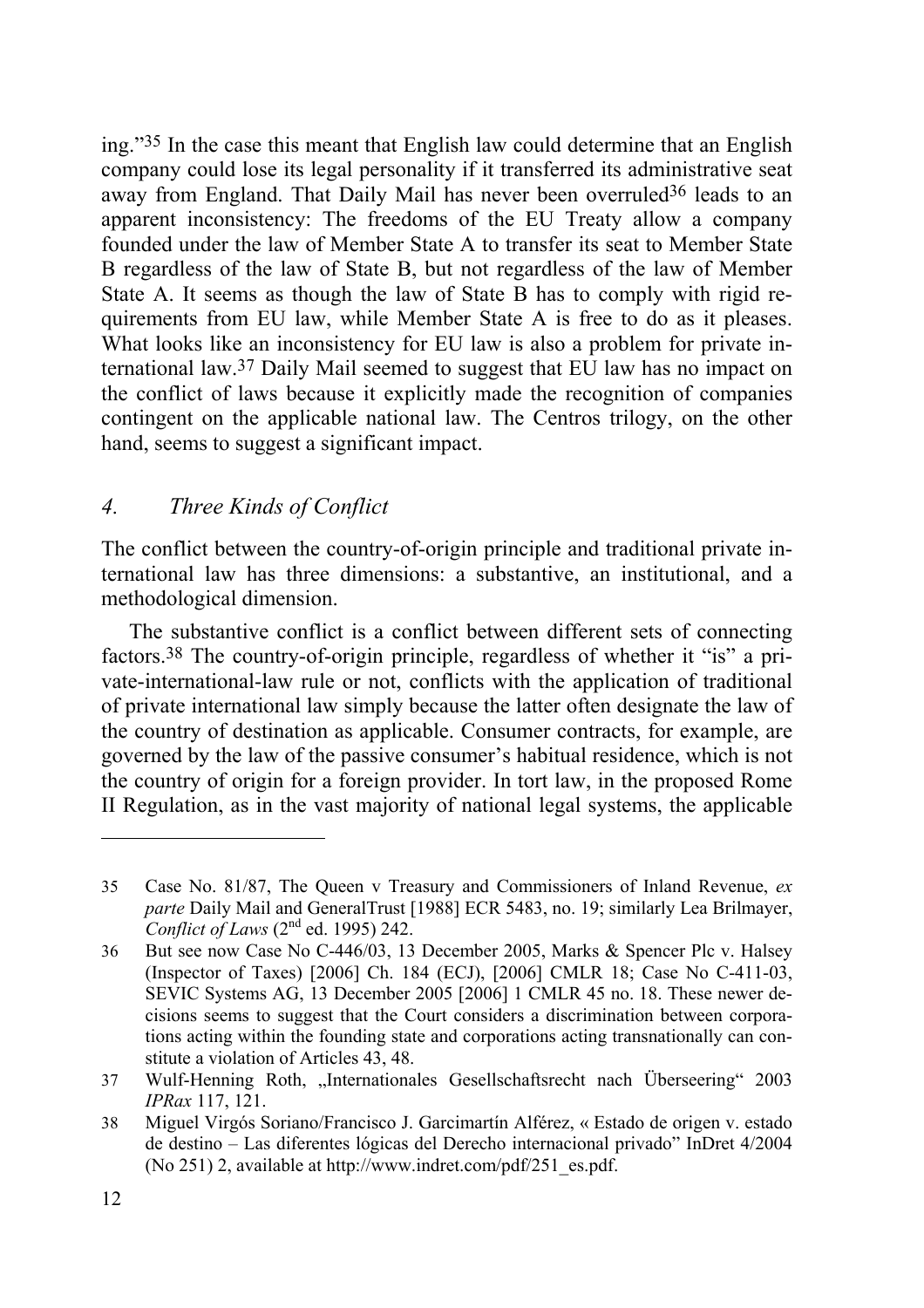law is the law of the place of the injury. Again, if, for example, a provider of TV reports sitting in Member State A defames a prominent person in State B, the country-of-origin (State A) and the place of the injury (State B) do not coincide. In general, for regulatory laws like laws of commercial advertising, etc., the typical approach is to apply the law of the country whose market has been targeted, while a country-of-origin principle restricts that country's law. And in private international law for companies, where many countries apply the law of the place of the administrative seat, a similar disconnect occurs. A country-of-origin principle will therefore often clash with choice-of-law rules because both designate the rules of different legal systems as applicable. The European legislator tries to address this problem by carving out exceptions. Thus, on the one hand, consumer contracts were excepted from the proposed Services Directive,<sup>39</sup> on the other hand, media liability was excepted from the Rome II Regulation.<sup>40</sup> Such an issue by issue approach cannot resolve the fundamental conflict; in fact, because it is unprincipled, it may rather serve to exacerbate it.

This substantive conflict is enhanced by three institutional conflicts. Within the European Commission, it reflects the infamous dispute between the Directorate General Internal Market on the one hand, favouring a country-of-origin principle, and the Directorate General Justice and Home Affairs on the other, defending traditional private international law.41 At the same time, it reflects a more general institutional conflict between the Commission and the Member States. The Commission favours an approach that enhances legislative competition and restricts the Member States' ability to discriminate against nonnationals, while the Member States favour private-international-law rules that allow them to maintain their regulatory competences. Finally, a quasiinstitutional conflict should not be neglected – that between scholars of private international law and scholars of European Union law. The methodological approach of those writers who are influential will influence, in turn, how the relationship between the fields develops in the future.

<sup>39</sup> Services Directive Proposal, *supra* n. 3, Article 3(2). This means that Art. 5 EC Convention on the Law Applicable to Contractual Obligations should prevail over the directive. The fate of the choice of law provisions in EC directives on consumer law is less clear.

<sup>40</sup> Amended Rome II Proposal, *supra* n. 15, Article 1(2)(h).

<sup>41</sup> Christian Kohler, "Verständigungsschwierigkeiten zwischen europäischem Gemeinschaftsrecht und internationalem Privatrecht", in: *Festschrift für Erik Jayme* I (2004) 445, 457-9; Jürgen Basedow, "EC Conflict of Laws – A Matter of Coordination", in: *Seminàrio Internacional sobre a Comunitarizaçao do Direito Internacional Privado* (Almedina 2005) 17, 26.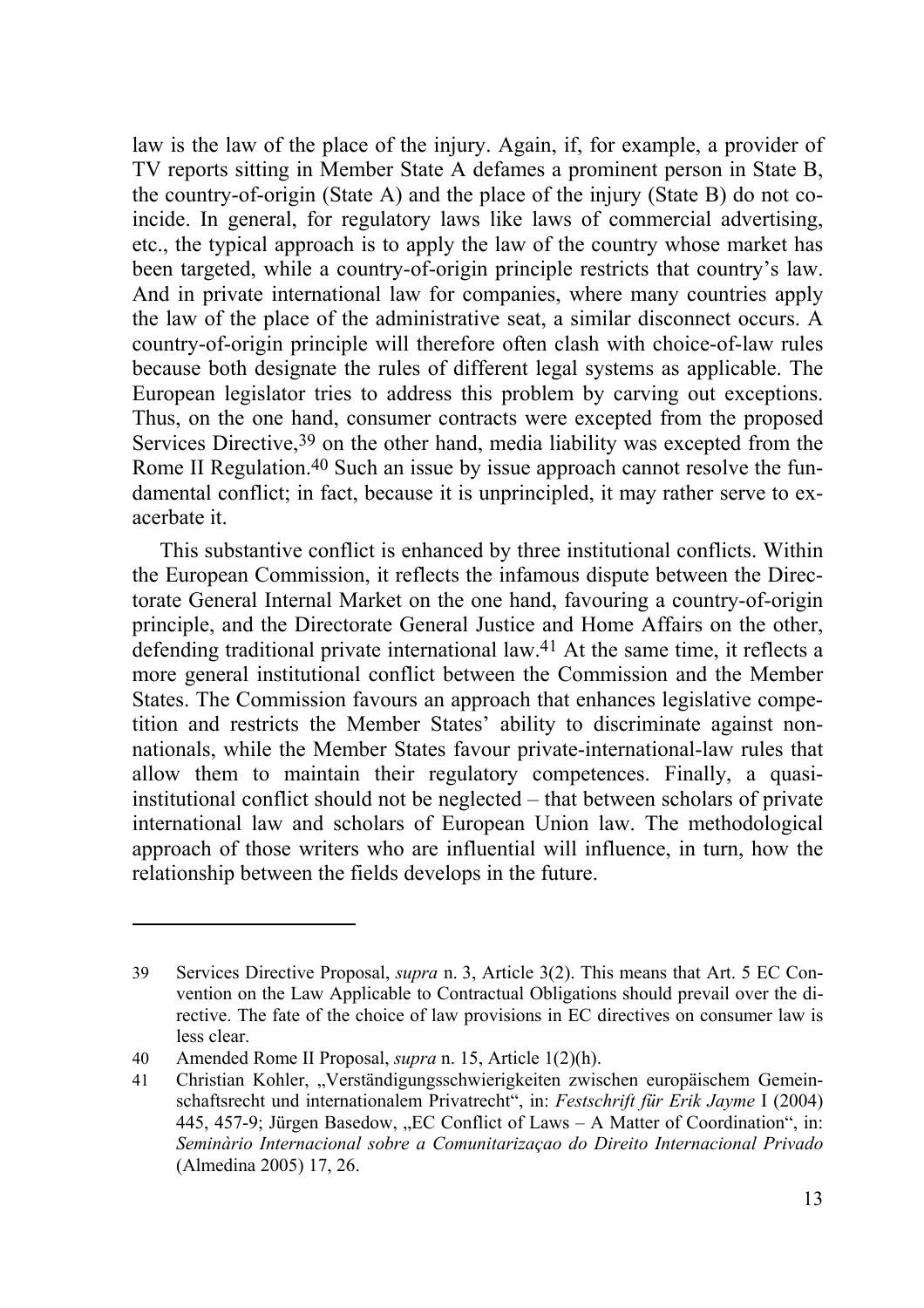This quasi-institutional, disciplinary conflict translates easily into the third conflict, with which this paper deals primarily: the methodological conflict between European law on the one hand and private international law on the other. Is the country-of-origin principle chiefly a rule of European law that leaves private international law intact? Or does it rather replace private international law entirely? Does it force private international law to adopt new rules? Or even a new methodology? And can private international law, in turn, be influential in any way on the country-of-origin principle itself? To answer these questions, it is first necessary to analyze what the relationship between the two fields actually is.

### **B. Theoretical Accounts of the Relationship**

What, then, is the relationship between the country-of-origin principle on the one hand, and private international law on the other? The literature provides essentially five different concepts.

### *1. Country-of-Origin Principle as a Rule Designating the Applicable Law*

First is the view that the country-of-origin principle represents an actual privateinternational-law rule that designates the applicable law. The most obvious problem this vies must overcome is that the principle does not look like a private-international-law rule that designates an applicable law; it only prohibits the application of restrictive host country norms in addition to those of the country-of-origin.42 As a consequence, a certain degree of translation is required.

A first problem with such a translation concerns the structure of the resulting rule. The country-of-origin principle does not simply designate the applicable law. Rather, it restricts applicability of the law designated by traditional private international law rules if they are more restrictive than those of the country of origin. If the law of the country of destination places restrictions in addition to those of the country-of-origin, then it is inapplicable as a violation of the country-of-origin principle. If, on the other hand, the law of the country of destination is less restrictive than that of the country-of-origin, it is not inhibited from applying its less restrictive law. If the rules are less restrictive, the

<sup>42</sup> Cf. Julio D. González Campos, « La Cour de Justice des Communautés Européennes et le non-Droit international privé », in : *Festschrift für Erik Jayme* I (2004) 263 (2004).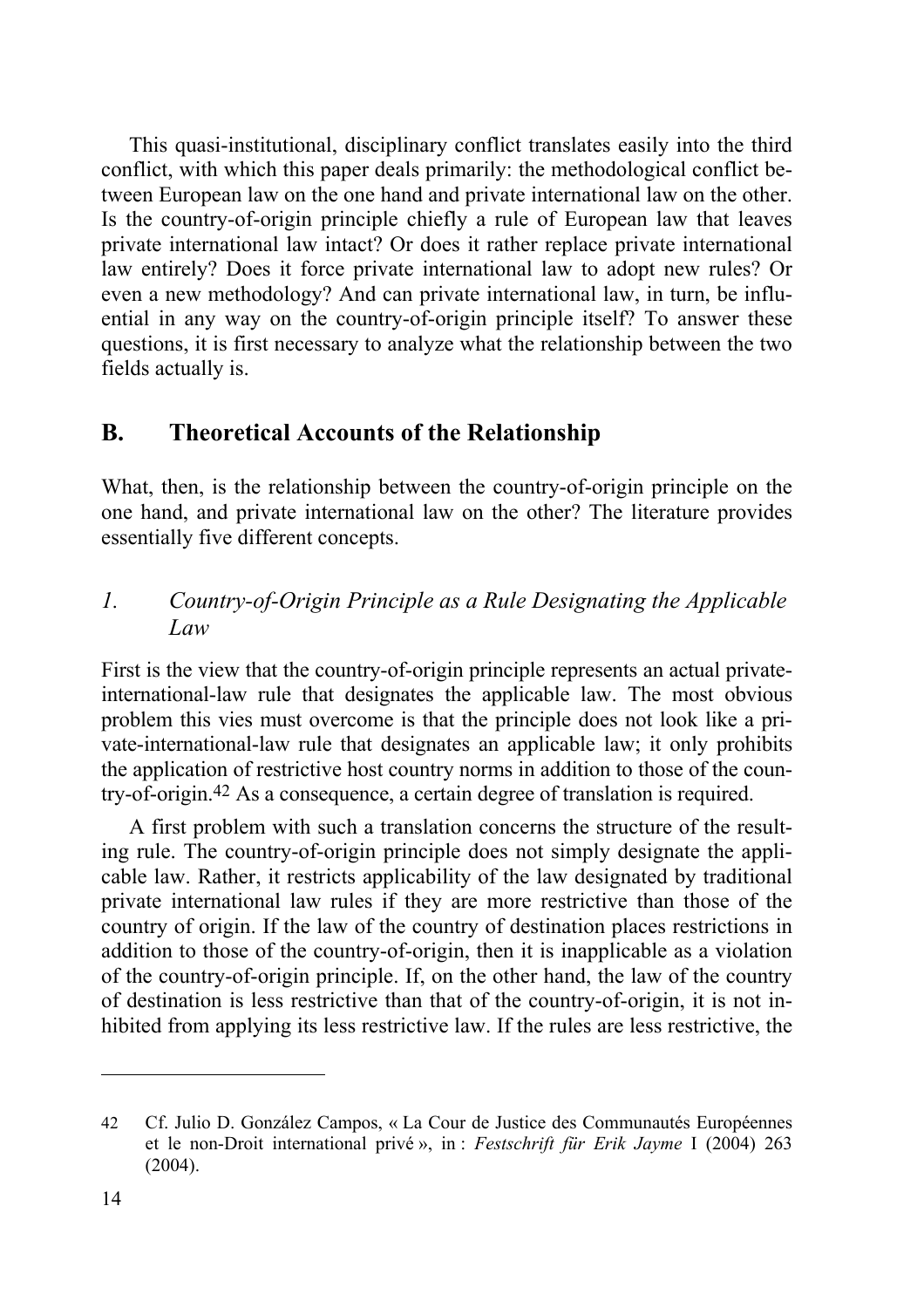principle is not violated. To translate this into a private international norm requires a special kind of norm, a *Günstigkeitsprinzip*, whereby the less restrictive of the laws of origin and those of destination applies.<sup>43</sup>

The bigger challenge for such a translation is the fact that the connecting factors used in the principle are different from those in traditional private international law. Thus, it has been suggested that the principle departs from the territorial approach dominant in contemporary private international law and follows rather a personalised approach, congenial to medieval private international law.44 "Origin" in country-of-origin would then come to equal "origo", the traditional connecting factor dismissed by Savigny.45 This is not unusual; it would be a challenge only for strictly territorial conceptions of private international law. The bigger problem is that the connecting factor used by the principle – the country-of-origin – frequently does not represent the closest connection and thus does not fulfil the general requirement of traditional privateinternational-law norms, territorial or otherwise.46 In other words: translated into a private-international-law rule, the content of the country-of-origin principle is hard to justify in the light of general values held within the field.

## *2. No Impact at all on Private International Law*

The opposite view is that the country-of-origin principle has no impact on private international law at all. This view, expressed in Article 1(4) of the E-Commerce Directive,47 was once nearly unanimously held and is still widespread.48 According to this view, the country-of-origin principle works on the level of substantive law only; it leaves the determination of the applicable law

<sup>43</sup> Jürgen Basedow, "Der kollisionsrechtliche Gehalt der Produktfreiheiten im europäischen Binnenmarkt: favour offerentis" (1995) 59 *RabelsZ* 1, 16-17; Wolfgang Drasch, *Das Herkunftslandprinzip im Internationalen Privatrecht* (1997), 344-49.

<sup>44</sup> Michael Hellner, "The Country-of-origin Principles in the E-commerce Directive: A Conflict with Conflict of Laws?", in: Angelika Fuchs, Horatia Muir Watt, Étienne Pataut (eds.), Les *conflits de lois et le système juridique communautaire* (2004) 205, 217-224, who suggests a similarity between the country-of-origin principle and the medieval system of personal laws.

<sup>45</sup> See the debate in Friedrich Carl von Savigny, *A treatise on the conflict of laws, and the limits of their operation in respect of place and time* 147 (William Guthrie transl, Edinburgh 1869), §§ 350-359.

<sup>46</sup> But see Marc Fallon, « Le principe de proximité dans le droit de l'Union européenne », in *Le droit international privé: esprit et methodes. Mélanges en l'honneur de Paul Lagarde* (2005) 241, 246 ff.

<sup>47</sup> *Supra* n. 21 and accompanying text.

<sup>48</sup> E.g. de Baere, *supra* n. 22, 297 and passim.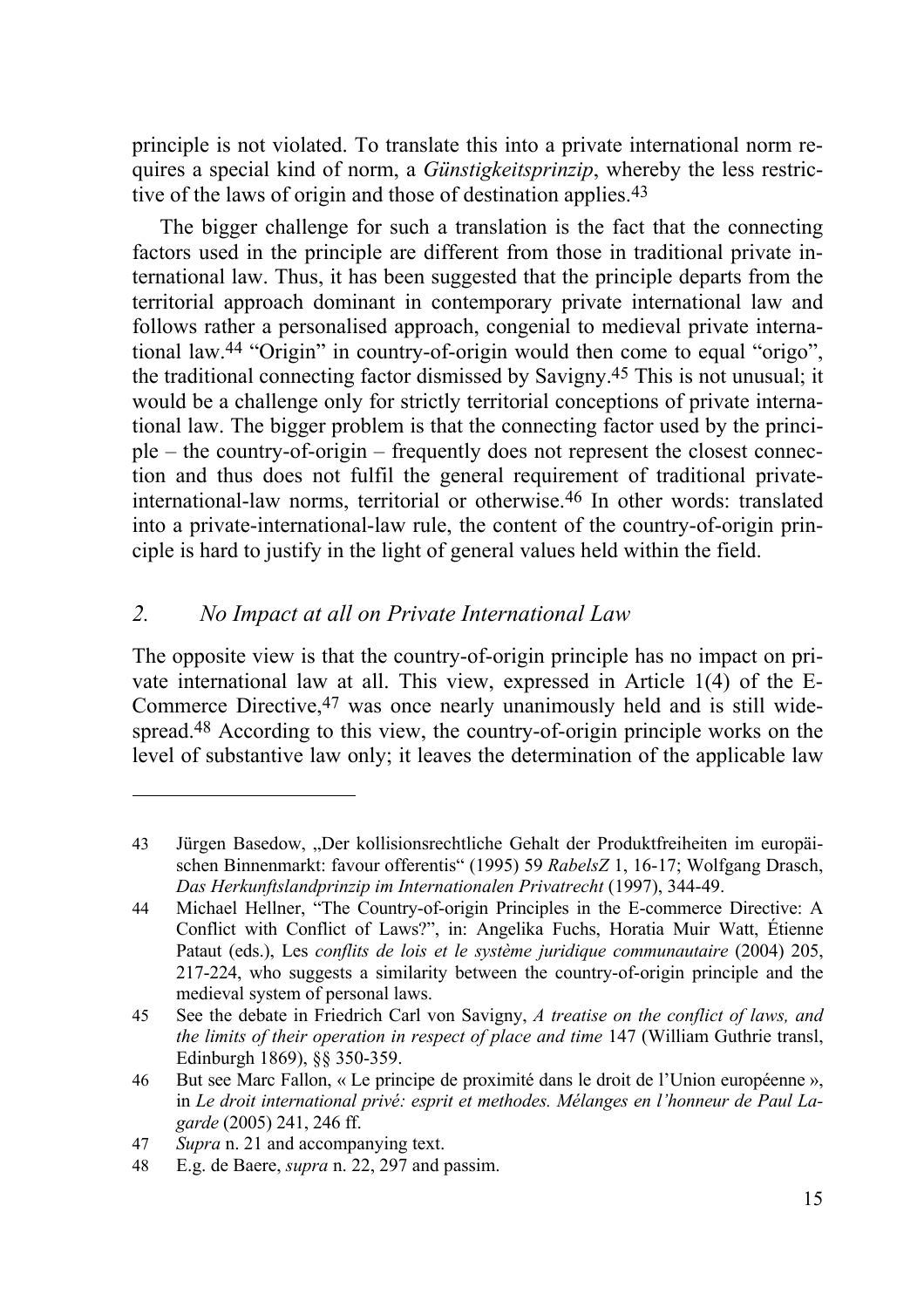to private international law, and only subsequently controls the application of the law so determined. The law of the country-of-origin is relevant, but not as applicable law. Some argue that EU law requires the country of destination to create a domestic rule that copies the result of the foreign rule.49 Others denigrate the law of the country-of-origin: "The fact that the trans-border economic activity conforms to the country-of-origin's law is a factual element which has to be taken into account in the application of the host country's law. The application of the principle of origin or the principle of mutual recognition does not change the normal functioning of the conflict rules."50 The purity of private international law is saved, but through something of a trick: The undeniable influence that the principle has on the application of private international law is merely shifted from a question of applicable law to a question of relevant facts.

## *3. EU Law as Side-Constraint*

Others find middle solutions. According to a third view, developed in particular with regard to primary EU law, the country-of-origin principles lacks the specificity of a private-international-law norm, but poses constraints on choice of law.51 The country-of-origin principle provides an outer framework that allows for several different private-international-law rules.52 EU law does not require Member States to adopt a specific private-international-law rule using the country of origin as connecting factor. If they use other connecting factors, however, the resulting private-international-law norms are restricted in their applicability by EU law.

<sup>49</sup> Holger Altmeppen, "Schutz vor "europäischen" Kapitalgesellschaften" (2004) *Neue Juristische Wochenschrift* 97, 100.

<sup>50</sup> de Baere, *supra* n. 22, 301 (internal footnote omitted); Michael Wilderspin & Xavier Lewis « Les relations entre le droit communautaire et les règles de conflits de lois des Etats membres » (2002) 91 *Rev crit* 1, 21.

<sup>51</sup> Erich Schanze & Andreas Jüttner, "Die Entscheidung für Pluralität: Kollisionsrecht und Gesellschaftsrecht nach der EuGH-Entscheidung 'Inspire Art'" 2003 *Die Aktiengesellschaft* (AG) 661, 665-6; Christiane Wendehorst, "Kollisionsnormen im primären Europarecht?", in: Stefan Lorenz et al. (eds.), *Festschrift für Andreas Heldrich zum 70. Geburtstag* (Munich, Beck 2005) 1071; see also Basedow, *supra* n. 29, 40-44.

<sup>52</sup> E.g. Kurt Lipstein, "The Law relating to the movement of companies in the European Community", in: *Festschrift für Erik Jayme I*, 527, 529. See also Ansgar Ohly, "Herkunftslandprinzip und Kollisionsrecht" 2001 *Gewerblicher Rechtsschutz und Urheberrecht – Internationaler Teil (*GRUR Int.*)* 899, 901-2 (arguing for a "kollisionsrechtlicher Mindestgehalt", a minimal core of private international law).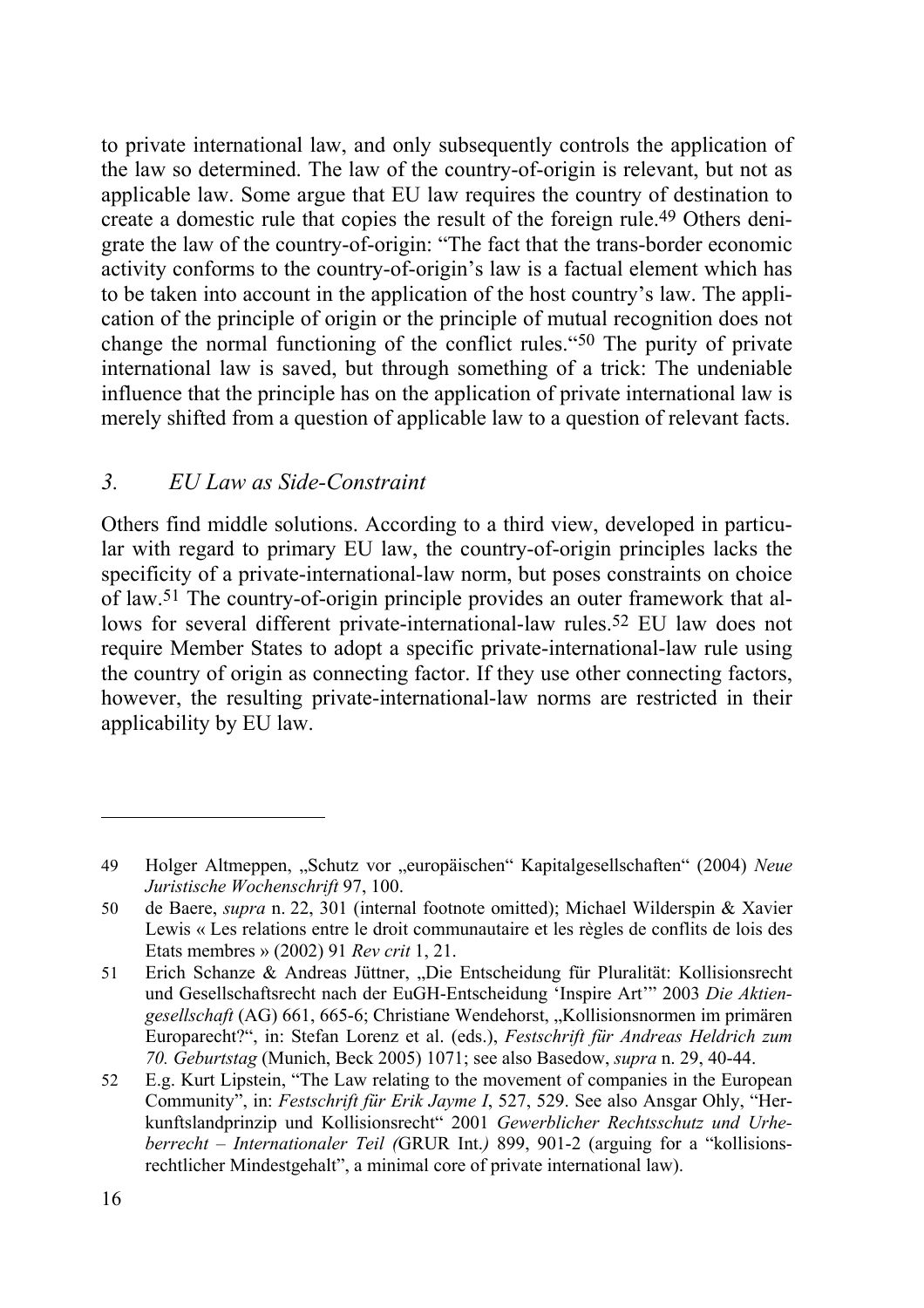### *4. EU Law as Internationally Mandatory Law*

According to a fourth view, we should not focus so much at all on whether the country-of-origin principle is a private-international-law rule. Rather, we should focus on the coordinated field of harmonized law and conceptualize this field as a group of internationally mandatory norms. Since internationally mandatory norms apply irrespective of private-international-law norms (at least according to one view), these norms would be applicable not through the designation of a rule of private international law, but rather because of their self-determined territorial scope of application.53 Although the proponent of thus point of view, seems to have doubts, admitting it to be "stretching the line of argument beyond what existing case law would support"54 and calling it "pharisaic", 55 it has found at least one follower. 56

## *5. EU Law as Functional Equivalent of Private International Law*

The fifth and final suggestion is to think of the country-of-origin principle as the functional equivalent of private international law.57 This view makes use of the fact that functional equivalence combines sameness and difference – functionally equivalent institutions fulfil the same tasks by different means.58 Indeed, the country-of-origin principle fulfils the same function like private international law, namely the resolution of problems arising from discrepancies between legal systems, in particular, discrepancies between the laws of the country of destination and the country-of-origin. It does so, however, with differently. The clash between traditional private international law and the country-of-origin principle could thus be described as the choice between functionally equivalent tools – though functional equivalence could neither determine

<sup>53</sup> Michael Hellner, *supra* n. 44.

<sup>54</sup> Ibid at 222.

<sup>55</sup> Ibid at 223.

<sup>56</sup> Nina Höning, "The European Directive on e-Commerce (2000/31/EC) and its Consequences on the Conflict of Laws" (2005) *Global Jurist Topics* Vol. 2, Issue 2, Article 2, http://www.bepress.com/gj/topics/vol5/iss2/art2/, 27-28, 34-36.

<sup>57</sup> Peter Bernard, "Cassis de Dijon und Kollisionsrecht – am Beispiel des unlauteren Wettbewerbs", (1992) 3 *Europäische Zeitschrift für Wirtschaftsrecht* 437 (for a brief exposition in English, see de Baere, *supra* n. 22, 291-2); Marc Fallon & Johan Meusen, "Private International Law in the European Union and the Exception of Mutual Recognition" (2002) 4 *Yearbook of Private International Law* 37, 40, 52.

<sup>58</sup> Ralf Michaels, "The Functional Method of Comparative Law", in: Reinhard Zimmermann & Mathias Reimann (eds.), *Oxford Handbook of Comparative Law* (forthcoming), part III.3.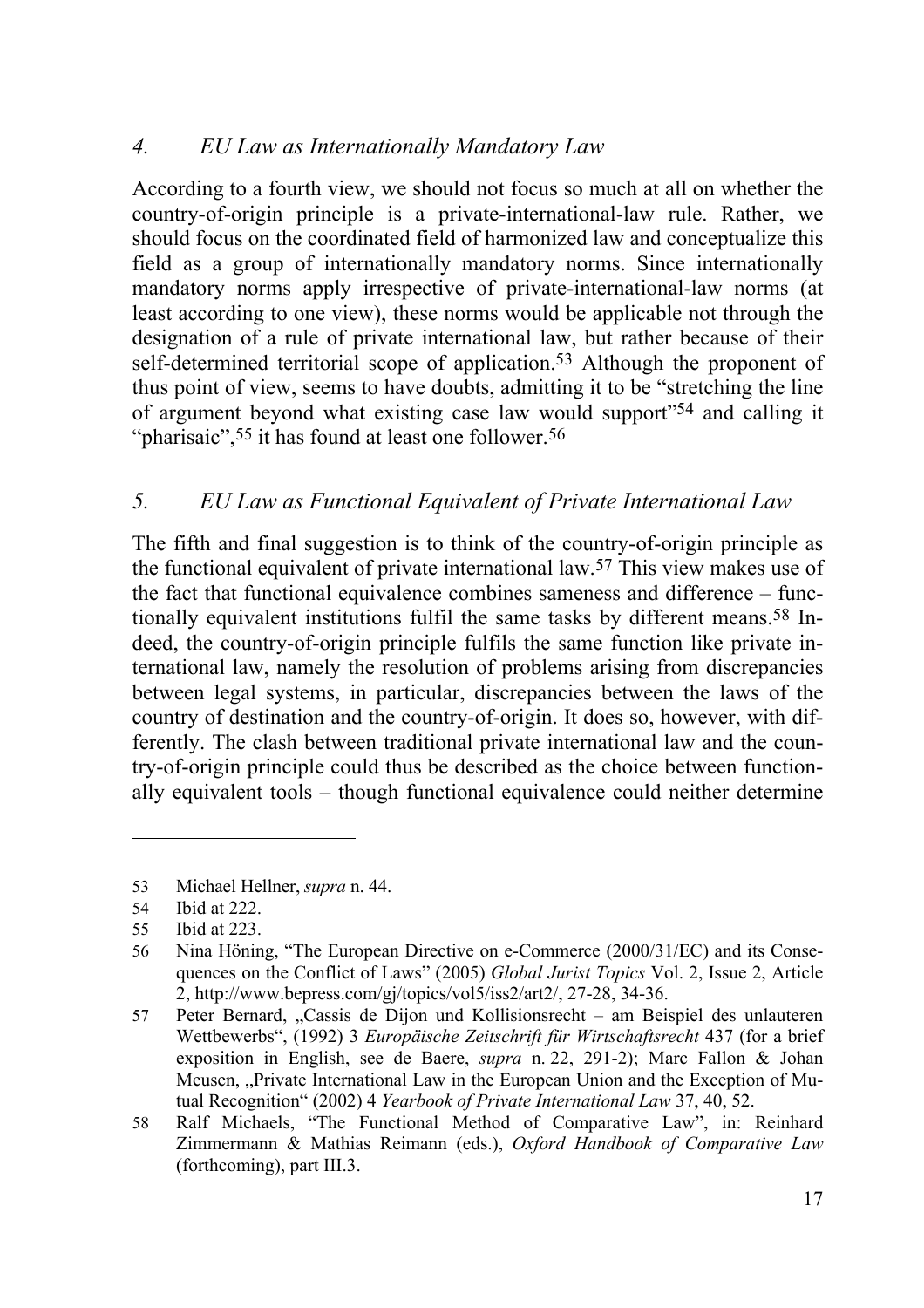which of them is more appropriate than the other<sup>59</sup> nor lay out the practical relationship between the two.

## **C. The Need for a Broader Concept of Private International Law**

These views do not predict or prescribe certain outcomes. Conceptual theories are not right or wrong (and thus cannot be falsified), nor are they necessarily mutually exclusive. Rather, they represent different attempts to conceptualize certain realities; they are more or less adequate conceptualizations of the relationship between EU law and private international law. Indeed, all views struggle with the same problem. On the one hand, the country-of-origin principle deals with the same problems as private international law – the conflict between norms from different legal systems – and it has an undeniable impact on the process of traditional private law. In this sense, it is clearly part of private international law understood broadly. On the other hand, the country-of-origin principle has a structure different from that of traditional private-internationallaw norms. In this sense, it can certainly not itself be called a privateinternational-law norm.

The way to resolve this tension is to broaden the concept of private international law. Scholars who see a difference between the country-of-origin principle and private international law all have a particular view of private international law in the traditional European sense – a system of rules designating the applicable law. This view is unduly narrow, it substitutes one approach for a whole discipline. Obviously, the country-of-origin principle is not private international law in the sense of the currently predominant approach which determines the applicable law according to the closest connection. But private international law as a discipline is broader than its current practice, and the field's history has shown a remarkable set of approaches that have fallen in and out of fashion. Indeed, because of this variety of approaches, private international law as a discipline cannot be defined other than by its function, the function to resolve the conflicts that may exist between different private law systems. And since the country-of-origin principle fulfils this very same function, the country-of-origin principle is undeniably itself a part of species of private international law, understood functionally.

Once we broaden our understanding of private international law, we can see the different attempts to conceptualize the relationship between the country-of-

<sup>59</sup> *Ibid*, part III.5.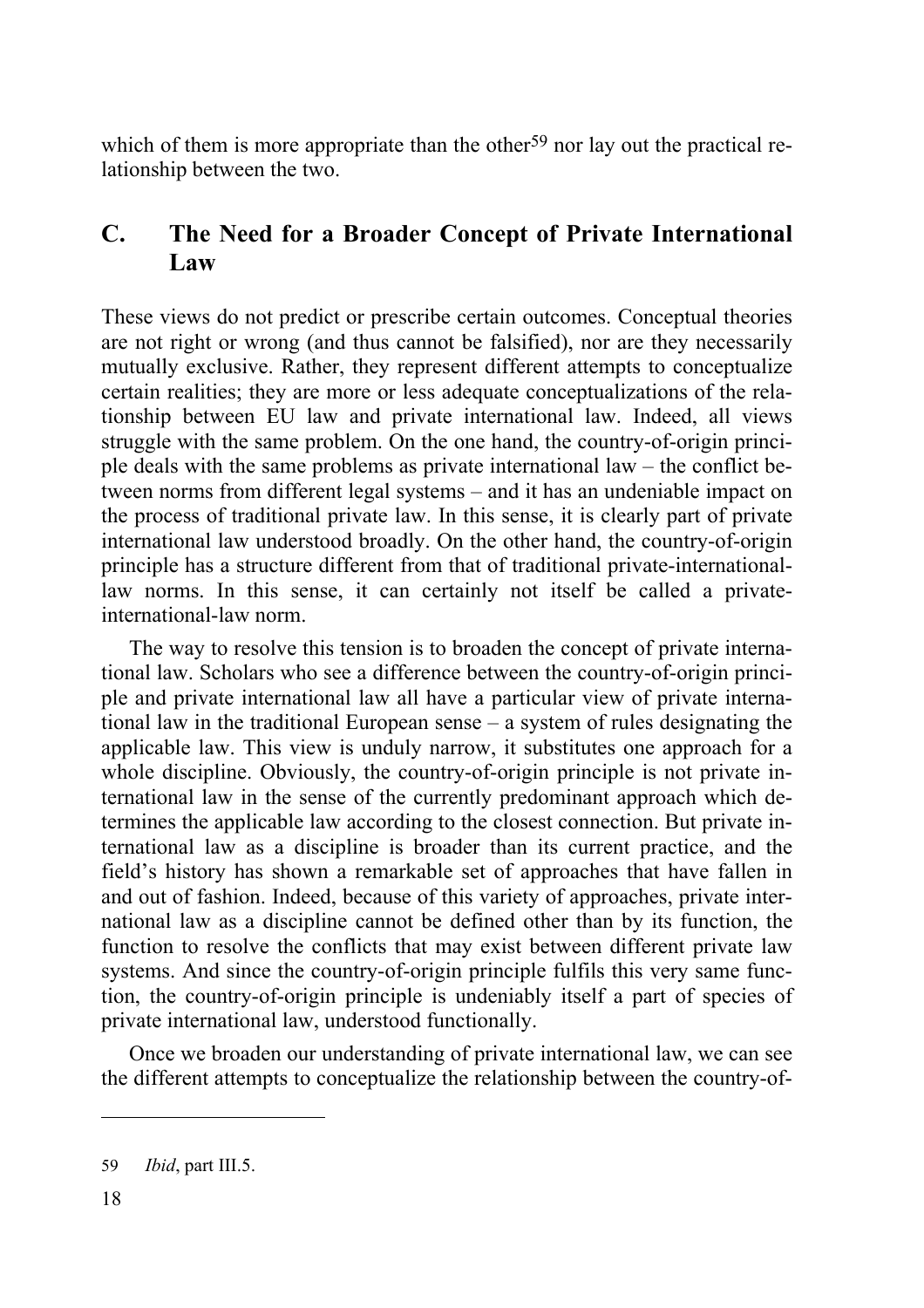origin principle and private international law discussed before in a new light. In fact, all have their predecessors in the field's doctrinal history. The countryof-origin principle acts only on the level of substantive law and requires the judge to incorporate rules of the foreign law into his own law or adapt his own law to the content of foreign law?60 This is congruent with Roberto Ago's theory of naturalization of foreign legal rules,<sup>61</sup> as well as with Walter Wheeler Cook's local law theory.62 Such approaches have been considered unhelpful for reasons that are still valid today. It would be artificial to distinguish such an approach in principle from private international law,63 and the approach is not helpful in practice, as it gives no guidelines for how the foreign rules should be reconstructed.64 Foreign law enters the analysis only as a fact?65 This is not different from what Cook argued and what Ehrenzweig later developed into an entire private-international-law theory, the so-called datum theory, in which foreign law enters the analysis as datum, as fact.66 Again, criticism against this approach is valid today. The distinction between fact and law is artificial and not helpful; every legal norm is both fact and law.67

The country-of-origin principle is only a side-restraint on private-international-law rules rather than a proper norm of private international law?68 This is congruent with the idea of constitutional limitations on private international law as acknowledged, for example, by the German Constitutional Court in 197169 or by the US Supreme Court.70 Indeed, the development of US Con-

- 63 Wendehorst, *supra* n. 51, 1084.
- 64 Hessel Yntema, "The Historical Bases of Conflict of Laws" (1953) 2 *Am J Comp L* 297, 316 ("a theory which contains neither truth nor virtue").
- 65 *Supra*, part I.B.2.

<sup>60</sup> *Supra*, part I.B.2.

<sup>61</sup> Roberto Ago, « Règles des conflits de lois » (1936-IV) *Rec des Cours* 243, 302-08.

<sup>62</sup> Walter Wheeler Cook, "The Logical and Legal Bases of Conflict of Laws", (1924) 23 *Yale Law Journal* 457, 469: "The forum, when confronted by a case involving foreign elements, always applies its own law to the case, but in doing so adopts and enforces as its own law a rule of decision identical, or at least highly similar though not identical, in scope with a rule of decision found in the system of law in force in another state or country with which some or all of the foreign elements are connected…"; Guinness v. Miller, 291 Fed. 769, 770 (SD NY): "A foreign sovereign under civilized law imposes an obligation of its own as nearly homologous as possible to that arising in the place where the tort occurs." (per J. Holmes).

<sup>66</sup> See Eugene F. Scoles et al., *Conflict of Laws* (4th ed. 2004) 38-43.

<sup>67</sup> Nils Jansen & Ralf Michaels, "Die Auslegung und Fortbildung ausländischen Rechts", (2003) 116 *Zeitschrift für Zivilprozeß* 3, 8-16 and passim.

<sup>68</sup> *Supra*, part I.B.3.

<sup>69</sup> Bundesverfassungsgericht (May 4, 1971), 31 Entscheidungen des Bundesverfassungsgerichts (BverfGE) 58; for a discussion in English see Friedrich K. Juenger, "The Ger-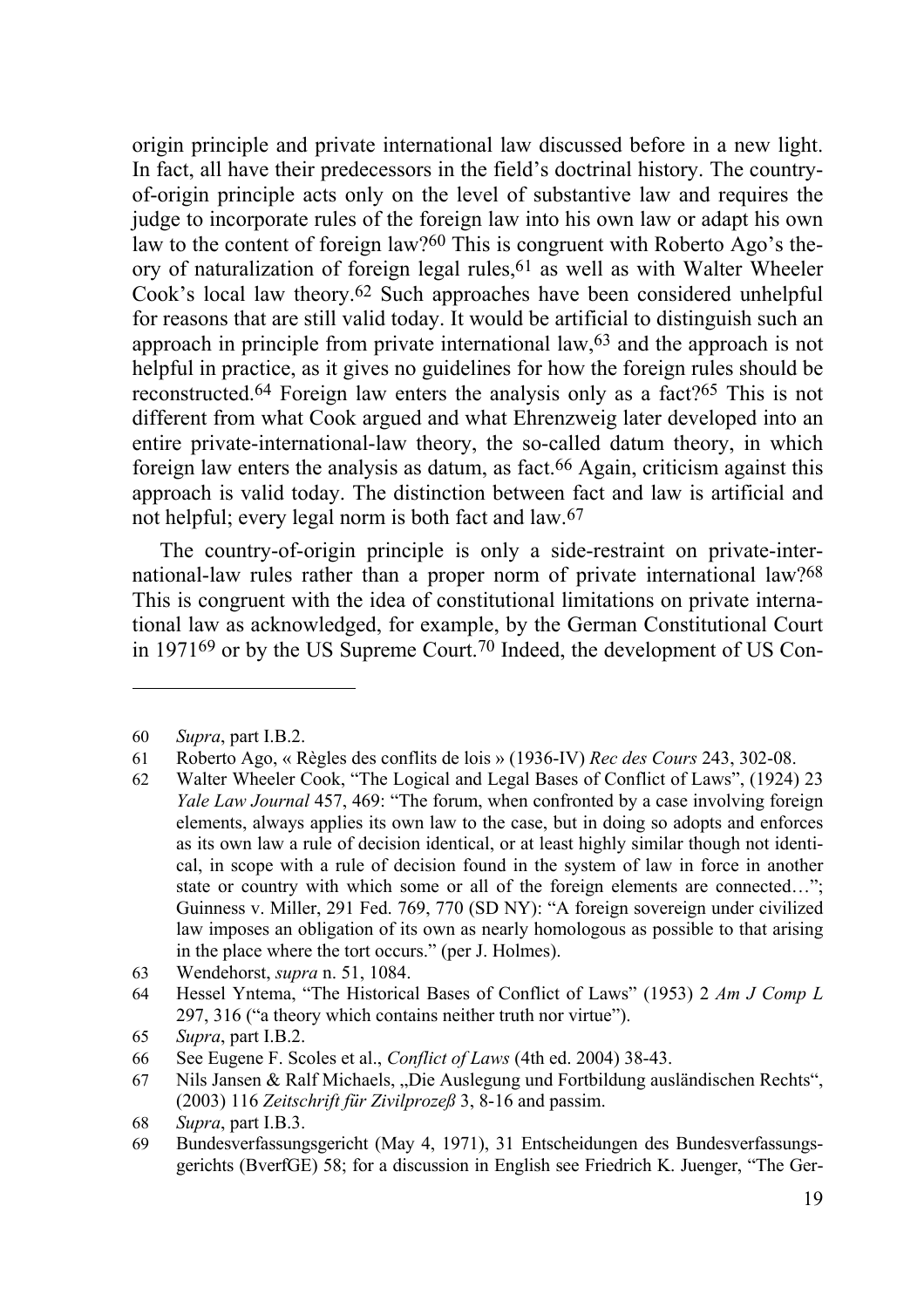stitutional law in the area of private international law shows that this conceptualization alone does not determine the importance of the principle vis-à-vis traditional choice of law.71 Whereas the US Constitution today has virtually no influence on private international law,72 there were times when it could be expected to determine virtually the entire field.73 The argument that the countryof-origin principle is not sufficiently specific to qualify as a private international law74 norm is not more decisive. Open-ended concepts of modern private international law like "governmental interests", "party expectations", and the like are hardly more specific.

And the last view to be discussed can be treated the same way. The country-of-origin principle is not a norm of private international law because the coordinated field functions as a set of internationally mandatory norms that are outside the ordinary scope of private international law?75 This presumes a narrow understanding of private international law. Not only can so-called internationally mandatory norms be accommodated within private international law, as especially Klaus Schurig has shown.76 Even more importantly, they are part of existing private international law litigation, as the example of Article 7 of the Rome Contracts Convention shows.77

man Constitutional Court and the Conflict of Laws", (1972) 20 *Am J Comp L* 290; for a French translation see (1974) *Rev.crit.* 57 with the article by Catherine Labrusse, "Droit constitutionnel et droit international privé en Allemagne fédérale", ibid. at 1-46.

- 70 For debate, see *infra* part II.4.
- 71 For an impressive attempt to translate the US debate to the Common Market see Holger Spamann, "Choice of Law in a Federal System and an Integrated Market", *Harvard Jean Monnet Working Paper* 8/01, http://www.jeanmonnetprogram.org/ papers/01/012601.html.
- 72 Allstate Ins. Co. v. Hague, 449 U.S. 302 (1981); SunOil Co. v. Wortman, 486 U.S. 717 (1988).
- 73 For debate, see *infra* part II.4.
- 74 *Supra* I.B.3.
- 75 *Supra* I.B.4.
- 76 Klaus Schurig, *Lois d'application immédiate und Sonderanknüpfung zwingenden Rechts: Erkenntnisfortschritt oder Mystifikation?*, in: Holl/Klinke (eds.), Internationales Privatrecht, internationales Wirtschaftsrecht, 55-76 (1985).
- 77 Hellner, who advocates the analogy to mandatory norms, sees the basis for applicability of such internationally mandatory norms not in their own determination, but rather in Arts. 7(2) and 7(1) of the Rome I Convention. Even if the intended Rome I Regulation does not contain a rule on the applicability of foreign mandatory norms, Hellner argues "that a general obligation to apply foreign mandatory rules already exists at least to the extent that these rules are made mandatory by EU law for the purpose of facilitating one of the fundamental freedoms, viz. the freedom to provide services." (*supra* n. 53, 221 f.). Such a general obligation would be a private international law

1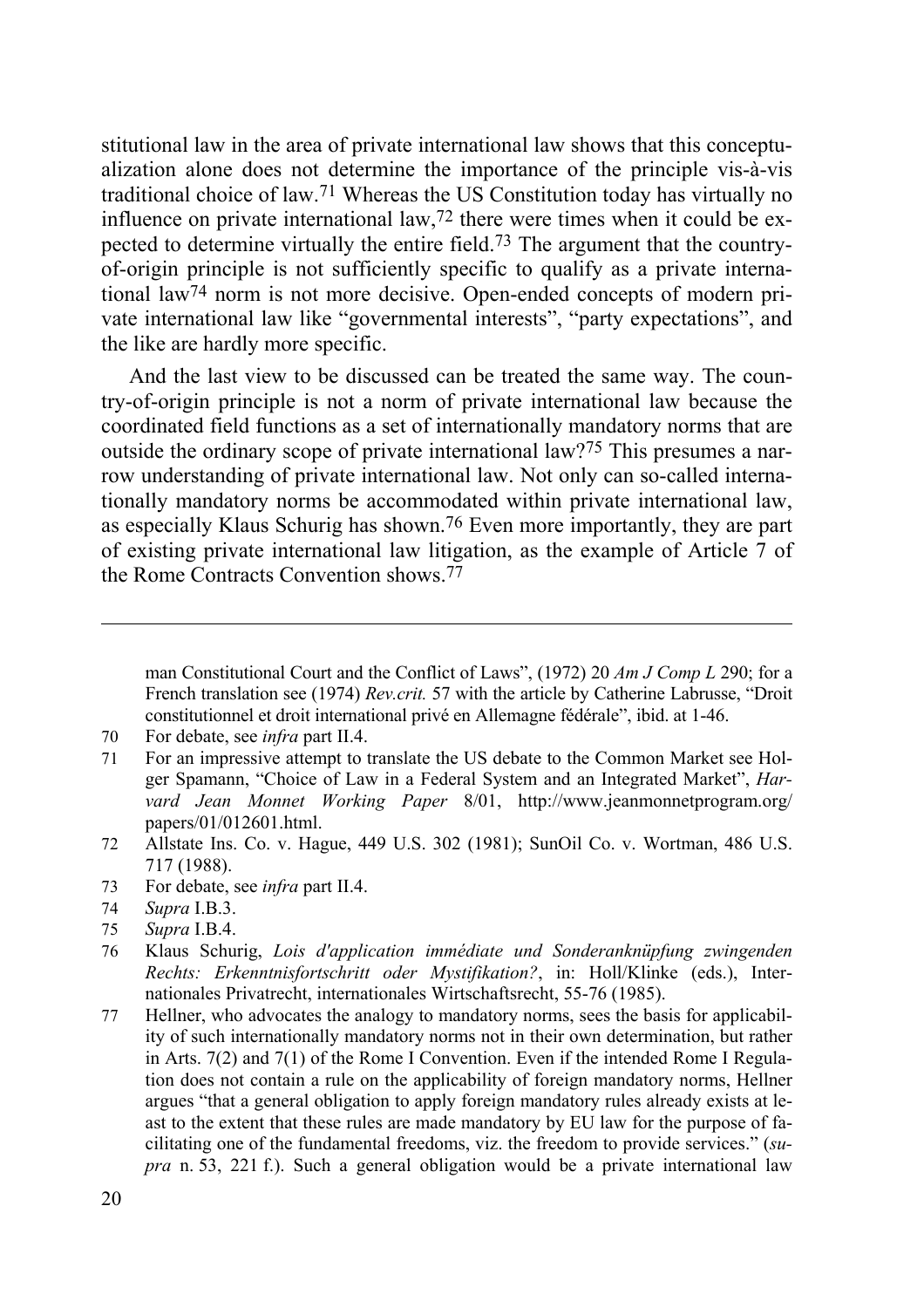# **II. The Country-of-Origin Principle as Vested Rights Theory**

If all existing conceptualizations of the country-of-origin principle already relate to private international theories, it appears plausible to argue that we should openly do the same and conceptualize the principle as private international law. But what kind of private international law? To be adequate, the approach must share those treats that are characteristic for the country-of-origin principle. It should achieve universality – the law it designates must be applicable everywhere. It should leave the traditional process of designating the applicable law intact and only restrict the scope of the otherwise applicable law, not simply designate the applicable law on its own. The approach should not be based on the closest connection, since even merely formal connections like the place of registration suffice for the country-of-origin principle. The approach should restrict the regulatory power of states and strengthen the rights of individuals. Such an approach exists: the theory of vested rights.

## **A. Theories of Vested rights**

 $\overline{a}$ 

When we think of vested rights today, we usually think of Dicey in England and Beale in the United States, and we think of their vested rights theory as thoroughly refuted. But this is a limited picture in two regards. First, just as there is not one country-of-origin principle but many, there is not one vested rights theory but many.78 Second, the reasons for the decline of different variants of the theory are sufficiently complex to deserve a closer analysis.

## *1. Dicey and Beale: The Separation of Law and Rights*

The first to formulate a full-fledged theory of vested rights was A.V. Dicey, the master of both English constitutional law and English private international law.79 Dicey held that "the Courts, e.g. of England, never in strictness enforce

norm; an independent category of internationally mandatory norms would not be necessary.

<sup>78</sup> Max Gutzwiller, Book Review (1936) 10 *RabelsZ* 1056, 1064-65

<sup>79</sup> A V Dicey, "On Private International Law as a Branch of the Law of England", (1890) 6 *Law Quarterly Review* 1-21 and 113-127. This article found its way, almost unchanged, as introduction into A.V. Dicey, *A Digest of the Law of England with Reference to the Conflict of Laws* (1896). For the history of the idea in England see Kurt H. Nadelmann, "Some Historical Notes on the Doctrinal Sources of American Conflict of Laws", in: id., *Conflict of Laws: International and Interstate*, 1, 14-20 (o-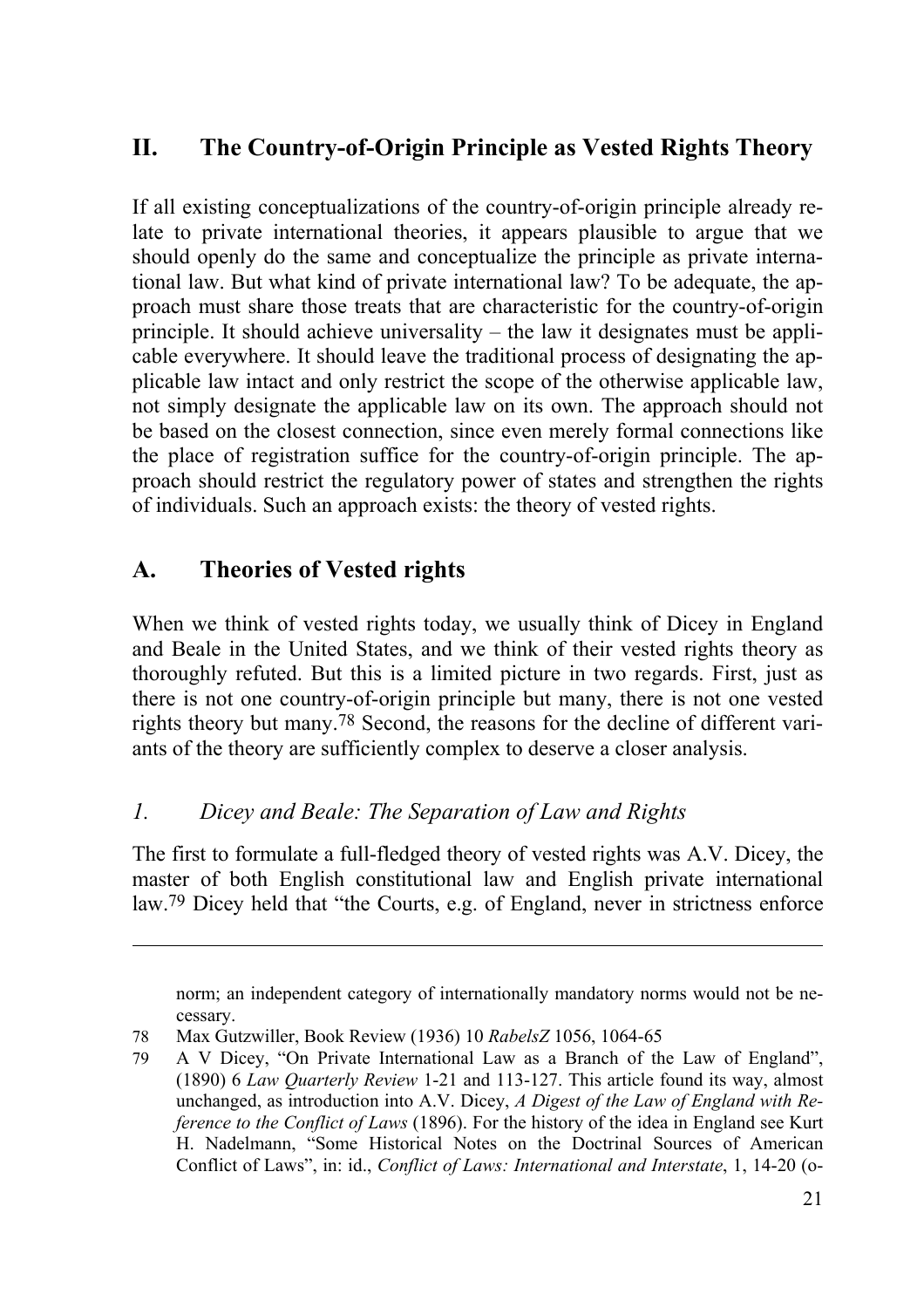foreign law; when they are said to do so, they enforce not foreign laws, but rights acquired under foreign laws."80 Sovereignty precludes courts from applying foreign law; justified individual interests require them to recognize foreign rights. This separation between the applicable law of the forum and reference to the country of origin can already be found in a court opinion from 1775: "Every action here must be tried by the law of England, but the law of England says that in a variety of circumstances … the law of the country where the cause of action arose shall govern".81 Thus, Dicey promulgates the following General Principle No. I. – Every right which has been acquired under the law of any civilized country is recognized and (in general) enforced by English courts.82

This general principle is then subject to four exceptions, two of which are relevant here.83 First is the somewhat dubious requirement that rights be "duly" acquired.84 Then there is the important Exception II. – English Courts will not enforce a right otherwise duly acquired under the law of a foreign country, where the enforcement of such right

- (1) is inconsistent with the moral rules upheld by English law;
- (2) involves the recognition, as regards transactions taking place in England, of any penal status arising under foreign law, or of any institution or status unknown to the law of England;
- (3) is inconsistent with the policy of English law, or with the maintenance of English political institutions.85

Dicey's approach therefore has three relevant elements. First, the applicable law in English courts is always English law. Second, within English law,

riginally in *Ius et Lex. Festgabe zum70. Geburtstag von Max Gutzwiller* (1959) 263, 276-81). Nadelmann (*ibid* 17) points out that Dicey himself mentioned the principle earlier in a book review in (1885) 1 *Law Quarterly Review* 246, 248. He borrowed the idea from his colleague and friend Thomas Erskine Holland, *Elements of Jurisprudence* (1880) 288 n 1; for a glowing review of Holland's book, see already A V Dicey, "The Study of Jurisprudence" (1880) 5 *Law Magazine and Review; A Quarterly Review of Jurisprudence and Quarterly Digest of All Reported Cases 5th Series* 382.

1

<sup>80</sup> Dicey, *supra* n. 79, 10: Similarly In re Askew, [1930] 2 Ch. 259, 267-68; G.C. Cheshire, *Private International Law* (1935) 6.

<sup>81</sup> Holman v Johnson, 1 Cowp 341, 98 ER 1120, [1775-1802] All ER Rep 98 (1775) per Lord Mansfield.

<sup>82</sup> Dicey, *supra* n. 79, 113.

<sup>83</sup> The other two concern the supremacy of acts of the English parliament, and the interference with the authority of a foreign sovereign within the country whereof he is sovereign. See *ibid* 123-24.

<sup>84</sup> *Ibid* at 118.

<sup>85</sup> *Ibid* at 120-121.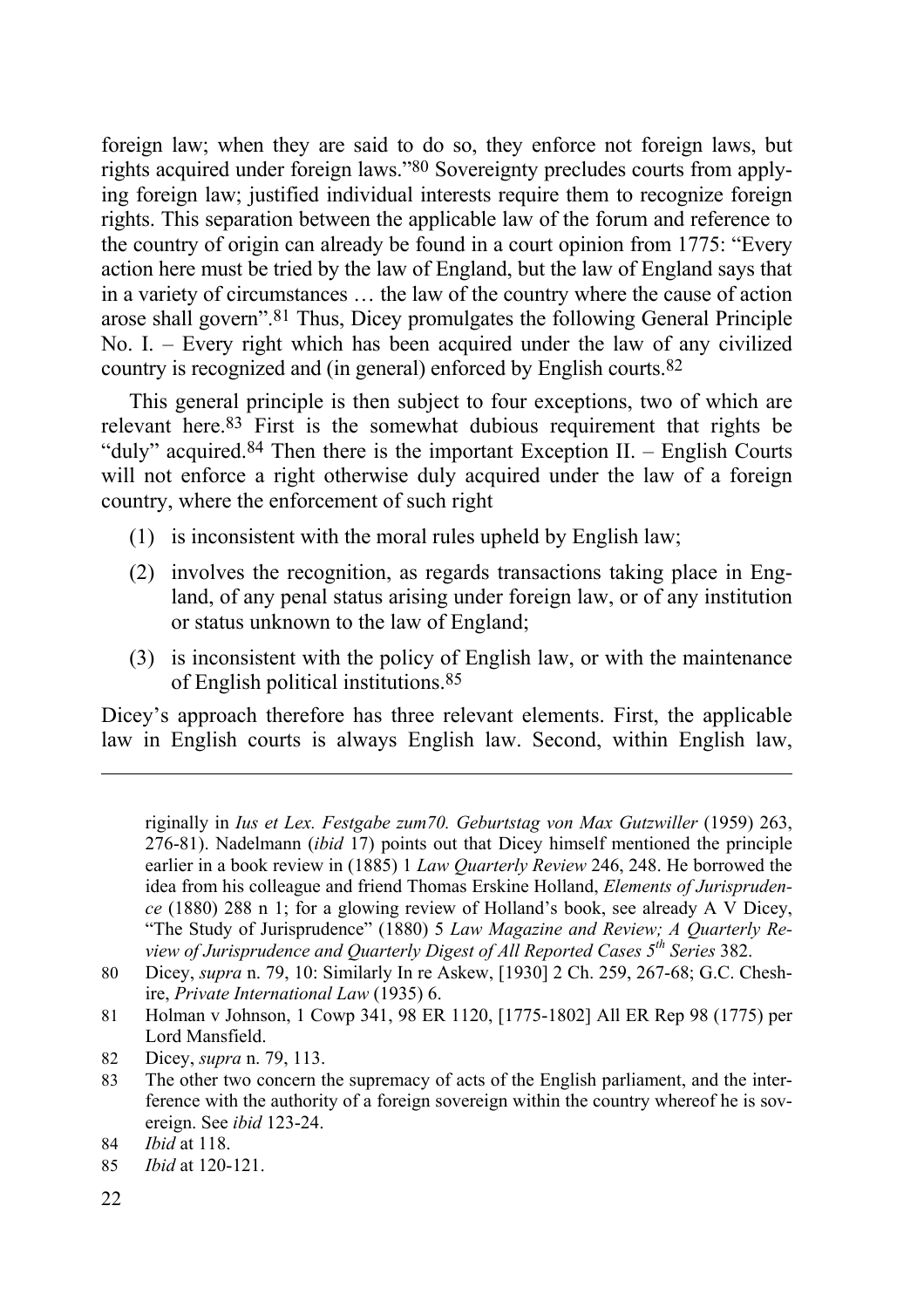courts will enforce rights acquired under foreign law, provided these rights were duly acquired. Notably, this principle extends to the enforcement of foreign judgments).86 Third, enforcement of such rights will be refused even though they have been duly acquired if such enforcement would be immoral, would enforce foreign penal or tax laws, or would violate British public policy.

Since this theory seemed at the same time to present a welcome more rational alternative to the traditional idea of comity as the ground for private international law,87 Joseph Beale adopted it enthusiastically into the United States.88 Prima facie, Beale's own formulation of the doctrine sounds quite similar to that of Dicey: "A right having been created by the appropriate law, the recognition of its existence should follow everywhere."89 Beale, however, added a stronger emphasis on territoriality in the application of the vested rights theory. For Dicey, his theory had been a structure rather than a generator of rules: courts enforced rights acquired under foreign law, but which law created those rights was not part of the theory. For Beale, on the other hand, vested rights and territoriality went hand in hand: rights could be acquired only under the law of the sovereign on whose territory the relevant act took place, and other sovereigns had to enforce the rights created by that sovereign.

Although Beale is often said to be no more than a successor to Dicey, his vested rights theory is therefore significantly different from Dicey's. First, unlike Dicey, Beale thought that the vested rights theory could actually designate the law granting the rights that were to be enforced. The reason was that, for him, unlike for Dicey, territoriality was a necessary element of the theory.90 Second, unlike Dicey, Beale had a solution to the problem of which law one should look to when a situation involved contacts with more than one state. Under his theory, the relevant legal order was that in which the last act necessary for the creation of a right took place. This element leads to a third difference to Dicey, which becomes clear already in Beale's early review of Dicey's treatise:<sup>91</sup> Whereas Dicey was interested in determining the "proper"

 $\overline{a}$ 

91 *Supra* n. 88, 169-71.

<sup>86</sup> *Ibid* at 114-5.

<sup>87</sup> See *Hessel Yntema*, "The Comity Doctrine", in: Ernst von Caemmerer, Arthur Nikisch, Konrad Zweigert (eds.), *Festschrift für Hans Dölle* I (1962) 65; reprinted with an introduction by Kurt Nadelmann in (1966) 65 *Michigan Law Review* 1; see also Alan Watson, *The Comity of Errors* (1992). Both Dicey and Beale were critical of comity; see Dicey, *supra* n 79, 9-10; Joseph Beale, *A Treatise on the Conflict of Laws* I (1935) § 6, pp 53-55; similarly Cheshire, *supra* n 80, 6.

<sup>88</sup> Beale wrote a very favourable review of Dicey's treatise. See Beale, "Dicey's 'Conflict of Laws'" (1896) 10 *Harvard Law Review* 168.

<sup>89</sup> Joseph H. Beale, 3 *Cases on the Conflict of Laws* 517 (1901).

<sup>90</sup> Beale, *supra* n. 87, § 5.2, p. 52.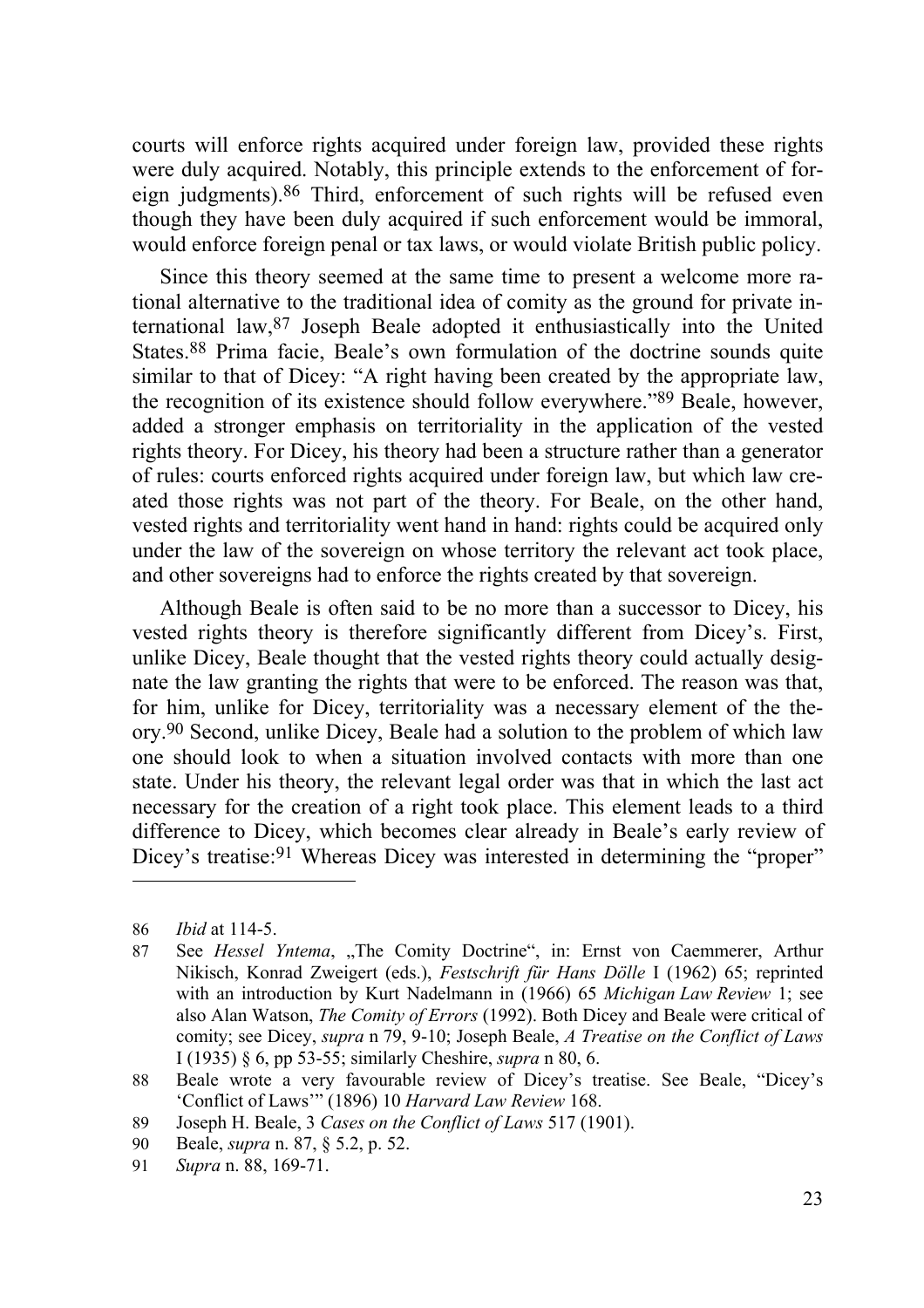law, Beale did not think such a value-driven analysis was either appropriate or actually what the courts were doing. The "last-in-time" approach solved the question with a formal criterion. Altogether, Beale's theory was both thicker and more dogmatic than that of Beale.

However, these differences are outweighed by the similarities between both approaches. Both authors argued that the conflict of laws does not deal with applying foreign law, but rather with enforcing rights acquired under foreign law, and both authors saw room for a limited exception for the public policy of the forum.

### *2. Pillet and Niboyet: Choice of Law and Enforcement of Rights*

This idea of vested rights was not confined to England. Not long after Holland had introduced it to English conflict of laws (and a translation of his text had appeared in France92), Antoine Pillet and J.-P. Niboyet developed a French version of the theory that was distinct in important ways.93 In Pillet's view, private international law deals with three discreet questions: the rights of foreigners, the designation of the applicable law, and determination of the effect of rights acquired abroad – droits acquis.<sup>94</sup> For the second question, designation of the applicable law, he developed an early version of interest analysis that predated similar developments in the US by several decades.95 The third

<sup>92</sup> M T E Holland, « De l'application de la loi », 12 *Revue de droit international et de législation comparée* 565 (1880); for his embrace of vested rights see *ibid* 574 n. 2.

<sup>93</sup> For a comparison between Dicey's vested rights theory and Pillets theory of droits acquis, see Horatia Muir Watt, « Quelques remarques sur la théorie anglo-américaine des droits acquis » (1986) *Rev crit* 425. The first mention of *droits acquis* as the basis of private international law appears to be in Comte de Vareilles-Sommières, *La synthèse du droit international privé* I (1897) 31. For this reason, Beale considered him particularly relevant; see Beale, *supra* n. 87, l.

<sup>94</sup> Antoine Pillet, *Traité pratique de droit international privé I* (1923) 5 (no. 2). The rights of foreigners and nationality law are still sometimes considered part of private international law in France.

<sup>95</sup> Pillet, *ibid* 106: "The way to resolve conflicts is to give preference to the law of the state which has the greatest interest that the goal pursued by the law in question be attained …, that its law regulate the litigation. If a sacrifice must be made, it should be as small as possible." For the "comparative impairment" approach in the United States, see *William Baxter*, Choice of Law and the Federal System, (1963) 16 *Stanford Law Review* 1; for a recent assessment, see *Erin A. O'Hara, William H. Allen*, "Second Generation Law and Economics of Conflict of Laws: Baxter's Comparative Impairment and Beyond" 51 (1999) *Stanford Law Review* 1011. The similarity between Pillet and Baxter is occasionally recognized; see, e.g., William Tetley, "A Canadian Looks at American Conflict of Law Theory and Practice, Especially in the Light of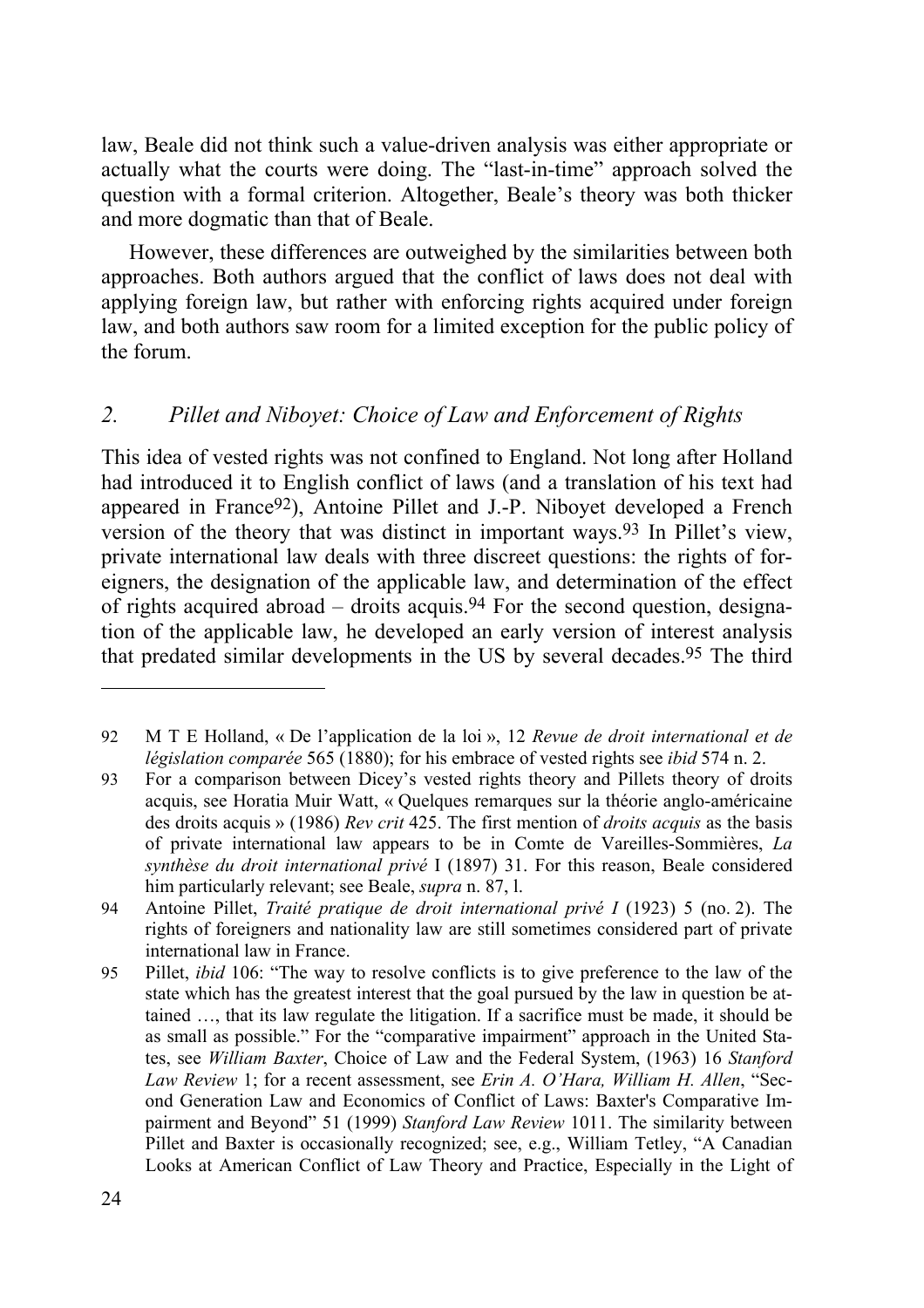question, the enforcement of rights acquired abroad, is not only a separate inquiry; in fact, both areas are diametrically opposed:96 The designation of the applicable law describes a possible conflict of laws, or at least a doubt about which of two or more laws is applicable. By contrast, the enforcement of vested rights addresses not a conflict between legal orders as to which can create a right, but merely the question as to the effect of a right in a country other than that which created it.97 The question is not, in other words, which of two legal orders is entitled to create (or not create) rights, but rather whether one country has to recognize rights that already exist because they have already been created, albeit under the law of another country. Like Dicey, Pillet argued that the enforcement of foreign rights is different from the question of applicable law.98 Like Dicey, Pillet restricted the duty to enforce foreign rights to duly acquired rights, "droits acquis régulièrement". And like Dicey, he extended his theory to the recognition and enforcement of foreign judgments.99 The important difference from Dicey (and Beale) is that Pillet created a full system of designating the applicable law *in addition* to his theory of vested rights. In fact, Pillet considered a right duly acquired only under the law applicable according to general private international law.

Pillet's disciples continued adherence to his theory, but with important modifications. Thus, Niboyet renamed the approach, less elegantly, "the problem of international effectiveness of definitely constituted rights,100 to avoid the impression that rights could somehow exist prior to the law. Even more importantly, he rejected Pillet's concept of international law as basis for a duty to enforce. For him, the theory was much more modest: a sovereign should know the effectiveness of a right under foreign law in order to draw, under his own law, the appropriate consequences.101 The duty to enforce foreign rights was no longer a legal duty, but only a moral duty.102 Although Niboyet was one of the firmest defenders of the vested rights theory, at the same time took away its purely legal character.

the American Legal and Social Systems" (2000) 38 *Columbia Journal of Transnational Law* 299, 314 n. 47; Joel Trachtman, "Economic Analysis of Prescriptive Jurisdiction" (2001) 42 *Virginia Journal of International Law* 1, 26 n. 91.

<sup>96</sup> J.P. Niboyet, *Traité de droit international privé I* (1938) 284-85.

<sup>97</sup> *Ibid* 284-93; on the avoidance of conflict, see Muir Watt, *supra* n. 93, 430.

<sup>98</sup> Similarly J-P Niboyet, "Territoriality and Universal Recognition of Rules of Conflict of Laws" (1952) 65 Harvard Law Review 582, 594-95.

<sup>99</sup> Pillet, *supra* n. 94, 536-44.

<sup>100</sup> Niboyet, *supra* n. 96, 287 : « le problème de l'efficacité internationale des droits définitivement constitués ». Niboyet also translated the First Restatement into French Law.

<sup>101</sup> *Ibid*.

<sup>102</sup> *Ibid* 294.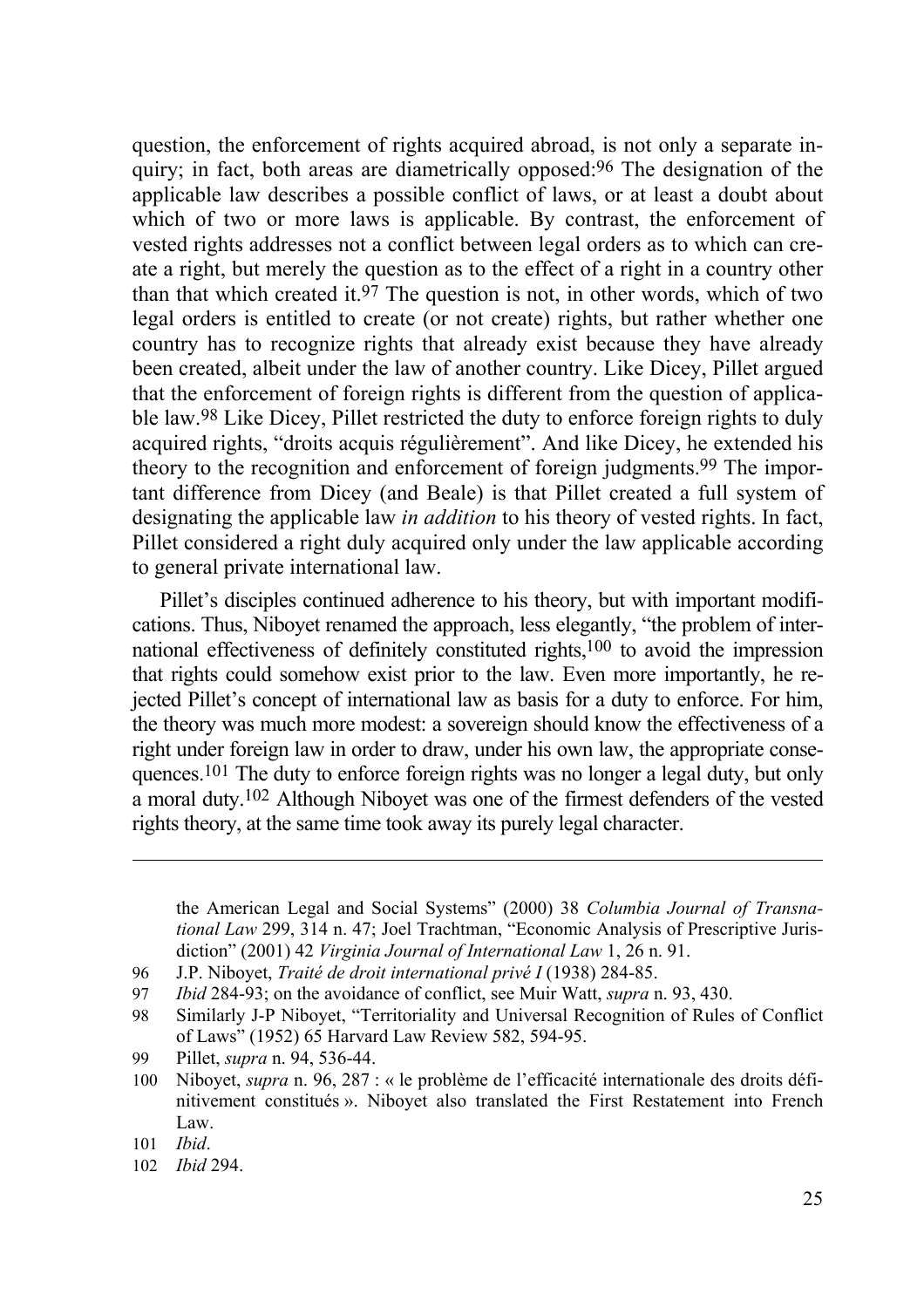#### *3. Cocceji and Tittmann: Rights and Sovereigns in* Ius Gentium

If the theory of vested rights may appear to have been created around the end of the  $19<sup>th</sup>$  and the beginning of the  $20<sup>th</sup>$  century.<sup>103</sup> this impression is wrong. In fact, theories of vested rights, of *iura quaesita*, are much older.104 One example can be found in the work of the German Scholar Heinrich Cocceji. Generally, Cocceji defended a conception of private international law close to that of Ulrich Huber, based on considerations of territoriality and sovereignty.105 However, embedded within this theory is a formulation of a theory of vested rights:

For just as it follows from both divine law and the law of peoples that everyone must obey [the sovereign] to whom he is a subject, and must observe his laws in his acts; so it follows from that same law of peoples that a right acquired from that observation is valid everywhere, and can be taken away by no one.106

The formulation closely mirrors the third of Ulrich Huber's famous three axioms.107 Yet, while Huber, speaking of "iura", probably refers to laws,108

<sup>103</sup> Thus indeed Horst Müller, *Der Grundsatz des wohlerworbenen Rechts im internationalen Privatrecht. Geschichte und Kritik* (1935) 176 and passim; for criticism, see Gutzwiller, *supra* n. 78.

<sup>104</sup> The first author using the concept was Baldus, according to EM Meijers, "L'histoire des principes fondamentaux du droit international privé" (1934-III) 49 *Rec des Cours* 543, 607 (1934) ; see also Gutzwiller, *supra* n. 78, 1058.

<sup>105</sup> Ulricus Huber, *De Conflictu Legum Diversarum in Diversis Imperiis* (Praelectiones iuris Romani et hodierni, Vol. II, Book 1, Title iii, 1689). On Huber see now Nikitas Hatzimihail, *Pre-Classical Conflict of Laws* (SJD. Thesis Harvard, 2002), chapter 5; on his importance for Dicey, see Llewellyn Davies, "The Influence of Huber's De Conflictu Legum on English Private International Law" (1937) 18 *British Yearbook of International* Law 49, 59.

<sup>106</sup> Heinrich Freiherr v. Cocceji, Exercitationum curiosarum, Palatinarum, Trajectinarum et Viadrinarum, volumen primum, Disp 54 Tit 7 no 5, in: Christian von Bar & Peter Dopffel (eds.), *Deutsches Internationales Privatrecht im 16. und 17. Jahrhundert* (2001) 528: "Ut enim Divini ac Gentium Juris est ut quisque pareat ei, cui subjectus est, ejusque leges in suis actibus observet, ita ejusdem Gentium juri est, ut jus ex illa observatione natum ubique valeat, et a nullo aufferri possit. Igitur extra territorium jus dici non potest; at contra in territorio rite actum ubique valet, ita ut Jure Naturae nemo, ac ne Princeps quidem jus quaesitum inde aufferre queat." (my translation).

<sup>107</sup> Huber's original text is: "Rectores imperiorum id comiter agunt, ut jura cuiusquue populi intra terminus ejus exercita, teneant ubique suam vim, quatenus nihil potestati aut juri alterius imperantis ejusque civium praejudicetur. ("Those who exercise sovereign authority so act from comity that the laws (iura) of each nation having been applied within each own boundaries should retain their effect everywhere so far as they do not prejudice the power or rights of another government or its subjects."; translation after Ernest Lorenzen, "Huber's De Conflictu Legum" 13 *Illinois Law Review* 401, reprinted in id., *Selected Articles on the conflict of laws* 162 (1947). The first English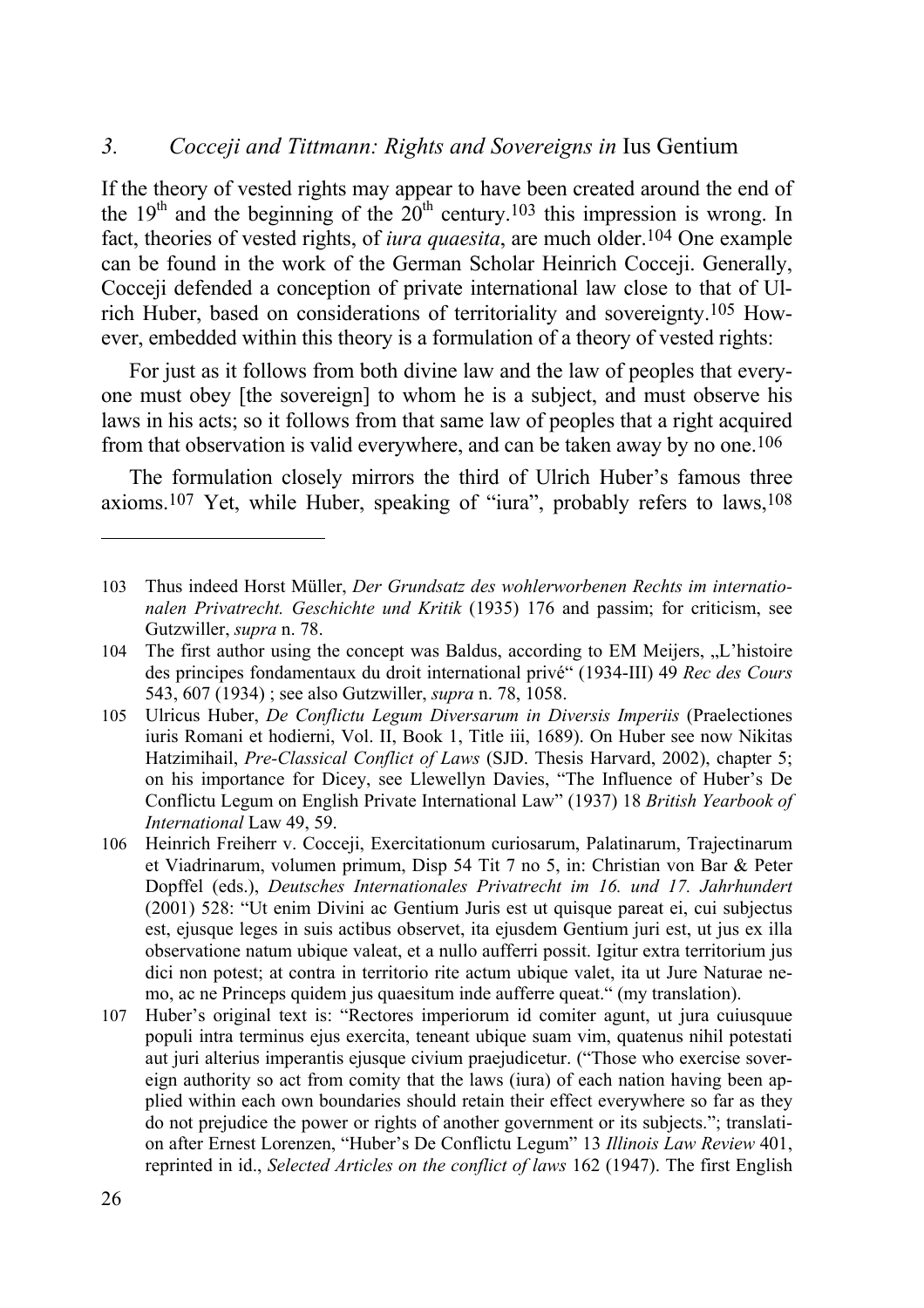Cocceji clearly speaks about individual rights.109 The core of Cocceji's approach is the same as that for Dicey and Pillet: rights granted by the law of one country are valid and enforceable in every other country. Again, the question is not one of what law applies, but rather one of the enforcement of rights. Cocceji, however, brings a new justification for his theory. The first step in this justification is vertical reciprocity between the individual and the ruler: Because individuals must shoulder the burdens of their rulers' laws, they should also enjoy the benefits from these laws. What looks like a purely domestic argument describing the reciprocal relationship between one sovereign and its subjects becomes an argument for private international law by means of a second step: the quid pro quo exists not only between the individual and his own ruler but between the individual and all sovereigns. In other words, there is a link between the facts that an individual is regulated by his ruler, and that another sovereign cannot subject the individual to additional regulation if this implies taking away rights granted by his ruler. And why should a foreign sovereign be bound to respect a right he has not granted? For Cocceji, this obligation follows from *ius gentium*, understood not as the law between nations but as the law common to all nations.110 The acquired right is binding on all sovereigns not because the sovereign who granted it had power over other sovereigns in any way, but because *ius gentium* requires the general protection of rights.

Cocceji may not yet have formulated a full theory of vested rights.111 Such a theory appeared later in a dissertation by Friedrich Wilhelm Tittmann.112 Tittmann's argument, in essence, is as follows: States must recognize acquired rights, including rights acquired under foreign laws. This does not create sovereignty concerns because rights are facts, so sovereignty concerns are irrelevant. Only as a consequence of this duty to enforce rights acquired under foreign law is there a duty to apply these foreign laws. Indeed, the basis for enforcement is respect not for the foreign legal order, but rather for the individual

- 109 Peter Dopffel, "Einführung", in: von Bar & Dopffel, *supra* n. 106, 1, 4.
- 110 *Ius gentium* is a global common law rather than a law between nation states. See, most recently, Jeremy Waldron, "Foreign Law and the Modern Ius Gentium" (2005) 119 *Harvard Law Review* 129, 132 ff.
- 111 Müller, *supra* n. 103, 149-51.

translation of Huber's text is in Emory v. Grenough, 3 U.S. 369, 370 (1797); for another translation, see Davies, *supra* n. 105, 64-78.

<sup>108</sup> Müller, *supra* n. 103, 125-128; *contra* Davies, *supra* n. 105, 59; Meijers, *supra* n. 104, 670; R. D. Kollewijn, *Geschiedenis van de nderlandse wetenschap van het international privaatrecht tot 1880*, 145 f (1937).

<sup>112</sup> Friedrich Wilhelm Tittmann, *De competentia legum externarum et domesticarum in defiendis potissimum iuribus coniugum* (Halle 1822); for analysis see Müller, *supra* n. 103, 180-7.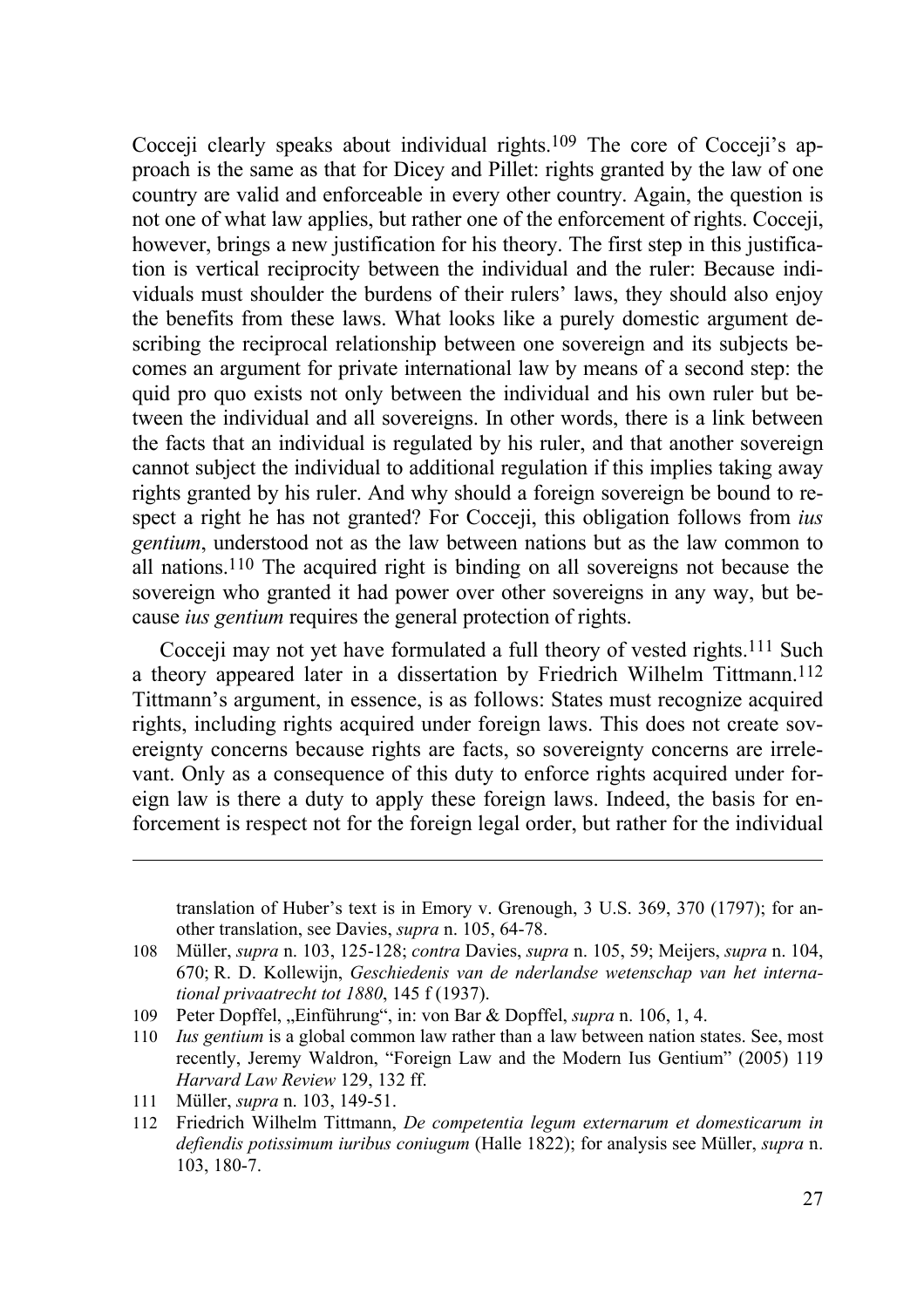that has acquired this right. Although Tittmann's book was not influential, the ideas he formulated must have been in tune with scholarly thinking of his time. The idea that to deny a person the enforcement of rights she has acquired under foreign law would be a violation of her personality rights reappears in the work of other authors proposing theories of vested rights, including Georg Puchta and Ferdinand Lassalle.113

### *4. US Constitution: Full Faith and Credit and Due Process*

Such considerations – that of an obligation to recognize private rights and that of a superior law like *ius gentium* as basis for this obligation – are mirrored centuries later in case law of the US Supreme Court on the limits set by the US Constitution on private international law. Of particular relevance is the due process clause, which mandates, in essence, that certain rights (vested rights) may not be taken away without due process of law.114 For some time, the Court seemed all but willing to constitutionalize the vested rights theory based on the due process clause. For example, the Court held in 1930 that a Texas state court was barred from applying Texas law to a contract entered into in Mexico because Texas could not affect "the rights of parties beyond its borders having no relation to anything done or to be done within them."115 Clearly this was about the protection of rights rather than about the duty to apply foreign law. This duty to apply foreign law was inferred from another provision of the Constitution, the full faith and credit clause.116 In the 1930s, therefore, constitutional constraints on private international law in the US consisted of two separate strands – one regarding the enforcement of rights acquired abroad, the other regarding the application of foreign law.

Later developments severely weakened both the clarity and the scope of these constitutional bases for a conflict of laws principle in the US. First, the

<sup>113</sup> Georg Friedrich Puchta, *Pandekten* (11<sup>th</sup> ed., Leipzig 1872) § 113, p. 173: "... daß ein Staat, indem er den Fremden als Rechtssubjekt anerkennt, ihm auch die schon erworbenen Rechte (vorausgesetzt solche,deren Möglichkeit er überhaupt anerkennt) zugesteht, mit anderen Worten, daß er dessen Wirksamkeit als Person nicht erst von dem Augenblick datirt, wo derselbe mit seinem Recht und den es schützenden Anstalten in Berührung kommt"; Ferdinand Lassalle, *Das System der wohlerworbenen Rechte* (Leipzig, 1880) 303; cf. Müller, *supra* n. 103, 191-201.

<sup>114</sup> U.S. CONST. amend. XIV, § 1.

<sup>115</sup> Home Insurance v. Dick, 281 U.S. 397, 410 (1930).

<sup>116</sup> U.S. CONST. art. IV, § 1. See, e.g., Bradford Electric Light Co., Inc. v. Clapper, 286 U.S. 145 (1932); Alaska Packers Association v. Industrial Accident Commission, 294 U.S. 532 (1935); Pacific Employers Insurance Co. v. Industrial Accident Commission, 306 U.S. 493 (1939).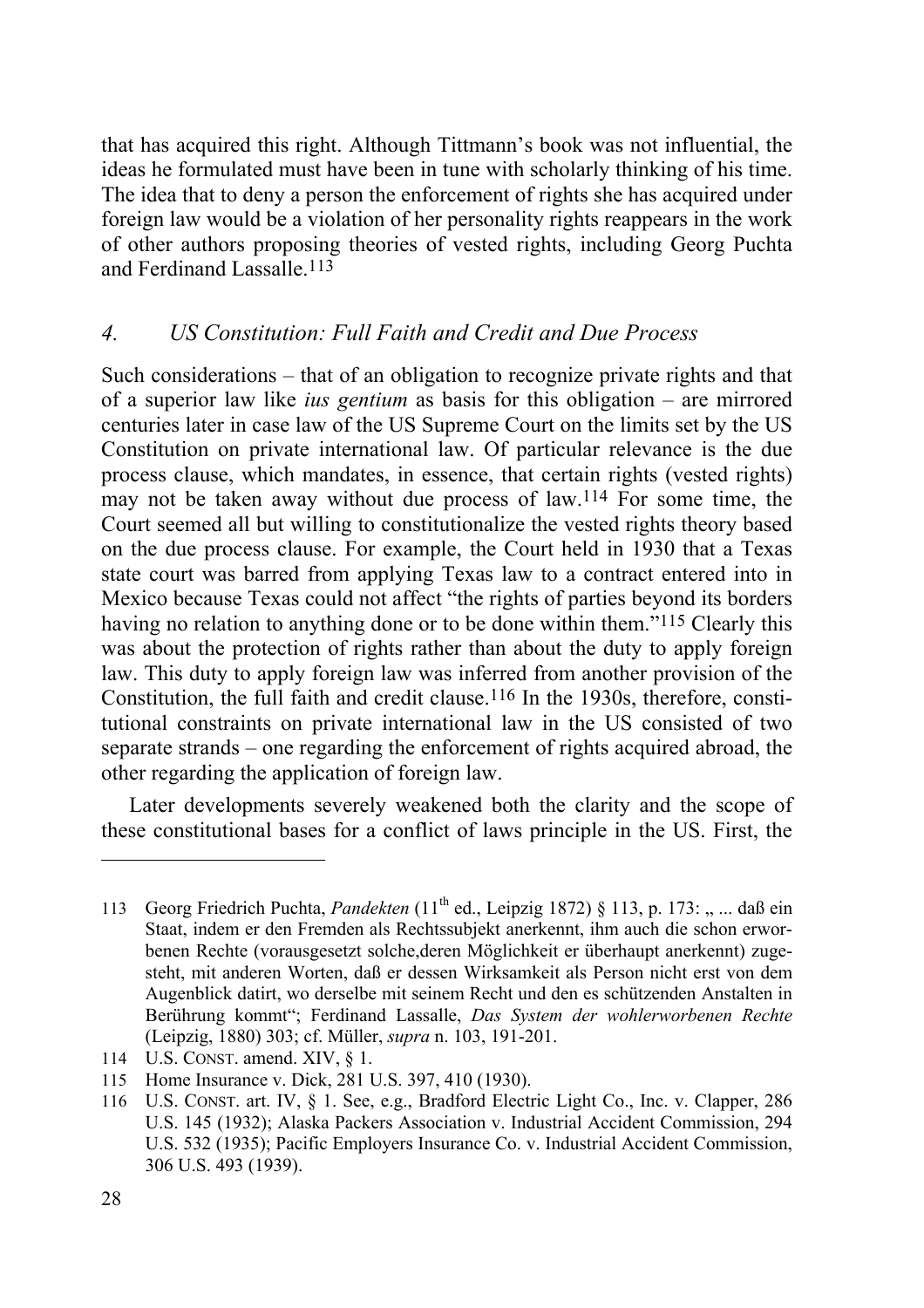due process clause cases were reinterpreted. Their *ratio decidendi* was no longer seen to be in the enforcement of rights, but rather in a required connection between the facts and the law applied.117 Since such a connection was also the relevant element for the full faith and credit clause, both approaches were combined into one, requiring, eclectically, "a significant contact or significant aggregation of contacts, creating state interests, such that choice of [that forum's] law is neither arbitrary nor fundamentally unfair."118 Second, the Court severely reduced the threshold for such contacts, all but abandoning any constitutional limitation on choice of law.119 This reinterpretation of the due process clause thus led to the demise of a constitutional vested rights theory.120

# **B. Similarities With the Country-of-Origin Principle**

Vested rights theories may thus are varied, but they all share certain core elements. Importantly, these core elements can all be shown to exist in the country-of-origin principle as well.

## *1. Terminology*

The first parallel between these theories of vested rights and the country-oforigin principle is linguistic. Notably, the first occurrence of a country-oforigin principle takes place in an important English decision on private international law: "Being entertained in an English Court, [the question] must be adjudicated according to the principles of English law, applicable to such a case. But the only principle applicable to such a case by the laws of England is, that the validity of Miss Gordon's marriage rights must be tried by reference to *the law of the country, where, if they exist at all, they had their origin*."121 Even if great weight should not be assigned to this linguistic parallel between private international law and the country-of-origin principle, it suggests at least that the thought patterns underlying jurisprudence about vested rights and the country-of-origin principle are not altogether dissimilar. The idea that the rights

<sup>117</sup> Watson v. Employers Liability Assurance Corp., Limited, 348 U.S. 66 (1954); Clay v. Sun Ins. Office, Limited, 377 U.S. 179 (1964).

<sup>118</sup> Allstate Insurance Co v Hague 449 U.S. 302, 313 (1981); see also Phillips Petroleum Co v Shutts 472 U.S. 797 (1985); Sun Oil Co v Wortman 486 U.S. 717 (1988).

<sup>119</sup> *Ibid*.

<sup>120</sup> For a recent attempt to "resuscitate a few key concepts that Beale got right" see Kermit Roosevelt, "The Myth of Choice of Law: Rethinking Conflicts" (1999) 97 *Michigan Law Review* 2448, quote at 2458 n. 48.

<sup>121</sup> Dalrymple v. Dalrymple (1811) 2 Hagg Const 54, 58, 59, emphasis added.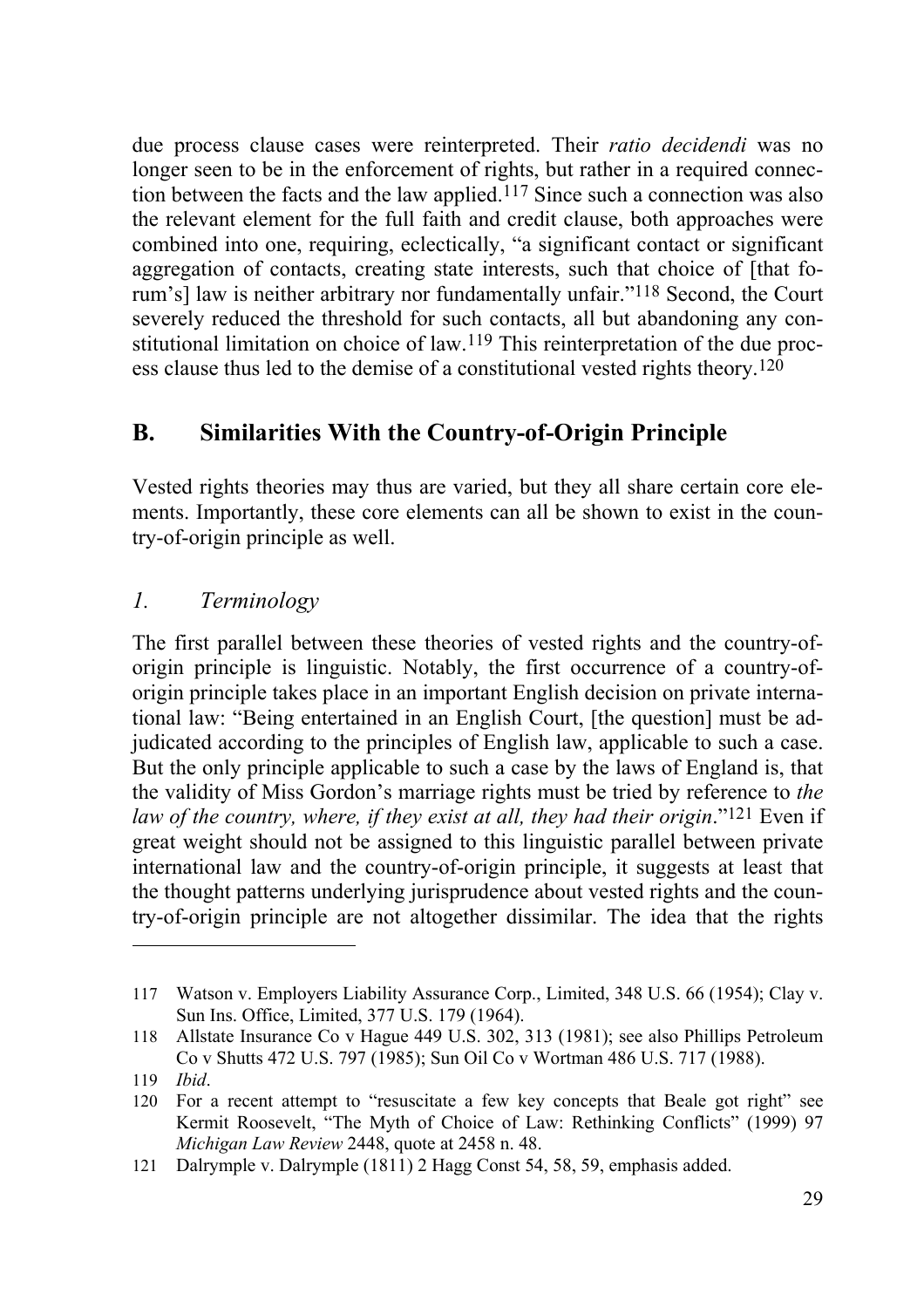have an origin distinct from their enforcement in the courts is a centrepiece of both the vested rights theory and the country of origin principle.

### *2. Universality*

Another similarity between the country-of-origin principle and vested rights is relevant – universality. Under the vested rights theory, a right acquired (and valid) under one law must be considered valid in all other countries.122 This parallels the policy behind the country-of-origin principle to subject a provider to only one set of norms, regardless of where he becomes active. Of course, many approaches to private international law aim at such universality, including the traditional Savignyan approach that underlies the European regulations. However, not every conflict of laws theory aims at universality in this sense. Currie's interest analysis with its strong preference for the application of forum law, for example, is not such a theory.

### *3. Separation from Applicable Law*

In another regard, the country-of-origin principle is more similar to the vested rights theory than to a Savignyan system. The country-of-origin principle does not determine an applicable law. It operates separately from the designation of the applicable law, intervening only once the applicable law has been determined through a traditional choice-of-law analysis. is hard to conceptualize within Savignyan private international law; it has led many to conclude that EU law is different from choice of law altogether.123

Yet, exactly the same separation is apparent in the vested rights theory. Frequently, foreign rights are deemed facts, not law, so they do not interfere with the determination of the applicable law.<sup>124</sup> Pillet designed his system of acquired rights alongside and even in opposition to a general system of conflict of laws. Even Dicey's claim that English courts will always apply English law is, in fact, the result of a (very simple) conflicts rule that designates the law of the forum as the generally applicable law. The vested rights theory then, for Dicey, operates outside this general rule, as it does for Pillet. Similarly, for Cocceji, the concept that one sovereign has to respect the rights granted by another sovereign is only one part of his approach to private international law;

<sup>122</sup> This is the main element of "vestedness" as used by Perry Dane, "Vested Rights, "Vestedness" and Choice of Law" (1987) 96 *Yale Law Journal* 1191.

<sup>123</sup> *Supra* I.B.1.

<sup>124</sup> Tittmann, *supra* n. 112, 7.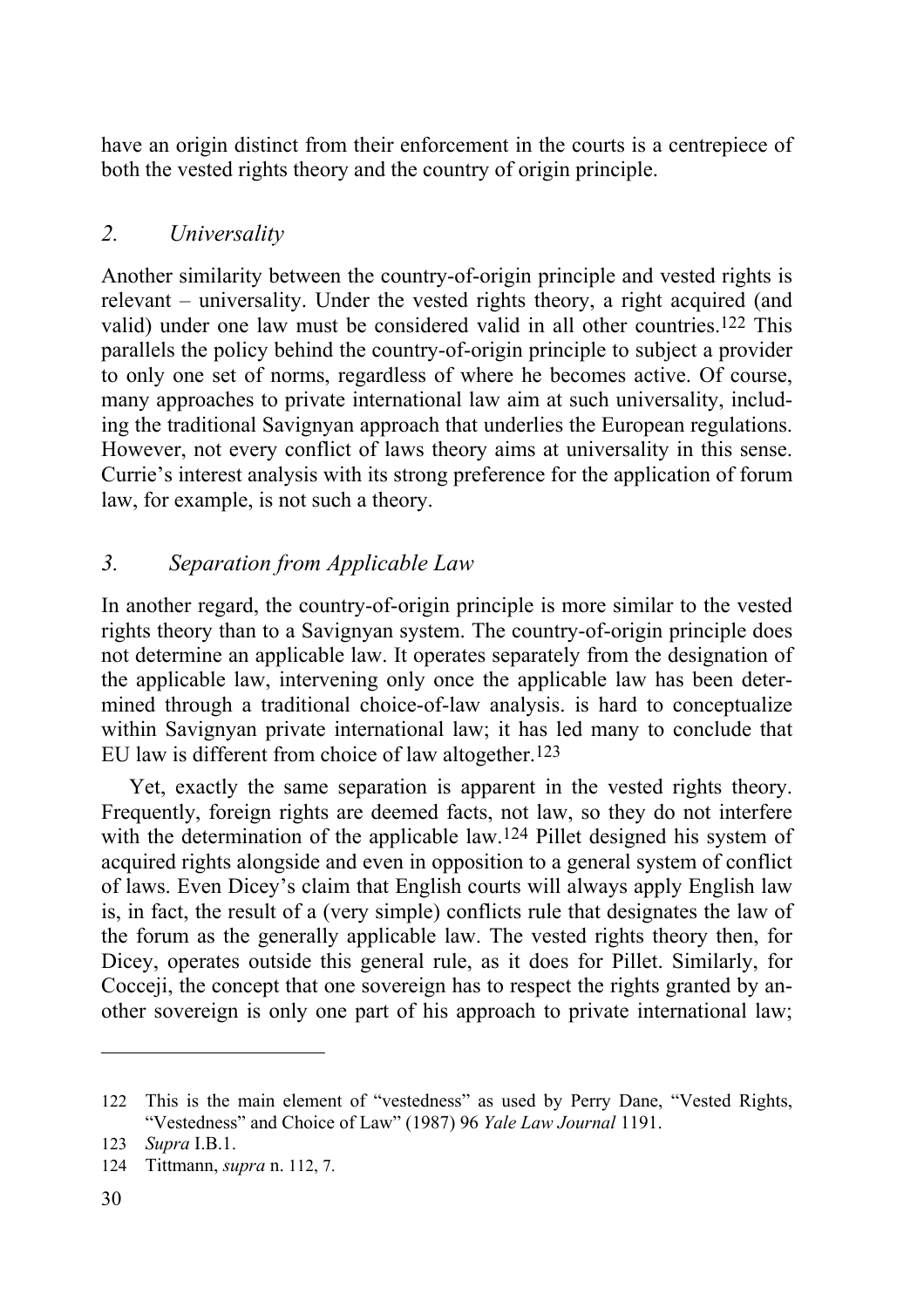the other part covers the relationship between sovereigns.125 At least for some authors, then, the vested rights theory leaves intact a system that designates the applicable laws. This makes the vested rights theory a better candidate for a reconceptualization of the country-of-origin principle than Savignyan private international law.

#### *4. Regulations, Rights and Privileges*

 $\overline{a}$ 

One apparent difference lies in the fact that the country-of-origin principle focuses not on rights but rather on freedom from restrictions. Is the country-oforigin principle really about rights? Does it not, rather, encompass a multitude of possible legal positions, many of which are in fact better characterized as privileges and liberties than as rights – the privilege to provide services, for example? In fact, the apparent difference highlight a similarity. On the one hand, early predecessor theories of the country-of-origin principle also focused, not surprisingly, on privileges rather than rights. Cities often granted merchant privileges to foreign merchants; Since these privileges grew into acquired rights, they could not be withdrawn<sup>126</sup> On the other hand, the  $19<sup>th</sup>$  century notion of rights that underlies Holland's work on jurisprudence and thereby also, if indirectly, Dicey's and Beale's work on private international law, is broader than the current notion would be. All law was thought to consist of rights; privileges and liberties (in Hohfeldian terminology) were thereby included.

At the same time, this distinction between rights and privileges suggests a weakness, and indeed the history of the vested rights theory illustrates the limits of a country-of-origin principle. The theory worked well regarding clearly defined privileges that were explicitly granted by a sovereign. It still works well in the area of enforcement of foreign judgments, which both Dicey and Pillet included in their theories of vested rights. It works far less well, however, as a general theory of private international law because of the question when and what rights are actually granted in the first place. Similar problems arise with the country-of-origin principle in the realm of private law. The principle is created predominantly with administrative (sovereign) processes in mind that can easily be compared to the granting of privileges in city states. The principle works far less well, at least for the solution of specific problems, in the area of private international law, where no formal "granting" process can

<sup>125</sup> Hans Jürgen Hilling, *Das kollisionsrechtliche Werk Heinrich Freiherr v. Cocejis (1644-1719)* (2002) 16.

<sup>126</sup> Johann Marquard, *Tractatus de iure mercatorum* (Frankfurt 1662), lib 1 cap. 6 de confirmatione privilegiorum mercantilium; cited after Gutzwiller, *supra* n. 78, 1060.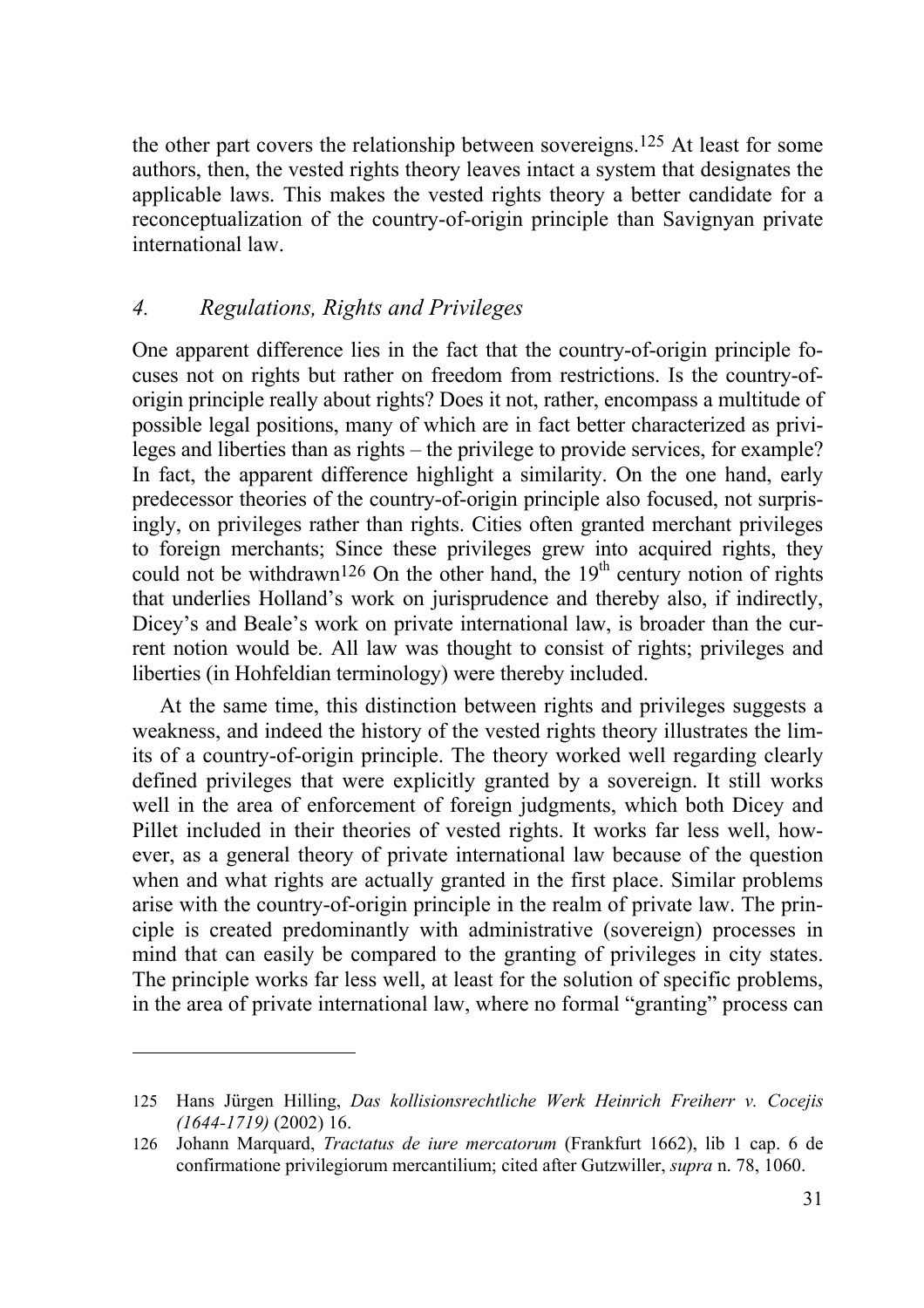be observed, and thus both existence and scope of liberties are unclear.

#### *5. "Günstigkeitsprinzip"*

One problem of conceptualizing the country-of-origin principle as a traditional private-international-law rule is that the country of destination is not obliged to apply the laws of the country-of-origin, but only prohibited from posing additional barriers. If an activity is illegal under the law of the country of origin, the country of destination is free to validate the activity under its own, more liberal law. This is what led Basedow to conceptualize the country-of-origin principle as a *Günstigkeitsprinzip*, the application of the more favourable of the two laws.127 The vested rights theory provides a more elegant conceptualization.128 This is not true for its stronger version, which submits both the creation and the denial of rights to a certain legal order. For Beale, the country in whose territory the last act took place had the exclusive power to determine whether a right had been acquired. The US Supreme Court has held similarly.129 Even Cocceji seems to argue this in his example of a testator who writes a will in the form prescribed by the law of his domicile, but not admissible under the law of the place where he writes the will.130 This will is invalid not only under the lex loci but also under the lex domicilii, because the domicile cannot create rights outside its boundaries. But insofar as these theories deal also with the non-creation of rights, they lose their character of "pure" vested rights theories. This part must be explained by other factors, most importantly territoriality.

A vested rights theory confined to the enforcement of rights is in perfect congruence with a country-of-origin principle. Both ensure that positions acquired under one law cannot be taken away by another law. Both are silent regarding the opposite question whether restrictions imposed by one law must be enforced by another law. A *Günstigkeitsprinzip* is compatible with a vested rights theory that is confined to the creation of rights or privileges. Although states are required to recognize the rights already vested in a person, they are not prevented from assigning additional rights to that person.

<sup>127</sup> *Supra* I.B.1.

<sup>128</sup> Antoine Pillet, "La théorie générale des droits acquis" (1925-III) *Rec des Cours* 485, 533: "la solution las plus libérale des deux".

<sup>129</sup> Hartford Accident & Indemnity Co. v. Delta & Pine Land Co., 292 U.S. 143 (1934) (a Tennessee claim time-barred under Tennessee law cannot be enforced under Mississippi law). The case was virtually overruled by Allstate Ins. Co. v. Hague, *supra* n , 308 n 11.

<sup>130</sup> Cocceji, *supra* n. 106; cf. Hilling, *supra* n. 125, 51-54.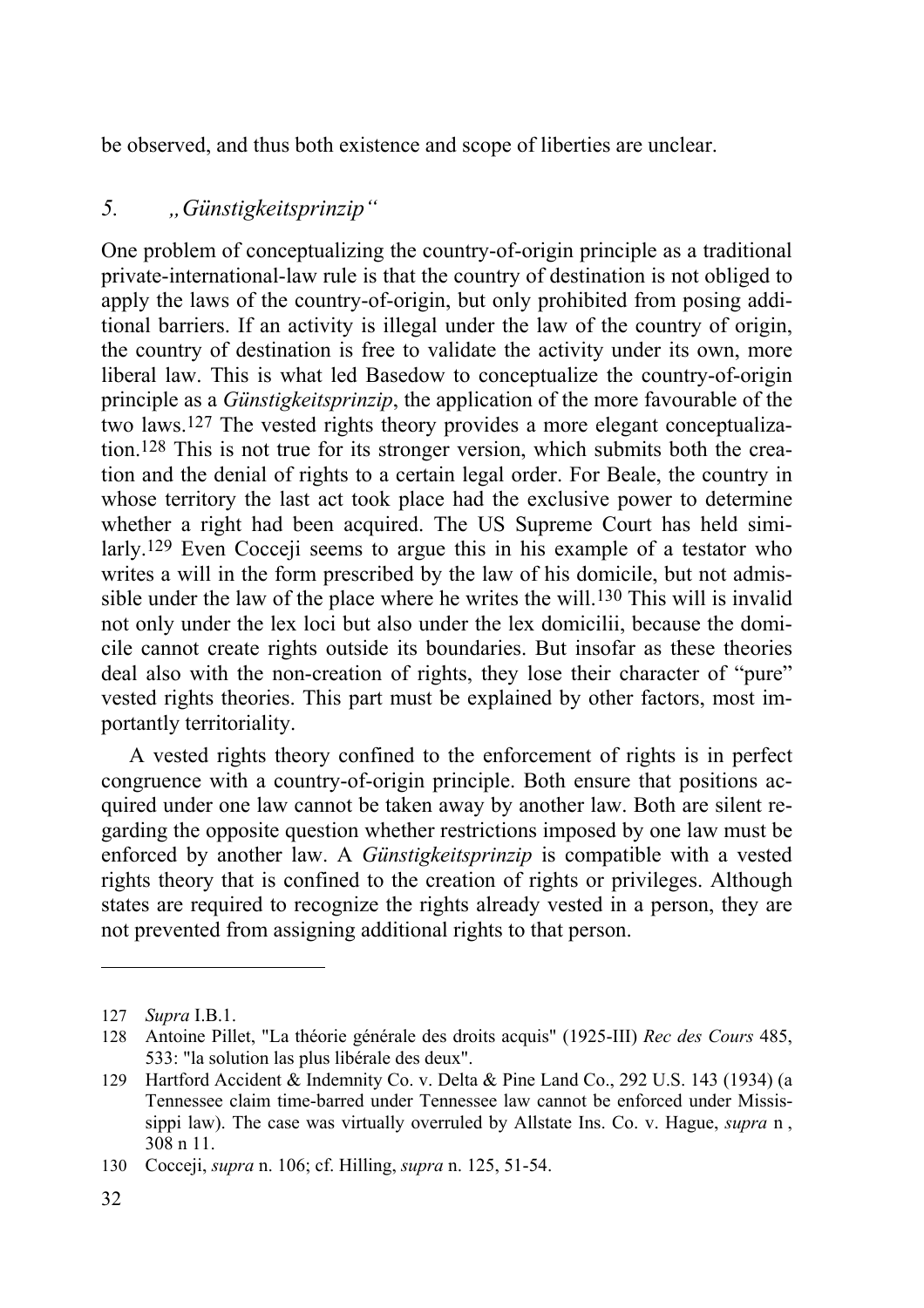## *6. Mandatory Requirements of Public Interest and Public Policy Exception*

The vested rights theory and the country-of-origin principle match perfectly regarding another aspect, the public policy exceptions. The Court of provided such an exception already in its Cassis de Dijon decision, excepting "mandatory requirements of public interest" from a country-of-origin principle.131 Since then, the Court has developed an elaborate system of exceptions to the principle of mutual recognition. Similarly, the country-of-origin principle, as stated in directives, allows for exceptions for public policy not only outside the coordinated field, but even within it. This accords with the public policy exceptions formulated by proponents of vested rights theories. Dicey saw an exception for foreign rights inconsistent with the moral rules or the policy upheld by English law;132 Beale's theory provided for a (limited) public policy exception, and Pillet allowed for the non-enforcement of foreign rights that violated French public policy.

Critics consider these public policy exceptions incompatible with a privateinternational-law concept of the country-of-origin principle.133 They are in good company with critics of the vested rights theory who considered the public policy exception an unwarranted denial of the vested rights theory. Both groups of critics ignore the particular structure of the theories they criticize. Even if the creation of rights is recognized, enforcement of these rights can be made subject to requirements of public policy just as the enforcement of domestic rights is. This is perfectly compatible with a public policy exception to the country-of-origin principle.

### *7. The Common Market and the Circle of Civilized Nations*

A final similarity is illuminating. The country-of-origin principle is confined to EU Member States. There is no worldwide country-of-origin principle (although the proposal has been made to some extend the concept from the ecommerce directive to worldwide application).134 The limitation has three connected reasons. First, the common market is a specific goal of the European

<sup>131</sup> Case C-120/78, *Rewe-Zentral-AG/Bundesmonopolverwaltung für Branntwein*, decision of 20 February 1979, [1979] ECR 649 para 8.

<sup>132</sup> *Supra*, text accompanying n. 85.

<sup>133</sup> de Baere, *supra* n. 22, 299-302.

<sup>134</sup> Mark F. Kightlinger, "A Solution to the Yahoo! Problem? The E-Commerce Directive as a Model for International Cooperation on Internet Choice of Law" (2003) 24 *Michigan Journal of International Law* 719.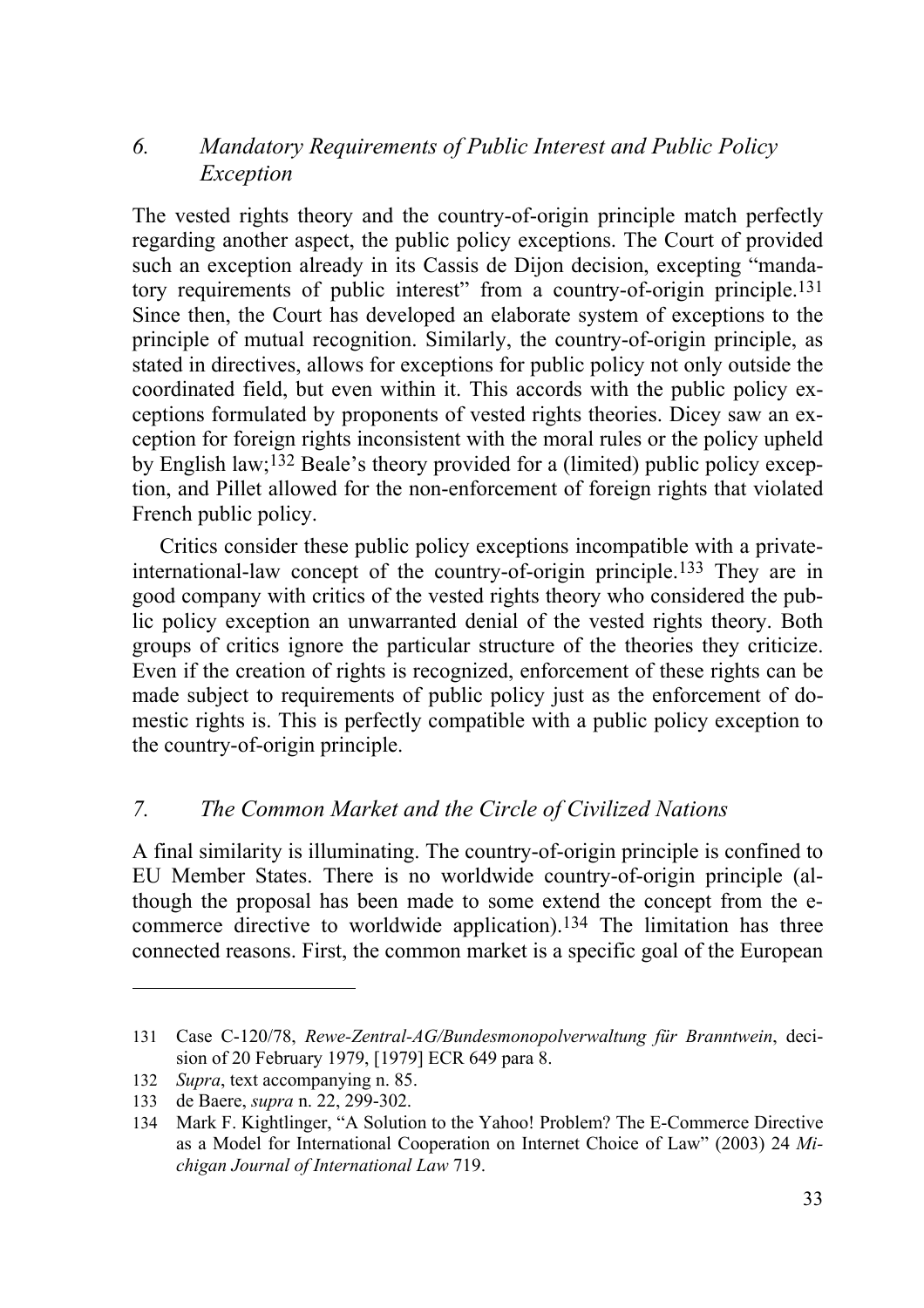Communities. There are no similar goals on a global level, at least to the same degree. Second, the member states of the EU share a common history and a common culture; their legal systems are not likely to be dramatically different from the start. Third, the similarity, or at least the equivalence, of different legal systems is actively pursued by the EU. This connection between equivalence and the country-of-origin principle can be seen most clearly in the area of the directives. Harmonization takes place within a "coordinated field", and the country-of-origin principle is then confined to these coordinated fields.

The vested rights theory includes a similar restriction based on similar reasoning. Dicey limited his theory to rights acquired under the laws of "civilized countries", with words that could come from a textbook on harmonization and mutual recognition in the EU: "the willingness of one State to give effect to rights gained under the laws of other States depends upon the existence of a similarity in principle between the legal and moral notions prevailing among different communities."135 Similarly, Niboyet invoked the "circle of civilized nations".136 This community of civilized nations is replicated in the member states of the European Union. International law (which was likewise limited to "civilized nations") provided a framework for the obligation to enforce foreign rights like the EU Treaty does today.

# **III. Criticism of Vested Rights Theories and the Country-of-Origin Principle**

That the country-of-origin principle is similar in significant respects to the vested rights theory is not only important for the heuristics of European law; in addition, it suggests a serious challenge. The vested rights theory in private international law has been thoroughly discarded. Does this make the country-oforigin principle untenable, too? If the arguments for its refutation applied similarly to the country-of-origin principle, this would be an important and farreaching lesson for EU law from private international law. However, it can be shown that this is not the case – the country-of-origin principle can refute most of the criticism brought against the vested rights theory. This has implications for the contingency of arguments in private international law and for the peculiarities of private international law in the European Union.

<sup>135</sup> Dicey, *supra* n. 79, 116.

<sup>136</sup> Niboyet, *supra* n. 96, no 937, p. 294.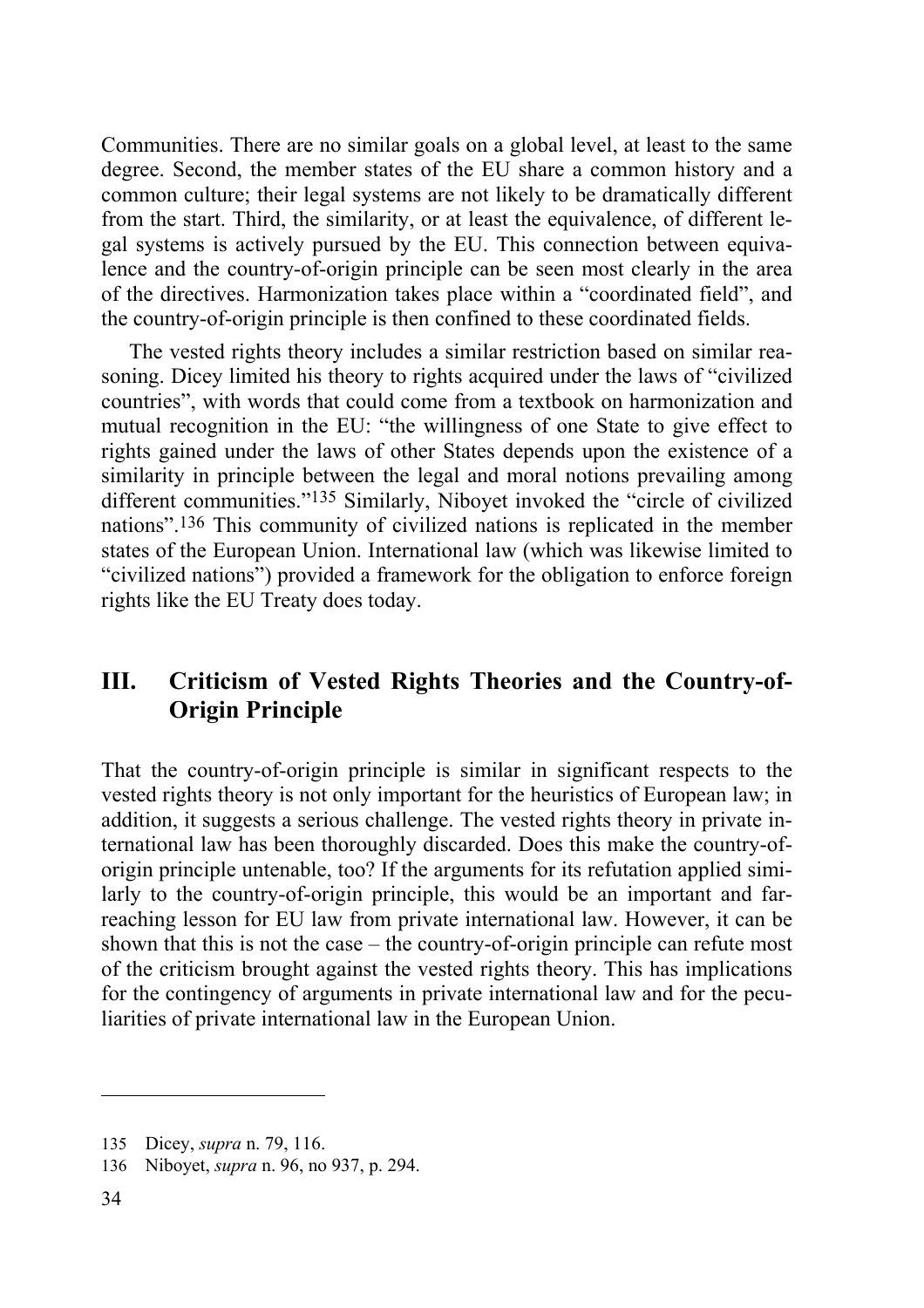## **A. Criticism of the Country-of-Origin Principle and of Vested Rights**

The vested rights theory has had to yield to devastating criticism in every country where it was once supported. The first crucial attack occurred as early as 1842 in Carl Georg Wächter's important article on private international law,137 long before Dicey, Beale, and Pillet constructed their theories. Wächter's arguments and their subsequent approval by Savigny<sup>138</sup> ensured that the theory of vested rights never became strong in Germany. In the United States, where the vested rights theory had achieved canonic status as the basis for the first restatement of conflict of laws, a similarly devastating criticism was voiced especially by Walter Wheeler Cook.<sup>139</sup> In France, the vested rights theory is now all but dead140 due to the forceful criticism by Arminjon.141 In England, the theory's death was more peaceful but no less complete. After Dicey's death, one of the authors to replace him, Kurt Lipstein, changed General Principle I by replacing ", duly acquired" with "acquired ... according to the English rules of conflict of laws".142 This brought Dicey in line with Pillet while at the same time opening him to the same criticism voiced by Arminjon – namely, that the theory was superfluous.143 Indeed, in 1971 Morris could

<sup>137</sup> Carl Georg von Wächter, "Ueber die Collision der Privatrechtsgesetze verschiedener Staaten (Fortsetzung), (1842) 25 *Archiv für die civilistische Praxis* 1, 1-9. A partial English translation of the relevant section on vested rights can be found in Nadelmann, *supra* n. 79, 16; a different part of this essay has been translated to English, together with an introductory note, as Kurt H. Nadelmann, "Wächter's Essay on the Collision of Private Laws of different States" (1964) 13 *Am J Comp L* 414.f.

<sup>138</sup> Savigny, *supra* n. 45*,*147.

<sup>139</sup> Cook, *supra* n. 62; see also David Cavers, "A Critique of the Choice of Law Problem" (1933) 47 *Harvard Law Review* 173, 175-76.

<sup>140</sup> E.g. Pierre Mayer & V Heuzé, *Droit international privé* (8th ed., 2004) nos 110-112, pp 81-82; Bernard Audit, *Droit international privé* (4th ed. 2006) no 233, p. 192.

<sup>141</sup> Pierre Arminjon, « La notion des droits acquis en droit international privé » (1933-II) 44 *Rec des Cours* 1. See also Hermann Weiller, *Der Schutz der wohlerworbenen Rechte im internationalen Privatrecht* (Diss Frankfurt/M. 1934).

<sup>142</sup> Dicey, Conflict of Laws LXV ( $6<sup>th</sup>$  ed. By Morris and others, 1949). Cf. F. A. Mann, Book Review (1949) 12 *Modern Law Review* 518, 520: "he has greatly improved the formulation of the vested rights theory"; the change was criticized as insufficient by Cavers, Book review, (1950) 63 *Harvard Law Review* 1278, 1280 ("Clarification here is needed") and Max Rheinstein, Book Review (1950) 25 *New York University Law Review* 180, 182 ("What good beyond the avoidance of too radical a break with the tradition of the master's language can possibly be achieved with the preservation of a terminology reminiscent of the vested rights theory?").

<sup>143</sup> See *infra* 1.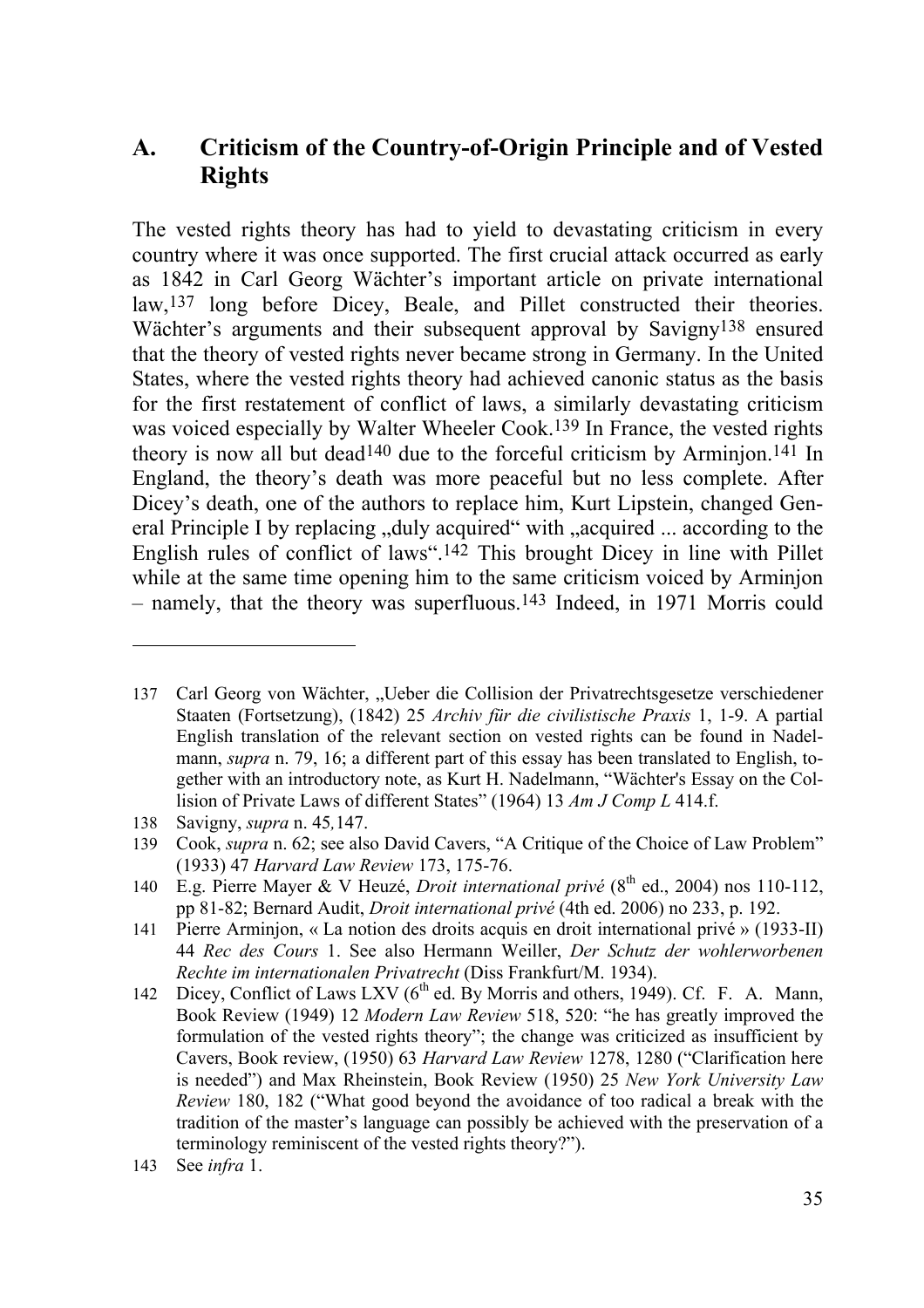safely proclaim that , the vested rights theory is dead".<sup>144</sup> Conflict of laws as conflict of norms had effectively won the day.

The country-of-origin principle, by contrast, is extant – and vitally so. Its deletion from the services directive was owed to the political climant of the moment and is unlikely to be permanent. This survival is prima facie surprising, since the principle has engendered an amount of criticism nearly equaling that brought earlier against the vested rights theory. Moreover, *nolens volens*, the criticism that private-international-law scholars voice today against the country-of-origin principle mirrors the criticism brought earlier against the vested rights theory.

#### *1. The Need to Determine the Applicable Law*

One criticism of the country-of-origin principle is its unclear relationship with private international law. Regardless of Article 1(4) of the e-commerce Directive, authors state that the vested rights theory "really" is a conflicts rule, regardless of what it sets out to be.145 Although the country-of-origin principle is presented as an alternative to a system designating the applicable law, it necessary both to determine the relevant legal order, through the connecting factor of "origin", and to look to its legal provisions in order to determine whether a provider complies with the rules.

Similar criticism has been voiced against the claim of the vested rights theory, challenging the claim that the enforcement of rights avoids the need to apply foreign law. Both Dicey and Pillet had conceived theories of vested rights as an alternative to a system designating the applicable law. Dicey thought he could avoid the problem of applying foreign law altogether; Pillet thought he could do the same for at least some situations. Critics have pointed out that both hopes were illusory, for determining whether a right had been "duly acquired", "régulièrement acquis" requires determining the legal order that allegedly created it. For Dicey's theory this meant that, despite his argument to the contrary, the enforcement of foreign rights implied, necessarily, the designation and ap-

<sup>144</sup> J. H. Morris, *The Conflict of Laws* (1971) 523. Similarly Nicholas de Belleville Katzenbach, "Conflicts on an Unruly Horse: Reciprocal Claims and Tolerances in Interstate and International Law" (1956) 65 *Yale Law Journal* 1087, 1087-88 ("the theory of vested rights has been brutally murdered by Cook, Lorenzen and others, though it still flits ghostlike through many decisions."); R. D. Carswell, The Doctrine of Vested Rights in Private International Law, (1959) 8 *International and Comparative Law Quarterly* 268.

<sup>145</sup> Peter Mankowski, "Wider ein Herkunftslandprinzip für Dienstleistungen im Binnenmarkt" (2004) *IPRax* 385.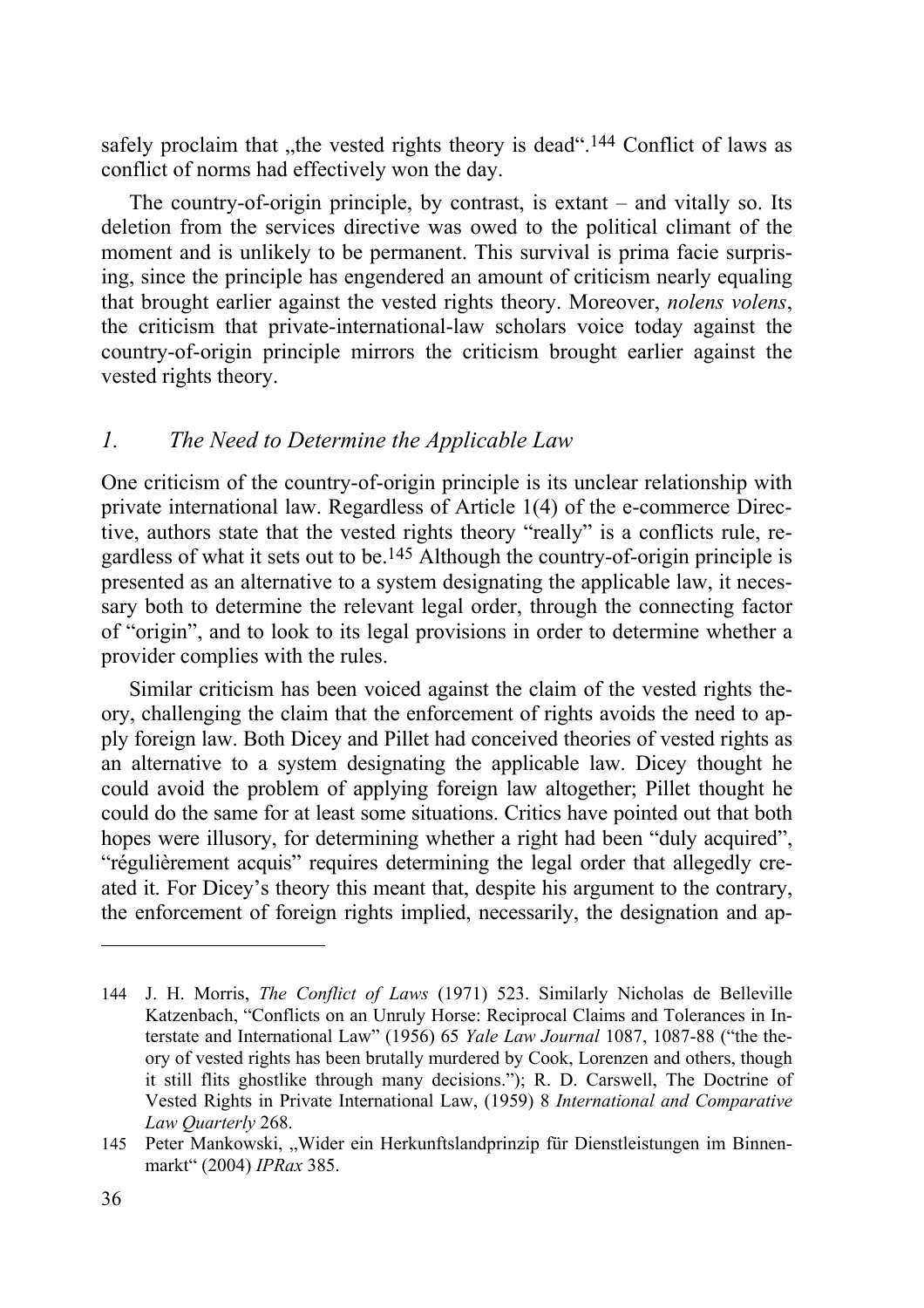plication of foreign law.146 Pillet's theory, it has been argued, works well only when, at the time when the right is created, contacts to only one country exist.147 At the same time, the theory is unnecessary for such situations because their resolution is obvious.148 If, however, contacts to more than one country exist, one has to decide which of these countries' laws should govern the creation of the right; then the process of enforcing foreign rights is no longer distinct from the process of designating the applicable law.149 In short, the vested rights theory is nothing more than a misnomer for a theory that, like other theories, seeks to determine the law applicable to a transaction. The focus on rights is wrong, because rights are a fiction.<sup>150</sup> In reality, the enforcement of foreign rights necessarily implies the application of foreign law.151

#### *2. Circularity*

In Centros, the Court of Justice held that a company that has been validly created under the rule of one member state must be recognized by other member states. Critics have pointed to the circularity of this argument. Whether a company has been created validly under a certain law cannot be determined before that law has been found to be applicable in the first place. It is for the private international law norms of other countries, not for the country of origin itself, to determine the scope of its laws.

This circularity argument is well-known from the debate over the vested rights theory, pointing to its circularity.152 A U.S. District Court formulated this criticism accurately in 1950:  $\mu$ , It is of no great help to say that the rights cannot be changed because they are 'vested', for by 'vested' we mean essentially that we will not allow them to be changed."153 This criticism is more than one hundred years older. Frequently, Savigny is credited with its first formulation: "This principle leads into a complete circle; for we can only know what are vested rights if we know beforehand by what local law we are to de-

<sup>146</sup> Carswell, *supra* n. 144, 275.

<sup>147</sup> Mayer & Heuzé, *supra* n. 140, no. 112.

<sup>148</sup> Arminjon, *supra* n. 141, 58: "La nature d'une question ne change pas parce que sa solution est évidente."

<sup>149</sup> Arminjon, *supra* n. 141, 59 ff.

<sup>150</sup> Lea Brilmayer, *Conflict of Laws* (2nd ed. 1995) 31, 37-41.

<sup>151</sup> Elliott E Cheatham, "American Theories of Conflict of Laws: Their Role and Utility" 58 *Harvard Law Review* 361, 380-1 (1945).

<sup>152</sup> Carswell, *supra* n. 144, 279.

<sup>153</sup> Horwitt v. Horwitt, 90 F.Supp. 528, 530 (D. Conn. 1950).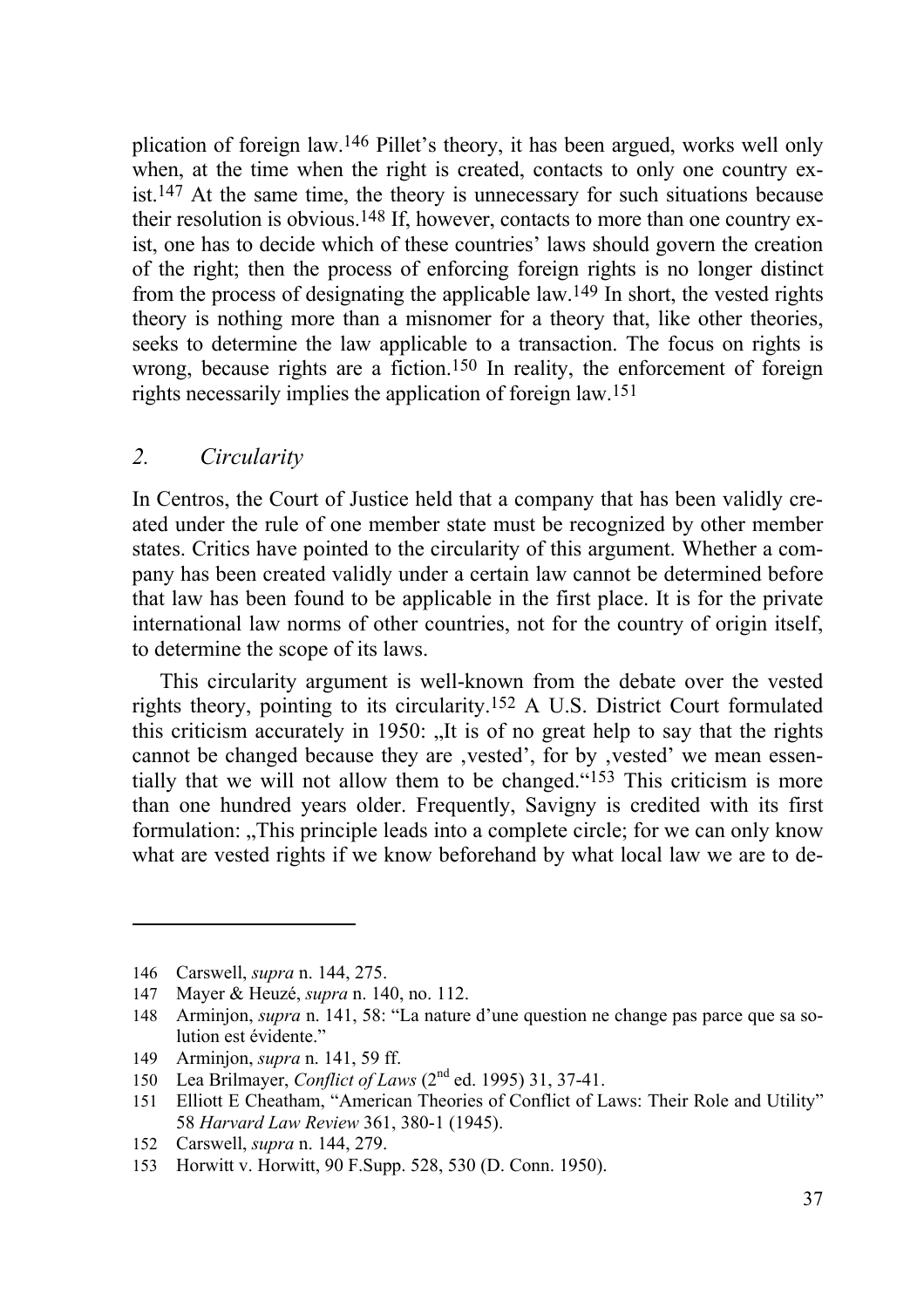cide as to their complete acquisition."154 But the first author to formulate the criticism was Wächter: "Anyway to decide the question whether our judge must decide, in certain cases, according to foreign laws, on the basis that he must protect duly acquired rights, probably rests on a *petitio principii*. If, in the matter of a legal relation established abroad, one wishes to claim for a right acquired under foreign law absolute protection also within one's own country, one argues from a premise that has still to be proved, namely, that this legal relation is to be judged according to foreign, and not domestic, laws."155

Another way to put the argument is that the theory is inconclusive. It is a plausible liberal argument against the retroactive application of laws that if state A has granted a right, state A cannot take the right away again. In fact, this was the political basis for a domestic version of the vested rights approach. But it simply does not follow that state B is under a similar obligation with regard to rights granted by state A. Translated into the EU context, England may be bound by its liberal rules for the creatin of companies, but it does not follow that Denmark is similarly bound by them.

<sup>154</sup> Savigny, *supra* n. 45, 147 (William Guthrie, transl., Edinburgh 1869) "Dieser Grundsatz führt auf einen bloßen Zirkel. Denn welche Rechte wohlerworben sind, können wir nur erfahren, wenn wir zuvor wissen, nach welchem örtlichen Rechte wir den vollzogenen Erwerb zu beurteilen haben."

<sup>155</sup> Wächter, *supra* n. 137, 4 f (translation partly mine, partly following Nadelmann, *supra* n. 79, 16). The original German text is: "Überhaupt dürfte es auf einer petitio principii beruhen, wenn man die Frage, ob unser Richter nach fremden Gesetzen in gewissen Fällen zu sprechen habe, nach dem Grundsatze entscheiden will, daß er wohlerworbene Rechte schützen müsse. Will man bei einem im Auslande begründeten Rechtsverhältnisse für das nach fremden Gesetzen erworbene Recht unbedingten Schutz auch im Inlande in Anspruch nehmen: so argumentiert man aus einer Prämisse, die noch gar nicht erwiesen ist, und setzt etwas voraus, was erst zu erweisen ware, nämlich, daß jenes Rechtsverhältnis nach fremden und nicht nach einheimischen Gesetzen zu beurtheilen sei." Wächter himself cites for his insight to August Siegmund Kori, *Erörterungen praktischer Rechtsfragen aus dem gemeinen und Sächsischen Civilrechte und Civilprocesse* III (Dresden, 1929) 3 note (Dresden 1929), who argues as follows against Tittmann (*supra* n. 112): "ob Jemand aus einer im Auslande vorgenommenen Handlung ein Recht erworben habe? bestimmt sich allererst darnach: ist die Handlung nach ausländischen oder inländischen Gesetzen zu beurtheilen?" ("Whether someone has acquired a right due to an act committed abroad, is determined primarily by whether foreign or domestic law must be applied to the act."). Kori in turn responded to other aspects of Wächter's essay; see Kori, "Ein Beitrag zu der Theorie über Collision der Gesetze verschiedener Staaten, vornehmlich zur Beleuchtung der Wächter'schen Ansicht", (1844) 27 *Archiv für die civilistische Praxis* 309 (1844). On Kori's approach see (briefly) Müller, *supra* n. 103, 216-7.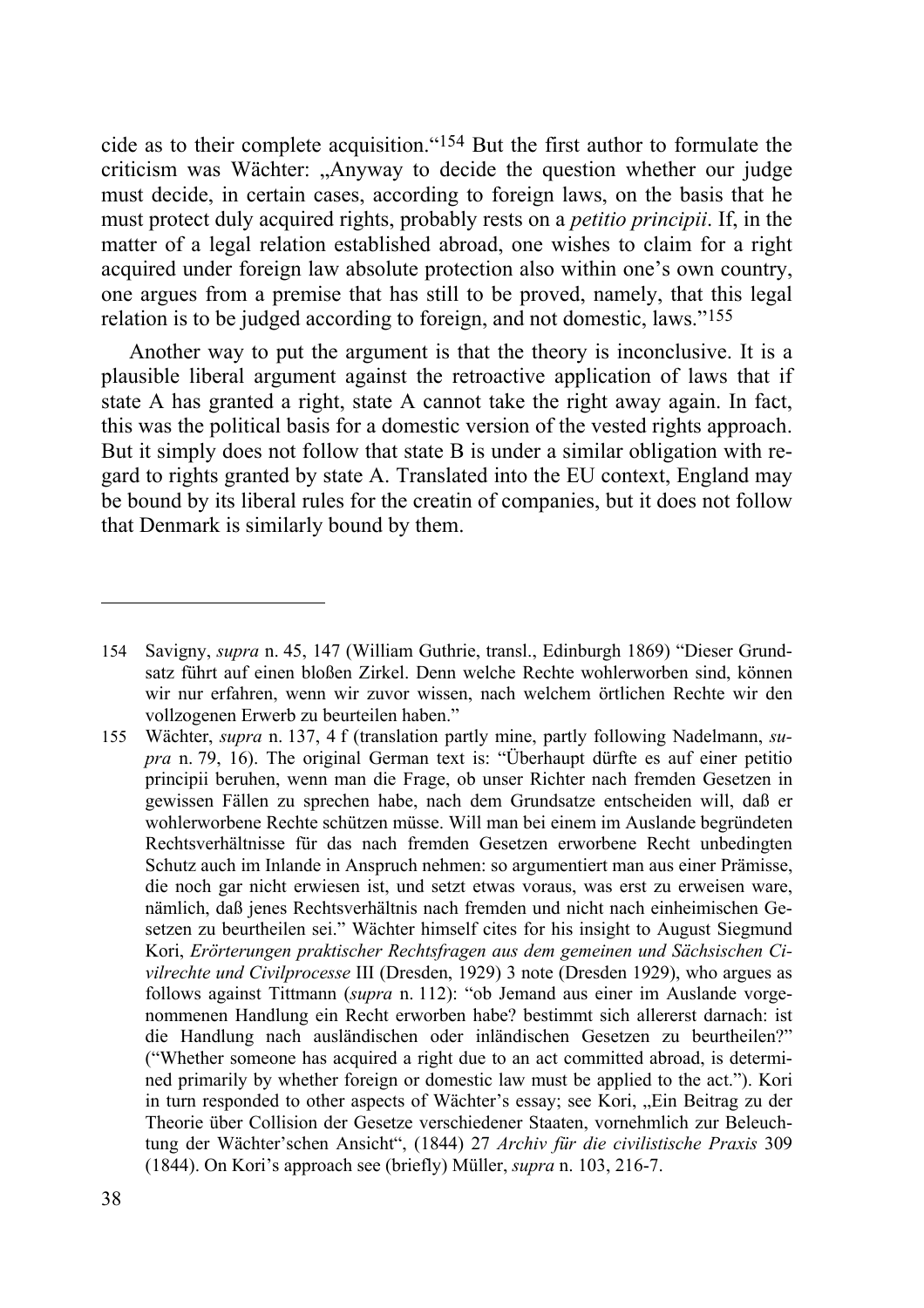#### *3. Indeterminacy*

There is another problem with the country-of-origin principle. It is all good an well to give the country of origin exclusive regulatory competence, but this principle cannot determine which country qualifies as country of origin in the first place. This question is easy to answer when administrative actions, like registration, take place. It becomes much harder in the area of private law, in which mere factual connections matter.

The vested rights theory had to deal with a similar criticism: it cannot determine which legal order grants rights because laws cannot determine their own applicability.156 To be complete, the vested rights theory requires an addition – namely, a criterion to determine which legal order is competent to grant rights. Two responses can be given. The first is Dicey's. Dicey admitted that his theory could not deliver this criterion.157 At the same time, however, he did not think that this was a grave shortcoming. Whenever a legal system grants a right, he argued, there should be an assumption that this right was "duly" acquired and is therefore enforceable. This suggests a shift to a unilateral method.158 The second response is to combine the vested rights concept with a criterion that determines the competent legal order. Beale and Pillet both chose this second response, albeit in different ways. For Beale, the necessary criterion was territoriality, based on his preference for a territorial understanding of the law in general. For Pillet, the necessary criterion followed from the application of general rules of private international law. We see that territoriality, which critics have often deemed a necessary element of vested rights theories,159 is but one of various connecting factors compatible with the theory.

Both responses have weaknesses. The unilateral approach advocated by Dicey works well when the creation of rights is based on a formal act that is clearly recognizable – for example, the rendering of a judicial decision. Yet, whether a legal order creates a right without such a formal act is often hard to determine. Coupling the vested rights theory to an additional criterion as Beale and Pillet do weakens its explanatory power. Beale's strong emphasis on territoriality has given way to much criticism because this criterion was considered simplistic.160 Pillet's idea to determine the legal order competent to create

<sup>156</sup> E.g. Savigny, *supra* n 45, 147 ("merely formal"). See, generally, H. L. A. Hart, "Selfreferring Laws", in: id., *Essays in Jurisprudence and Philosophy* (1983) 170-8.

<sup>157</sup> Cf. Arminjon, *supra* n. 141, 37 ff.

<sup>158</sup> Similarly Roosevelt, *supra* n. 120. 2467,

<sup>159</sup> E.g. Carswell, *supra* n. 144, 271.

<sup>160</sup> See already Ernest G. Lorenzen, "Territoriality, Public Policy and the Conflict of Laws" (1923-4) 33 Yale Law Journal 736.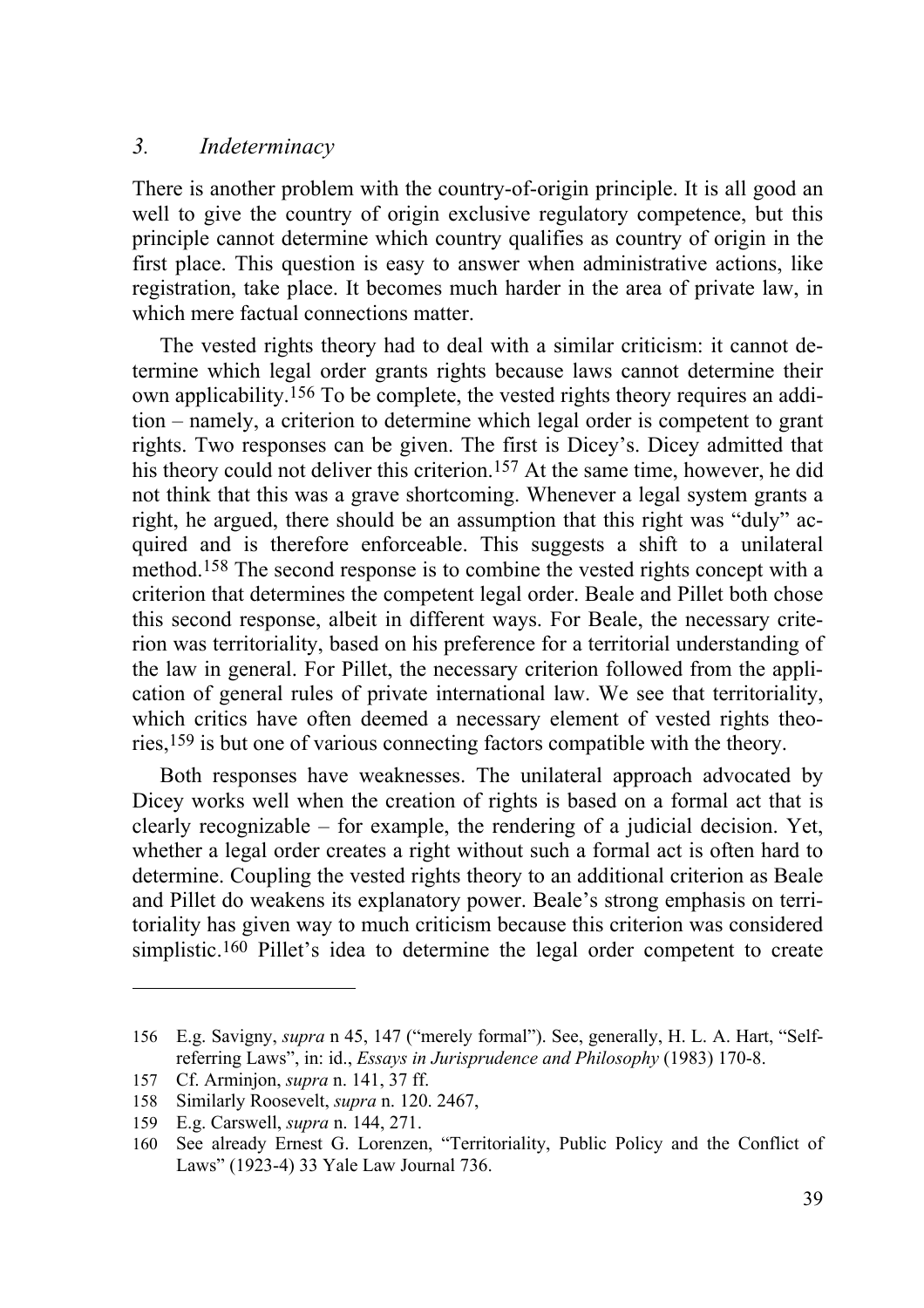rights with regard to the generally applicable law makes his vested rights theory redundant: since that order's law is applicable anyway, the notion of vested rights does not yield any additional analytical purchase.161 However, this criticism only points to the theory's inconclusiveness without proving it wrong.

#### *4. Insufficiency*

Another criticism of the country-of-origin principle points to its insufficiency. As a general approach, the principle would designate the country-of-origin's law as exclusively applicable. Since this is not the scope of the principle, regulatory gaps may occur. In its stricter version, the principle requires the institutions of the country of origin to regulate exclusively. For various reasons, these institutions may be disinclined to regulate, so underregulation is not unlikely.162 If the principle is non-exclusive, this leaves the question of the otherwise applicable law open, if such a restriction is found to exist.163

Again, this criticism mirrors one voiced earlier against the vested rights theory. In fact, we find an early version already in Wächter's 1842 article: The theory of vested rights is insufficient. Even if it can explain why a court must refer to foreign law regarding the creation of a right, it cannot explain why a court must do the same regarding the non-creation of a right.164 Like with the country-of-origin principle, there are two kinds of vested rights theories in this respect – one exclusive, the other non-exclusive –, and the criticism applies differently to each of them. Those theories that refer to foreign law for the noncreation of rights as well as for the creation of rights cannot be based only on a theory of vested rights; rather, they replace ordinary private-international-law methods with some other method – for example, Beale's territoriality method. However, those theories that refer to foreign law only for the creation of rights are necessarily incomplete. They require an additional set of norms to determine the law applicable to issues other than the creation of rights – be it forum law, as in Dicey's theory, or a law determined otherwise, as in Pillet's theory.

<sup>161</sup> E. Bartin, *Principles de droit international privé* I (1930) § 78, p. 195 ; Gerhard Kegel & Klaus Schurig, Internationales Privatrecht (9th ed. 2004) § 1 VI, p 25.

<sup>162</sup> Mankowski, *supra* n. 145, 388-9.

<sup>163</sup> See Horatia Muir Watt, « Aspects économiques du droit international privé » (2004) 307 *Rec des Cours* (2005) 25, 191-3.

<sup>164</sup> Wächter, *supra* n. 137, 8-9.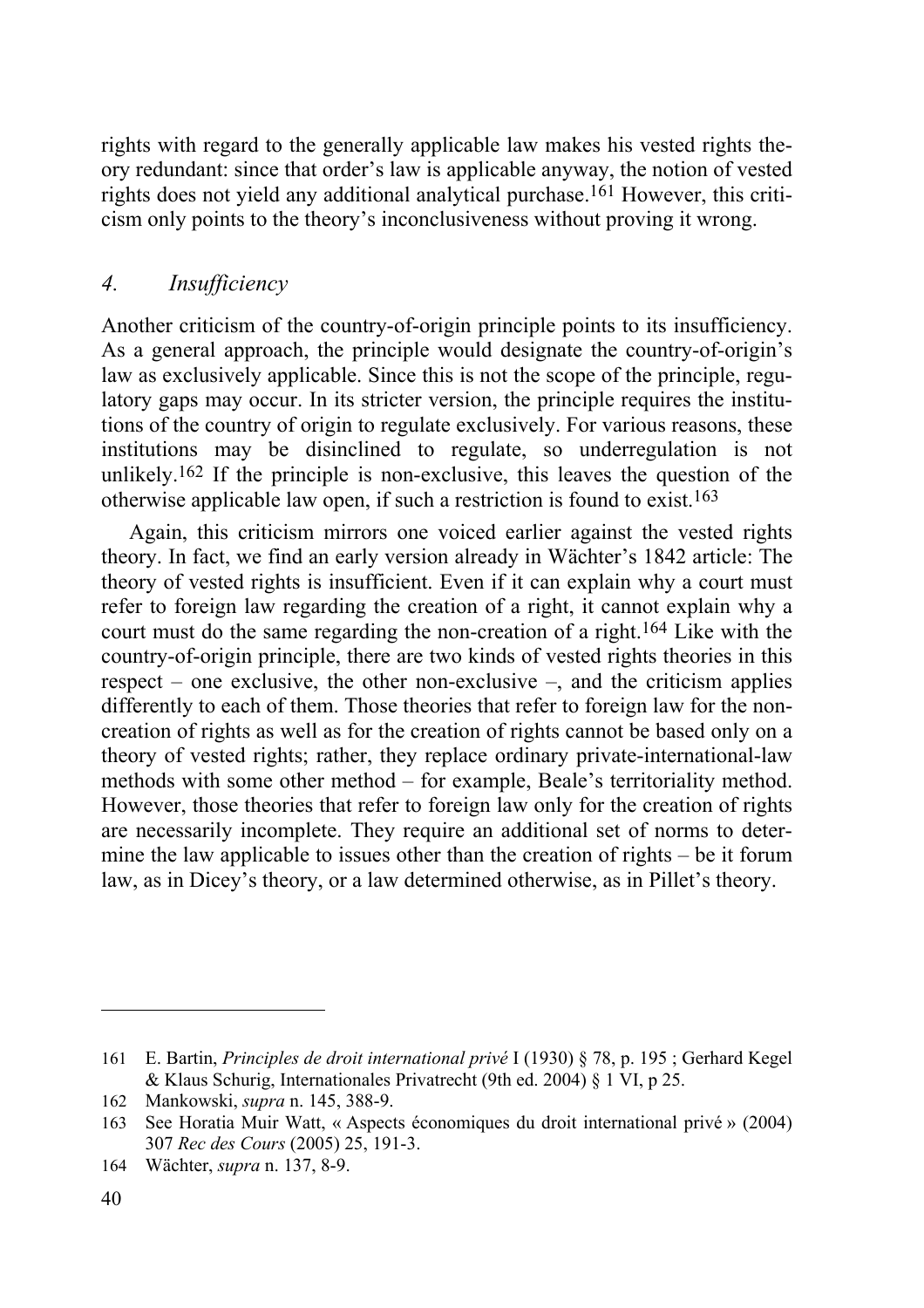#### *5. Formalism*

The country-of-origin principle, critics hold, emphasizes merely formal connecting factors over substantive connections. For example, the Court of Justice in Centros obliged Denmark to recognize a company as English although, undisputably, all relevant connections pointed to Denmark: the company had been set up by two Danes for their Danish business, the only contact to England, apart from the registration, was the formal address for the company at a friend's place. Similarly, the country-of-origin principle in the Services Directive might enable providers to establish a formal home in a member state with low regulation, although his economic interest would lie entirely in the country of destination.

Obviously, this mirrors the criticism against the vested rights theory. In a classic American casebook opinion,165 an Alabama court applied the law of Tennessee to a tort claim following a railway accident, although all connections except for the place of the accident – plaintiff's and defendant's domicile, their employment contract, the defendant's alleged negligence – all led to Alabama. Thus, although Alabama had both the much greater regulatory interest and the closer connection, Tennessee law was applied on the purely formal basis that the plaintiff's right, if any, had been vested in Tennessee when the last event necessary for its creation, the injury, had occurred there.

### *6. Policies*

 $\overline{a}$ 

The final argument may be the most important one. This is the policy argument, directed against the requirement of both the vested rights theory and the country-of-origin principle that states must give up part of their sovereignty to private rights and private parties. Mankowski makes exactly this argument against restrictions of regulatory laws of the country of destination when he argues, against the country-of-origin principle for competition law: "This is an eminently political decision. Every state must take this decision for itself and for its own market".166 Wächter expressly invoked the same argument against he vested rights theory: "In any event, the legislator of a foreign state can easily recognize rights which are completely opposed to the moral and religious principles, the notions of law and justice and the requirements of public policy, the security of transactions and the care for the citizens' economic well being,

<sup>165</sup> Alabama Great Southern R.R. Co. v. Carroll, 97 Ala. 126 (S. Ct. Ala., 1892). Although the decision predates formulation of the vested rights theory in the US, its reasoning is fully compatible.

<sup>166</sup> Mankowski, *supra* n. 145, 387.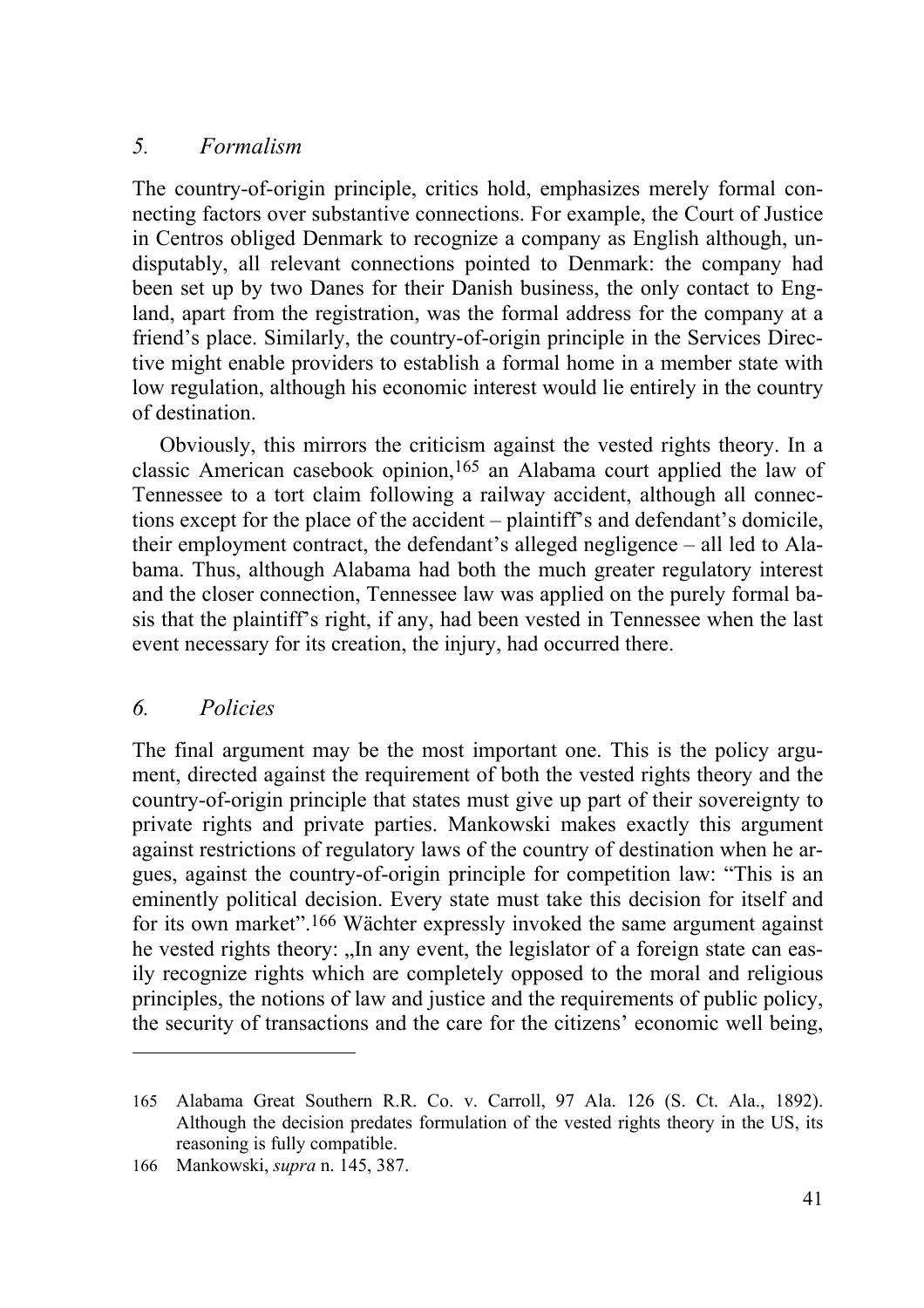on which our state's legislation is founded. Shall now our state have to recognize and protect such rights, e.g. slavery, right to usurious interest rates, to debts from gaming etc., if and because they were duly acquired in that foreign state under *its* laws?"167

The criticism based on policy rests on three different considerations. The first goes to the relationship between two countries and the allocation of regulatory power between them. Should a rule point to the affected legal order or to the country of origin? The affected legal order may, of course, be determined in different ways. For Mankowski, it is the affected market; for Wächter, it was always the forum; for. Nonetheless, all critics agree that the country of origin, or the country under whose law a right is created, is frequently not necessarily the country with the closest connection or the country that is otherwise the most appropriate for regulation.

The second consideration in the policy-based criticism concerns not the relationship between countries so much as the relationship between the state and the individual. Critics of the country-of-origin principle point to a vital state interest in protecting the (social) welfare of its own citizens against the individual interests of suppliers; the oppose what they see as an undue emphasis on market liberalism over the social welfare state. This creates a notable parallel to the vested rights theory which was born as a classical liberal theory of private international law  $-$  it protects rights that have been granted by one state against all other states. This is obvious in the due process clause of the US Constitution, but similar considerations can be found in other formulations of the theory. One of Pillet's disciples, Bernard, justified the theory of droits acquis not with the mutual respect between sovereigns, but rather with the respect due to private rights.<sup>168</sup> The heyday of vested rights theories in the  $19<sup>th</sup>$ century coincides with the heyday of political liberalism.169 Likewise, their demise in the  $20<sup>th</sup>$  century coincides with the rise of the welfare state.  $20<sup>th</sup>$  century critics of the vested rights theory see the judge's task as finding a good solution for the common good, rather than protecting individual rights and thereby overlooking the common good.

The third policy consideration concerns the relationship between the parties. Both the vested rights theory and the country-of-origin principle favour one party over the other on the basis of abstract criteria. This has spurred criti-

<sup>167</sup> Wächter, *supra* n. 137, 6 (my translation).

<sup>168</sup> Bernard, « Principes du droit international privé » 1906 *Journal du droit international (Clunet)* 1068 f.

<sup>169</sup> Müller, *supra* n. 103, 298-307; Werner R. Wichser, *Der Begriff des wohlerworbenen Rechts im internationalen Privatrecht* (Polygraphischer Verlag AG Zurich, 1955) 18.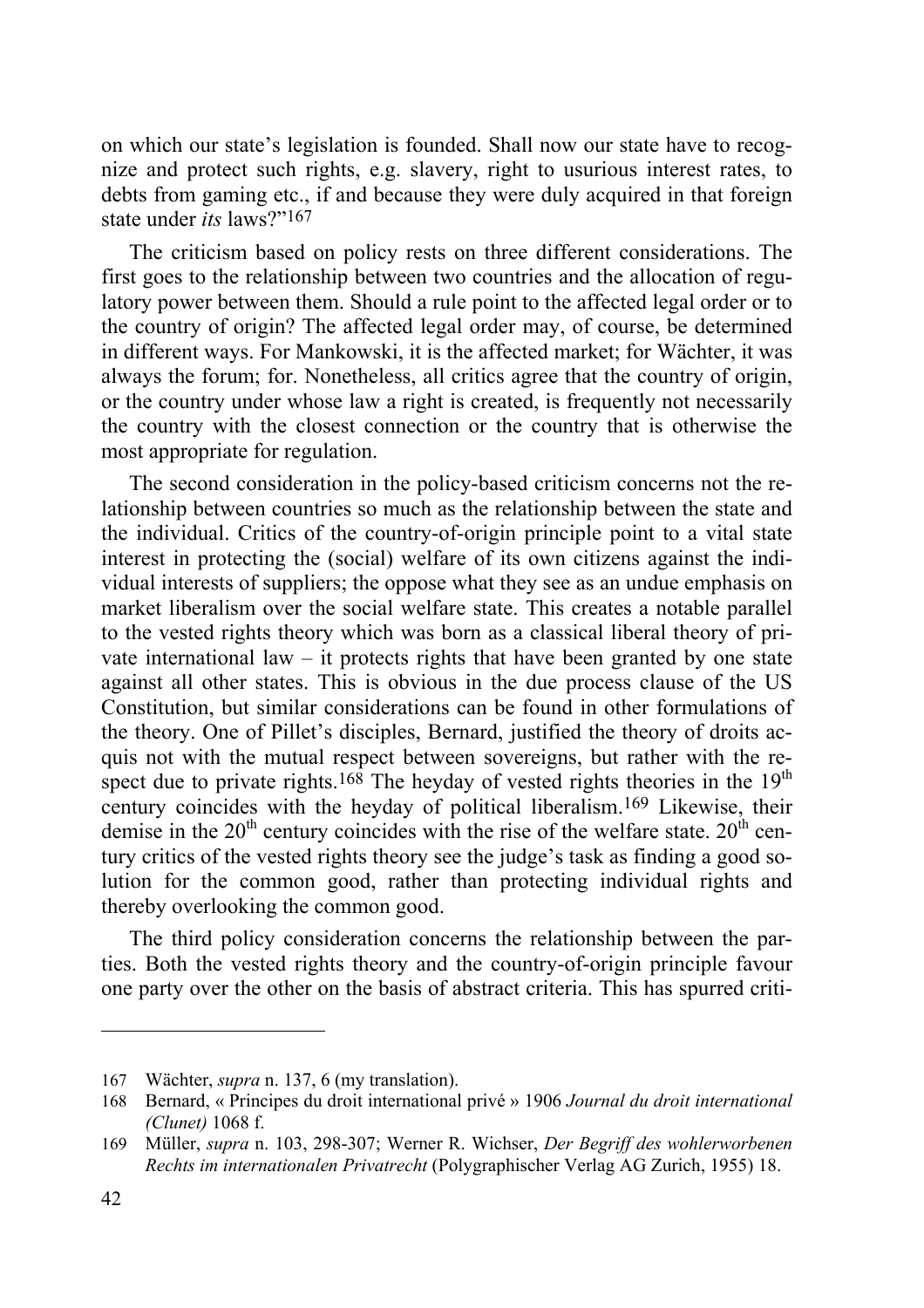cism against both. As regards the country-of-origin principle, critics ask why suppliers should be preferred to consumers.<sup>170</sup> As regards the vested rights theory, Kropholler asks a structurally similar question: Why should the creditor (who invokes his right) should be preferred to the debtor (who can only invoke his liberty).171 Indeed, this criticism of both is particularly apt in consumer law (to which currently no country-of-origin principle is applied). Traditional private international law protects the passive consumer against the active supplier – if a consumer is contacted in his home state by an out-of-state supplier, he can rely on the application of his home law. The country-of-origin principle, like the vested rights theory, would rather protect the supplier, although – thus the criticism – it should be easier for the supplier, as the moving party, than for the consumer to comply with foreign law.

# **B. The Country-of-Origin Principle Can Refute the Criticism**

These five bases for criticism were enough to bring the vested rights theory down. The theory was rejected because it did not dispense of the need to determine the applicable law, it was circular, indeterminate and insufficient, and its underlying policy was rejected. However, although the same bases have been brought forward against the country-of-origin principle, they have not had similar success. Indeed, it can be shown one by one how the country-oforigin principle can refute the criticism. The main structural reason lies in the differences between the international legal scene of the vested rights theory and that of the EU with its country-of-origin principle. The main policy reason lies in the returned force of liberal positions.

### *1. The Need to Determine the Applicable Law*

 $\overline{a}$ 

What, first, of the criticism that the vested rights theory does not make irrelevant the determination of the applicable law? The criticism is weak even against the vested rights theory when the creation of a right can clearly be established. If a right has been created and need only be enforced, this enforcement can be separated from the creation of the right. The same is true, and perhaps more forcefully so, for the country-of-origin principle, which is not designed as a method to determine the applicable law. The principle leaves the normal process of determination intact; it only provides constraints, alterations

<sup>170</sup> Wilderspin & Lewis, *supra* n. 50, 33 ; de Baere, *supra* n. 22, 303-05; Mankowski, *supra* n. 145, 386-88.

<sup>171</sup> Jan Kropholler, *Internationales Privatrecht* (4th ed.) § 21 I 2 b, pp. 143-44.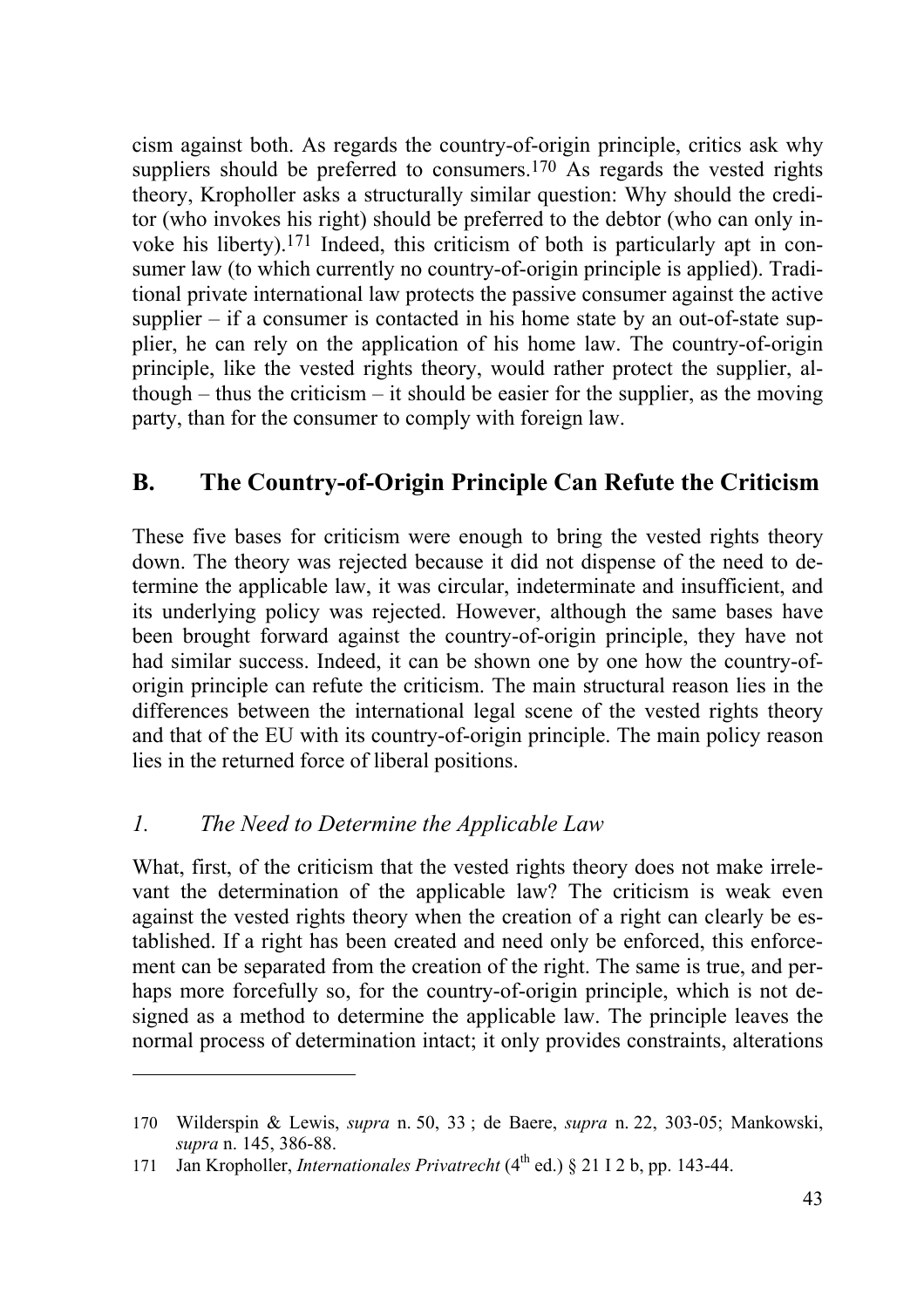regarding this process. This does not dispense with the need for the judge to first determine what the country-of-origin is, and then to examine whether the relevant party has complied with that country's law. However, this is indeed a process more akin to the determination of a preliminary question than to an actual application of that law.

#### *2. Circularity*

The argument of circularity rests on the assumption that states retain mutual sovereignty and that the enforcement of foreign rights is a matter for sovereignty. If a superior set of norms can be found that restricts sovereignty and that requires states to recognize vested rights, the circularity claim falls apart, since then the duty to enforce these rights no longer arises from the foreign law that created them but rather from this superior norm whose binding force is beyond doubt. Critics have been all too ready to adopt Wächter's criticism of circularity without realizing that, unlike Wächter, most authors proposing a more elaborate version of a vested rights theory assume the existence of such a higher set of norms:172 natural law,173 *ius gentium,*174 general common law,175 customary international law,176 or simply a legally relevant principle of justice.177 Within a federal system like the US – or a Treaty based community of states like the  $EU - a$  constitution or a Treaty can easily furnish this set of norms. It is widely ignored that even Wächter himself admitted as much. Normally presented as the staunchest opponent of the vested rights theory, he accepted the theory's validity regarding the relationship as between the different states within the German empire.178

This suggests that the circularity argument is intrinsically linked to an idea about state sovereignty. This is why the criticism of circularity, so fatal with regard to the vested rights theory in private international law, loses its force with regard to the country-of-origin principle of European law. There is no doubt that EU law, both as primary law (in particular, the basic freedoms) and as secondary law (in particular, the directives based on the country-of-origin

<sup>172</sup> See Müller, *supra* n. 103, 309-10.

<sup>173</sup> See Müller, *supra* n. 103, 185-86 (discussing Tittmann).

<sup>174</sup> Cocceji, *supra* n. 106.

<sup>175</sup> Restatement (First) § 311, comment d; cf Brilmayer, *supra* n. 150, 40 f.

<sup>176</sup> Gutzwiller, *supra* n. 78, 1065.

<sup>177</sup> Romeo Maurenbrecher, *Lehrbuch des gesamten heutigen deutschen Privatrechts* I (Bonn, 1840) 312.

<sup>178</sup> Karl Georg von Wächter, *Pandekten* I (Leipzig, 1880) 152-3.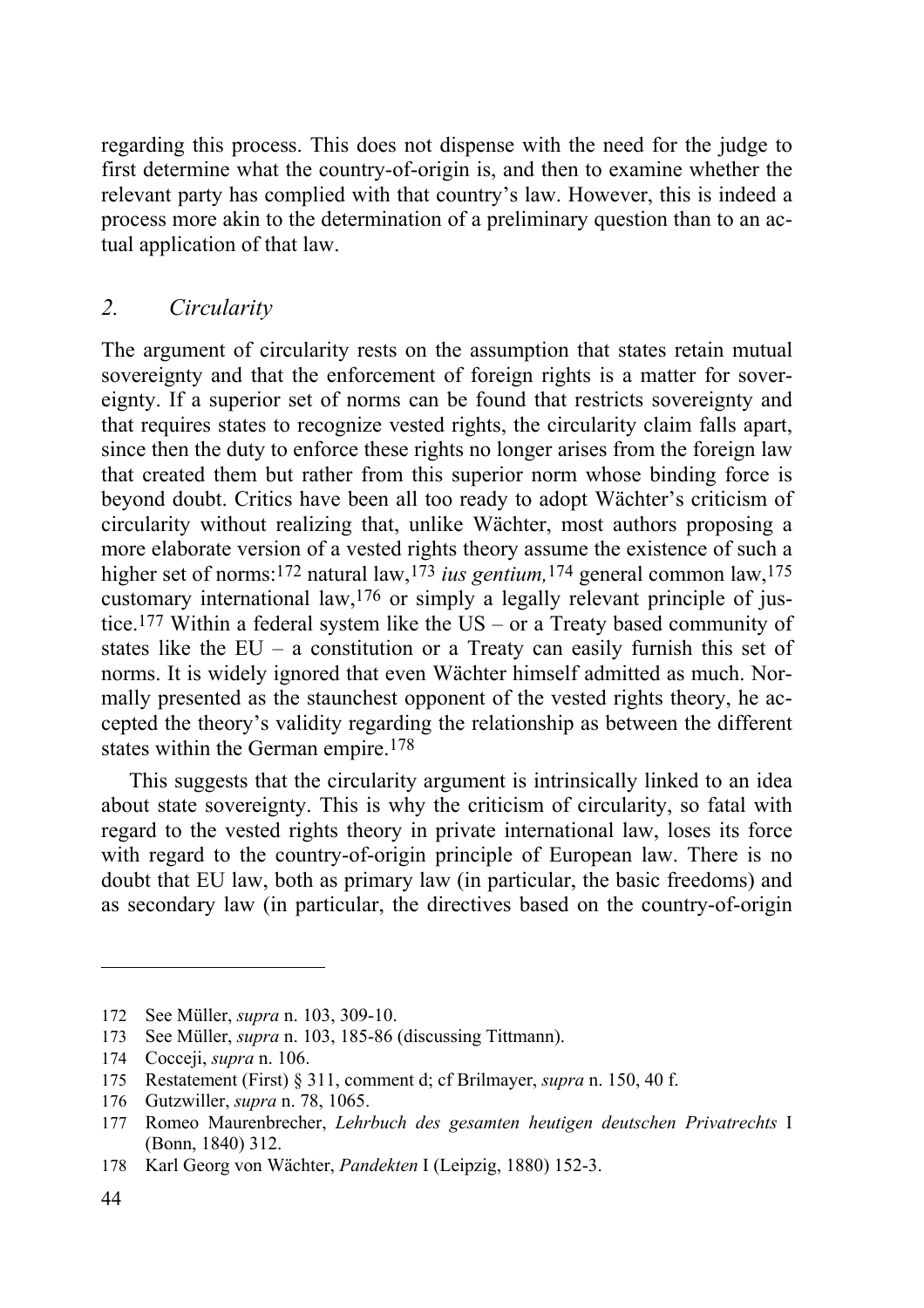principle) is a superior set of norms.179 The country of origin provides only the laws with which a provided must comply; the obligation for all other states to recognize the results of such compliance rests not on those laws but rather on a superior set of norms. The restriction of sovereignty within the European Union weakens the circularity argument.

### *3. Indeterminacy*

The indeterminacy criticism – that the vested rights theory cannot provide criteria for determining the applicable law – is harder to refute; it has some force against the country-of-origin principle, as well. That principle alone cannot determine what counts as the country of origin; other criteria must be found. Indeed, if the word "origin" is meant to conceal the fact that the choice of what counts as the country of origin is an actual *political* choice, the criticism is as strong here as against the vested rights theory. Why, for example, is the supplier's rather than the consumer's state considered as the "country of origin"? Basedow's own argument for favouring the supplier is that suppliers act as motors of European integration.180 The counterargument brought by others is that the costs saved by suppliers are merely shifted to consumers, so no efficiency gain is achieved.181 Both positions are different proposals for what should count as a connecting factor—their both being based on considerations of the European market. None of them is deduced from the notion of country of origin alone.

This suggests that the country-of-origin principle, like the vested rights theory, requires an additional method to determine which country should count as the country of origin. However, it suggests that such a method can be developed on the basis of the idea of the common market. Like the vested rights theory, the country-of-origin principle is indeterminate, but not intrinsically incoherent.

### *4. Insufficiency*

 $\overline{a}$ 

What about the insufficiency argument that the country-of-origin principle cannot answer all questions as to what is the applicable law? It is indeed the case that the country-of-origin principle makes only rights, not liabilities and other restrictions binding. However, the reason for this limitation is that the

<sup>179</sup> ECJ (15 July 1964), case 6/64, Costa v. ENEL, 1964 ECR 585.

<sup>180</sup> Basedow, *supra* n. 43, 18-19.

<sup>181</sup> Mankowski, *supra* n. 145, 387.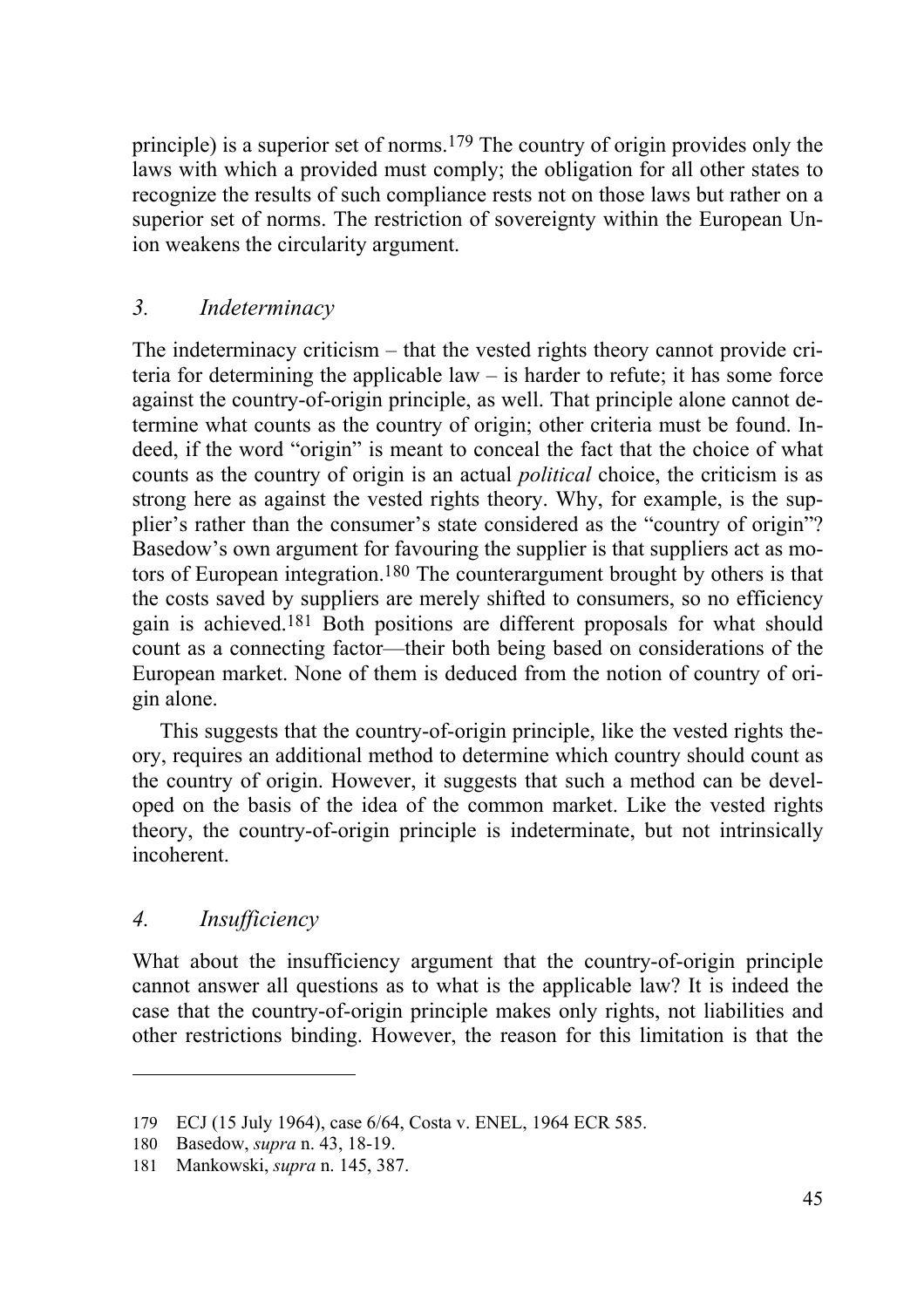impetus behind the principle is to restrict barriers to trade in the form of legal relations, not to create legal regimes. Just as rights function as trumps over the objective law, to use Ronald Dworkin's language, so the country of origin acts functions as a trump over the objective law, while leaving it intact in general.

Properly understood, the country-of-origin principle enables a slight but important reformulation of the *Günstigkeitsprinzip*. The relationship between the country-of-origin law and the otherwise applicable law is not the relation between two different legal systems, where the law's applicability is alternative: that of one system or the other. Rather, the relationship is a combination of a right, granted by the law of the country of origin, and a set of laws – those of the country of destination. The country-of-origin principle and traditional private international law together determine both the applicable law and its treatment of certain rights. Substituting the principle for traditional private international law would thus go beyond what the common market requires and in fact beyond what makes sense in a common market. The restriction of the country-of-origin principle to limited questions of rights to provide services is an advantage rather than a disadvantage.

#### *5. Formalism*

The characterization of the country-of-origin principle as formal is apt. However, as criticism this characterization is less strong than it was against the vested rights theory. There are several reasons for this. First, we are currently observing a revived preference for formal over substantive connecting factors in the law. The reason is that formal rules are easier for parties to predict, and party expectations are considered more important than the regulatory interests of states. As a matter of fact, ignoring these regulatory interests prevents regulatory monopolies of the most-affected states. Second, formal factors, because they are easier to manipulate, enable parties to choose the laws applicable to them and may thereby further regulatory competition between member state laws as a desirable path towards more efficient laws. One may oppose these policies that are used to justify the formalism of the country-of-origin principle, but such criticism shifts the debate from one over form to one over substance.

However, just as with the vested rights theory before, the alleged predictability and ease of administration have limits. Where the county of origin can be determined easily, as with the registration of a company, predictability both as to that country and to the scope of applicable law can indeed be achieved. Where on the other hand no such formal act takes place, predictability is much harder to achieve. The Services Directive, to use one example, would have left a huge scope for debate as to the scope of its country-or-origin principle.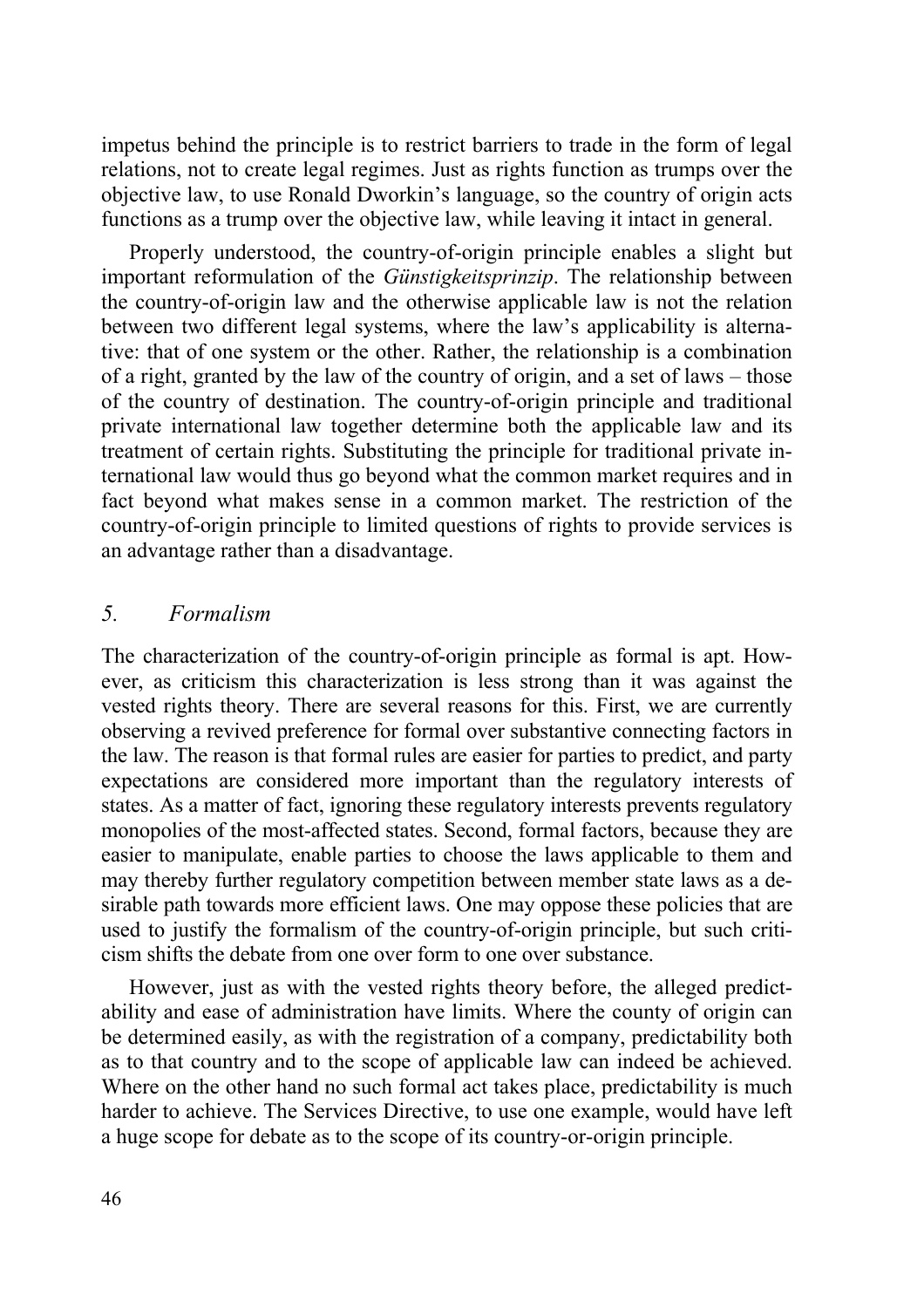#### *6. Policies*

 $\overline{a}$ 

Discussion of the formal character has already suggested that, since the logical and structural arguments are ultimately not fatal for the country-of-origin principle, the policy arguments become the most important ones. Here we can see how the clash between traditional private international law and the European country-of-origin principle is transformed from a mere methodological clash to a clash of principle. Indeed, the central criticism brought forward *against* the vested rights theory reappears as the main justification *for* the country-oforigin principle. If the vested rights theory is said to yield insufficiently to the policies of sovereign states, then this is a reason for the European Union to adopt it, or the equivalent country-of-origin principle. After all, to disregard certain policies of member states is a goal of the common market. Overcoming such policies is considered necessary for the benefit of the market participants.

Such policy differences can account for the different connecting factors used by traditional private international law and the country-of-origin principle respectively. The country-of-origin principle, based as it is on a formal connecting factor, frequently designates a law different from the law with the closest connection, which traditional private international law would designate. This is not an accident, and it can therefore not be remedied by simple assimilation of the factors in both approaches. Traditional private international law, in designating the applicable law, will frequently designate the legal order with the greatest regulatory interest, especially in the area of economic law, where most clashes occur. The country-of-origin principle, by contrast, will frequently designate a legal order that is relatively uninterested in strong regulation, especially of its exporters. Whereas traditional private international law may tend towards overregulation, the country-of-origin principle may counter this effect because it encourages underregulation.182 The combination of both may be most likely to achieve an efficient equilibrium.

Similarly, the criticism that individuals are preferred over states can be turned into a supporting argument. If the assumption is correct that the member states are regulating more than what is good for its individual citizens, then the country-of-origin principle could also be justified in favouring the interests of individuals over the interests of states, especially those of the country of destination. This is in tune with Christian Joerges' interpretation of the Centros decision as one that gives citizens a right to hold their governments accountable

<sup>182</sup> Ralf Michaels, "Two Economists, Three Opinions? Economic Models for Private International Law – Cross-Border Torts as Example", in: An *Economic Analysis of Private International Law* (Jürgen Basdow & Toshiyuki Tono eds. 2006) 143, 178-9.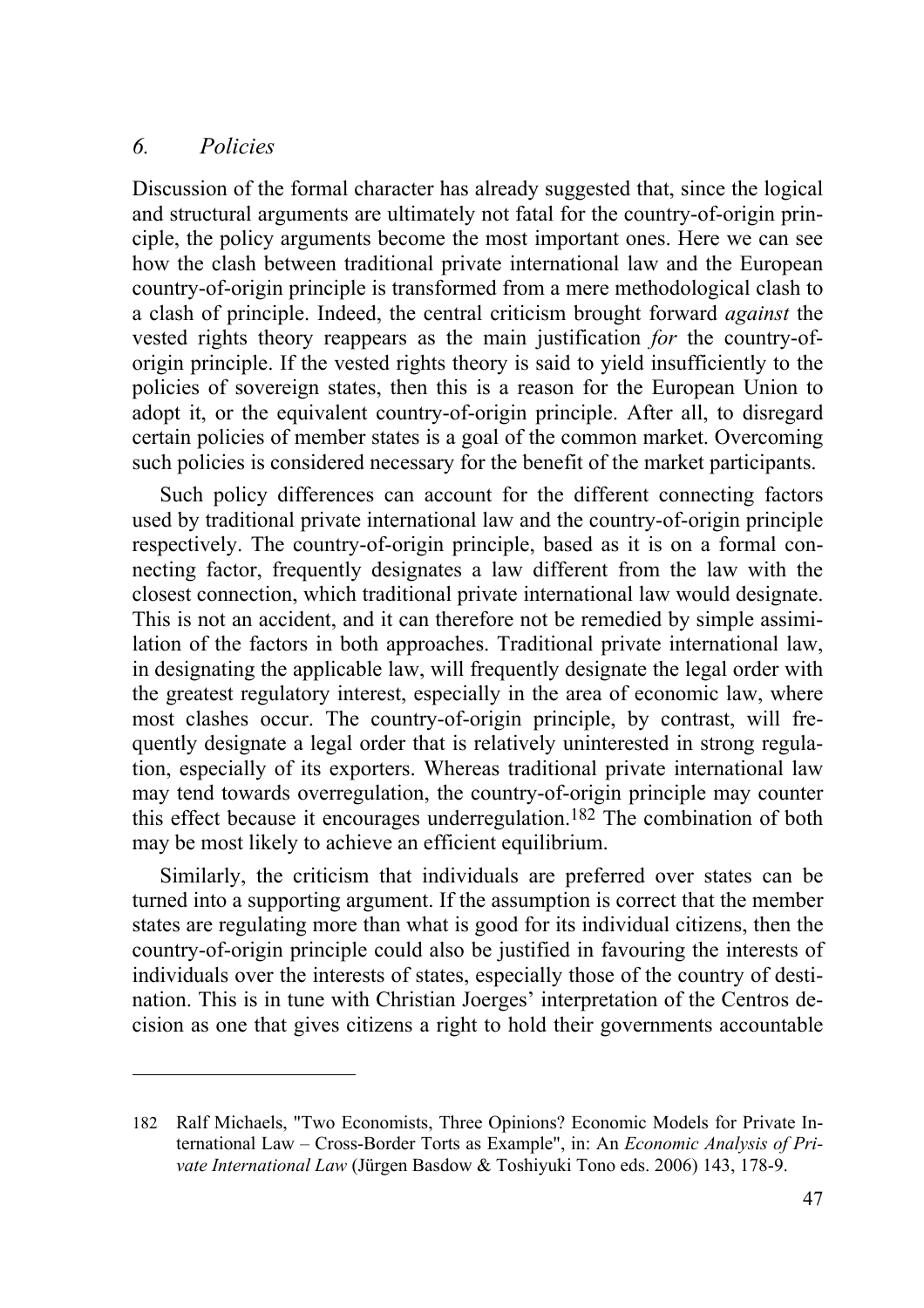for their laws.183 Provided each member state complies with certain minimum requirements (a provision fulfiled through harmonization), it can be considered an undue burden for a supplier to have to comply with more than one law.

Finally, the criticism that the vested rights theory and the country-of-origin principle favour one class of individuals over another without sufficient justification can be countered, at least from a particular perspective. Take, for example, a consumer contract. To critics, the passive consumer should be protected against the active supplier. His reliance on applicability on his home law must be protected, because he has not left his home. To proponents of the countryof-origin principle, the active supplier must be protected against the passive consumer for the sake of the common market. The supplier is furthering the common market by his transnational conduct; this is worthy of support from a European perspective. The passive consumer must be turned into an active consumer, and the best way to do this is by taking away the legal advantages of passivity. Obviously, this policy clash cannot be resolved on the basis of abstract and neutral principle. But it seems plausible to think that the consumer protection of traditional private international law is well balanced with a counterweight.

### **IV. Some Broader Insights**

We have seen that the country-of-origin principles is indeed best understood as a reinvigoration of the vested rights theory, and that both structural reasons of the European Union and current policy preferences protect the country-oforigin principle against the criticism that brought he vested rights theory down. Now we can put these findings into a broader perspective. Four broader insights emerge.

A first insight from the comparison with the vested rights theory suggests the limits of a country-of-origin principle. The vested rights theory was successful as long as it was not used as the exclusive approach to private international law. Only when it was expanded, by Dicey and Beale, to cover all questions of private international law, the creation and non-creation of rights, it failed – first because it was badly suited for questions of non-creation of rights, second, because it functioned badly in situations where, absent a formal granting procedure, it was not clear whether a right had been granted or not. The country-of-origin principle would benefit from a similar restriction. First, it

<sup>183</sup> Joerges, *supra* n. 4, 178-9.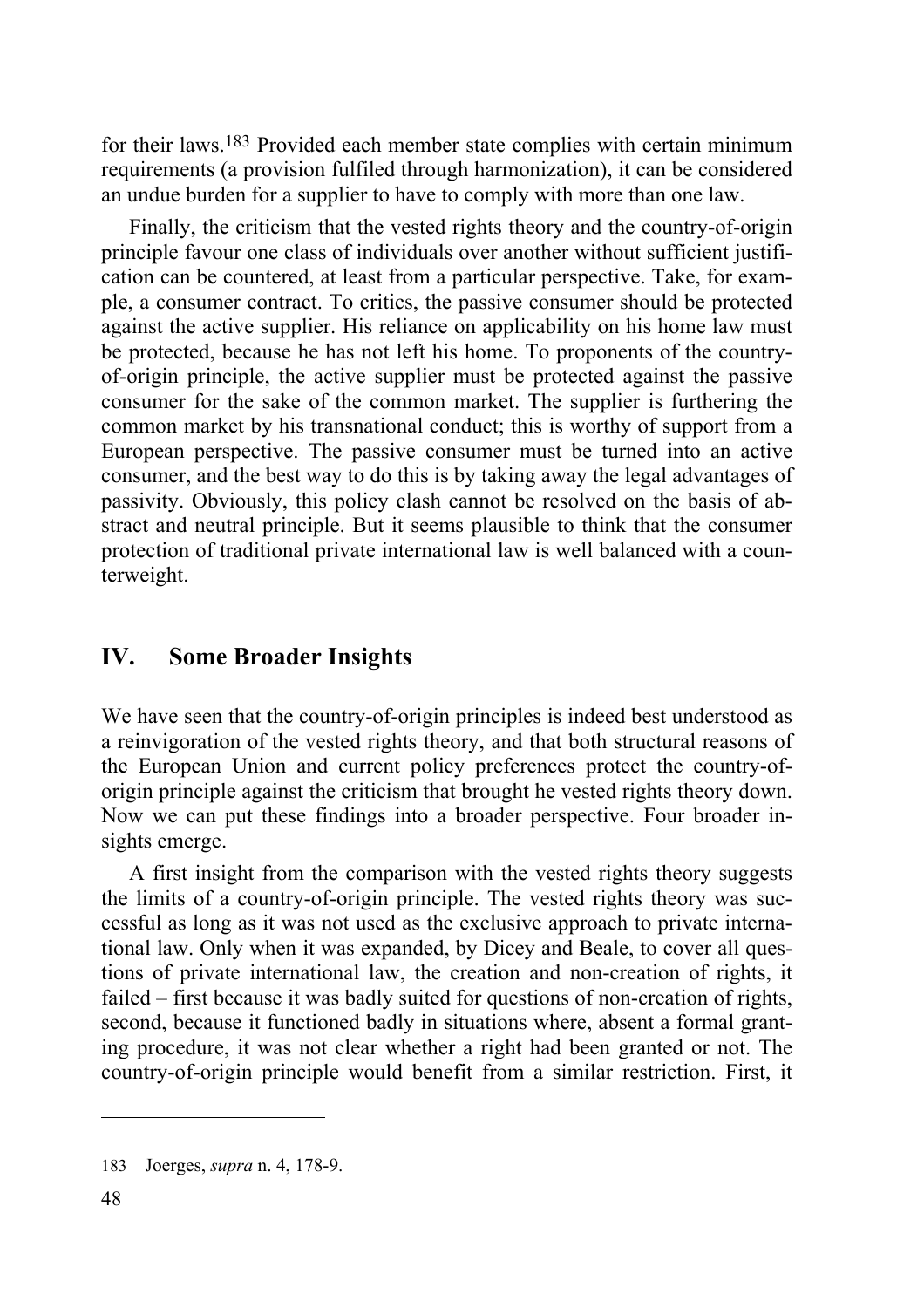should remain applicable only to the granting of rights or privileges, not the imposition of requirements. It is as badly suited for the general determination of the applicable law as the vested rights theory. Second, the principle works best where a clear formal act of granting takes place, like in the incorporation of a company, or the issuance of a licence. The informal creation of rights is better achieved through traditional private international law.

A second insight goes the other way: Despite their similarity, the countryof-origin principle and vested rights theory differ in important ways. The two share a common structure and fulfil similar functions, but the justifications for those structures and functions are quite different. The vested rights theory was justified by reference to a higher set of principles thought beyond political control – *ius gentium*, general international law, principles of justice. By contrast, EU law is based on economic and political considerations; while EU law is also a higher set of rules and principles, it is by no means beyond human control. The difference is important: Acceptance of the vested rights theory presupposed only the conviction that a higher set of principles exist. Acceptance and scope of the country-of-origin principle, by contrast, presuppose a prior discussion of the appropriate economic and political goals to be served by the law. In consequence, discourse about private international law and its methods must become a discourse about economics and politics in order to remain meaningful. Because private international lawyers know the vested rights theory, they should be well equipped for such debates, but they must be ready to lead them. The return of vested rights provides an excellent opportunity for such renewed debates.

Third, the comparison with the country-of-origin principle with its openly political justification highlights the role that politics has played for the rise as for the fall of the vested rights theory. At the same time, in focusing on the rise and fall, the study should also have shown the value of historical analysis. The vested rights theory emerged from ideas of early liberalism: Individuals should have rights that the government cannot take away from them; in times of emerging commerce this protection could not be confined to innate rights, but had to be extended to acquired rights. By extension, in international trade such rights had to be protected against foreign governments. At its heart, the vested rights theory was thus a liberal theory that sought to protect a space of private ordering against the policies of the state, very much like the country-of-origin principle is based on liberal ideas of the predominance of the Common Market over the member states. This idea of protection of spaces against the state is still visible in reconceptions of rights theories of private international law, like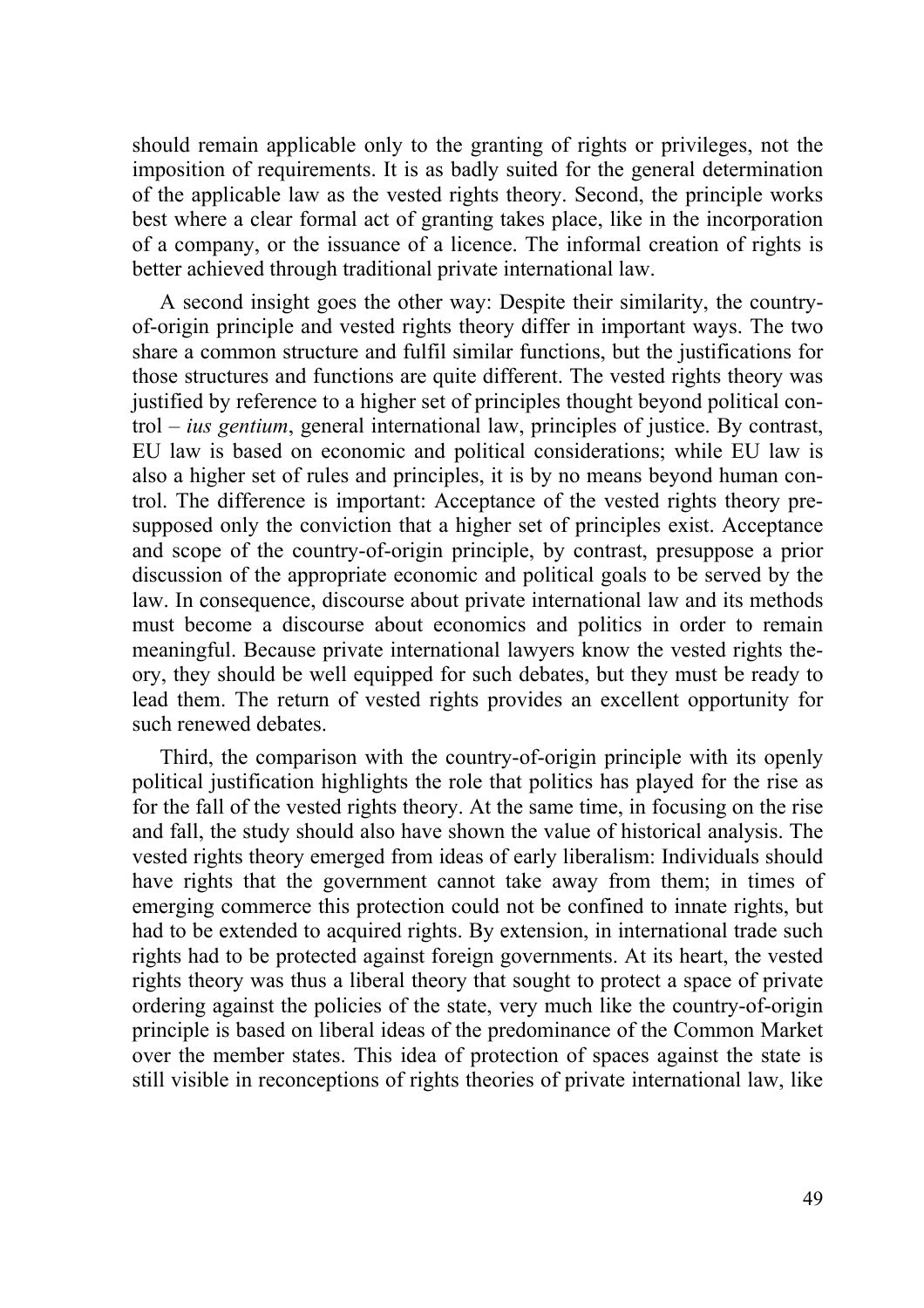Lea Brilmayer's theory of political rights.<sup>184</sup> The theory predates the  $19<sup>th</sup>$  century; it is, rather, contemporaneous to the justification of subjective rights in post-medieval political thought. Nonetheless, it was in the  $19<sup>th</sup>$  century that vested rights were first thought to be the exclusive basis for private international law. These attempts failed like the underlying jurisprudential idea conceiving of legal systems as mere regimes for the protection of rights: rights as the creation of state laws cannot simultaneously trump these laws. However, the rejection of the vested rights theory went beyond this point and now had an equally political flavor. The legal realists' critique of rights came hand-in-hand with a rejection of the public / private distinction and an emphasis on state policies, finding its high point in the New Deal. The realists' perspective that law was ...really not about rights, but about state policies replaced one kind of essentialism with another. In short, the vested rights theory was a pre-national theory that broke down in the heyday of nationalism. Now that the European Union has brought about a post-national constellation in which states' sovereignty is restricted again, it is not surprising that an equivalent of the vested rights theory is being reborn as well.

More generally, history shows that both theories and their restrictions are rarely abstract truths but rather are contingent upon broader concepts – here concepts of law and sovereignty. In a model of international relations in which the state's sovereignty determines everything, there is no place for a theory of vested rights. If no higher set of values exists that can bind the state, and if private rights are considered entirely subject to the states' determination, then all questions are questions of allocation of prescriptive sovereignty; vested rights that restrict this sovereignty have no role to play. Yet the common market is not such a world. There is a superior set of rules in EU law, and the restriction of state sovereignty is one of its declared goals for the benefit of the common market.

A final, normative insight to be drawn from the history of these theories and from their criticism and its rebuttal applies to the future of private international law in general. Arguably, neither a pure focus on individual interests nor a pure focus on collective interests appears appropriate for private international law (or for any area of the law). This pluralism of interests is best served by a pluralism of methods. To base all private international law within the European Union on a country-of-origin principle would be folly. So would a total disregard of the principle. Private international law in the European Union will remain a two-track endeavour,185 but this is its asset rather than its burden. The

<sup>184</sup> Brilmayer, *supra* n. 150, 221 ff.

<sup>185</sup> It is a three track endeavor if we distinguish, within "traditional" private international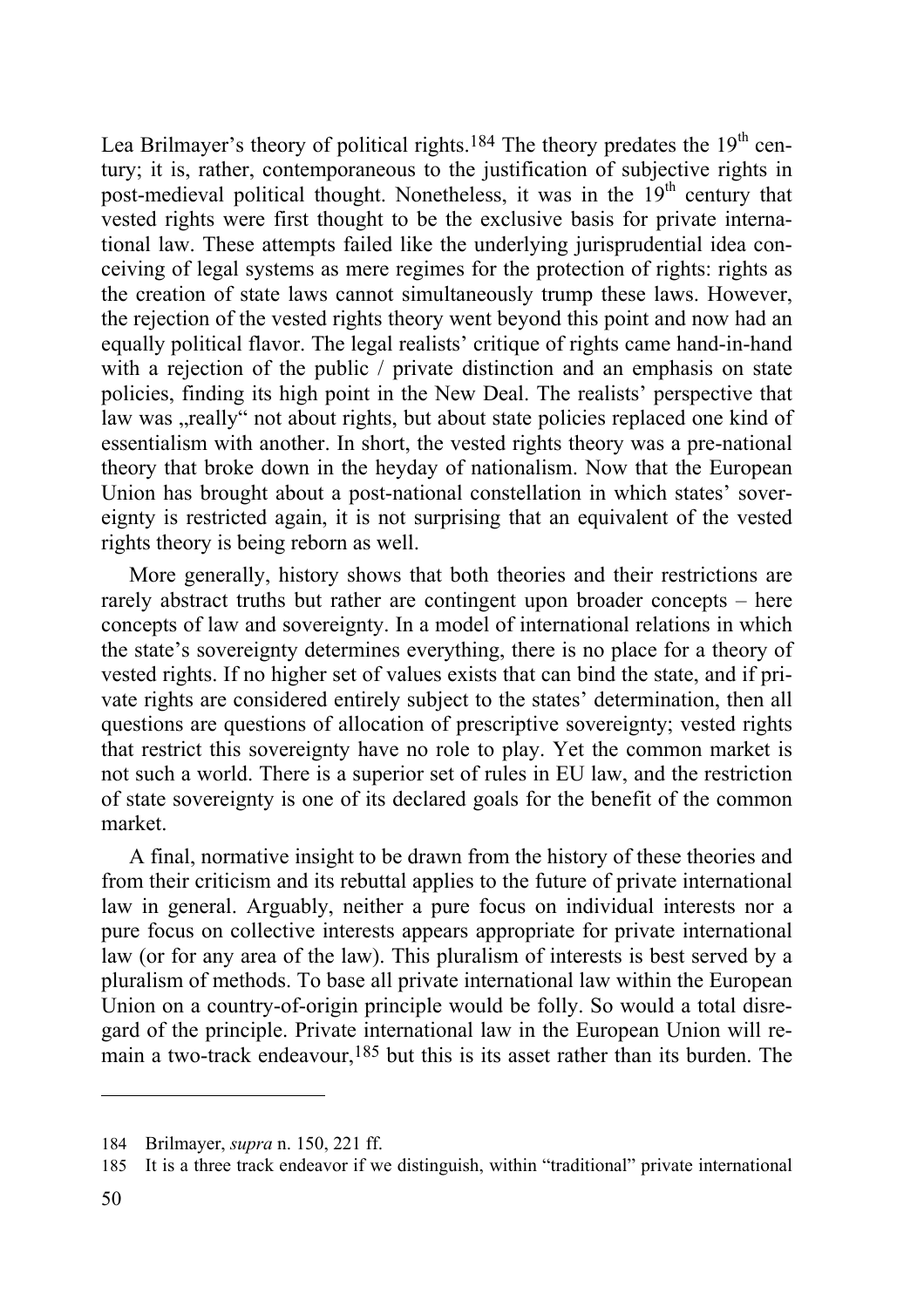country-of-origin principle and traditional, state-based, private international law are different techniques with different policies – one cannot be translated into the other. This is a blow for those who hope for a coherent system of private international law. But it is encouraging for those who believe that internal tensions within a legal system are necessary for development. A two-track concept of conflict of laws can bring these tensions to the fore and thus enable us to formulate and address them.

This lets us see the protests against the country-of-origin principle in France and the Netherlands in a new light. If private international lawyers recognize these protests an the struggles over the country-of-origin principles as elements in a debate that is central to the methods and the politics of their very own discipline, they may well use this as an opportunity for renewal in their very own field. This should be good news for European law, but it should be particularly good news for private international law.

law, the Savignyan multilateral approach from the unilateral approach of governmental interest analysis.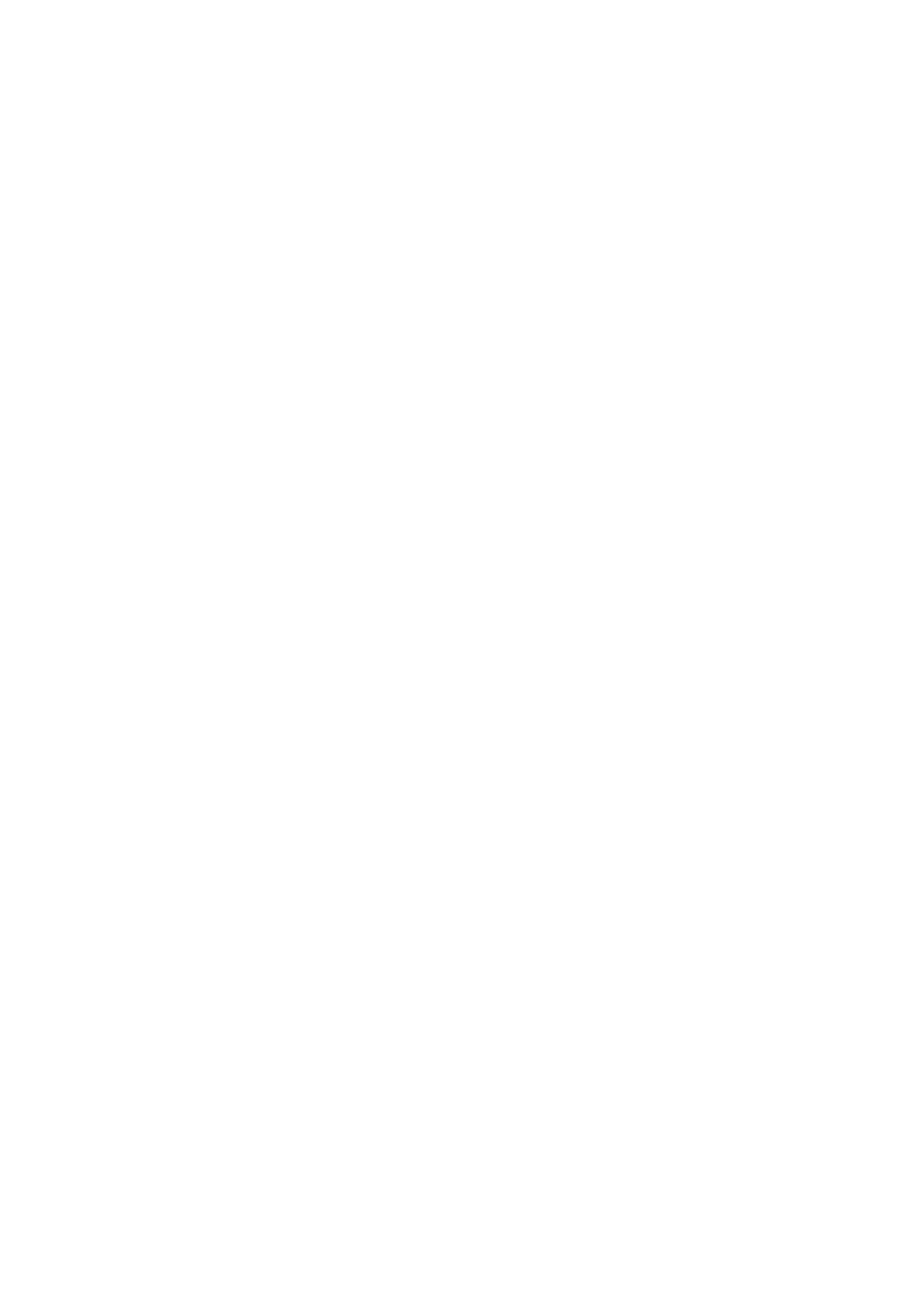## **Lieferbare ZERP-Diskussionspapiere**

(in Papierform = P bzw. als elektronische Kopie =  $E^*$ )

\*siehe unsere Homepage: www.zerp.uni-bremen.de (Publikationen)

- DP 7/91: *Gerd Winter* (Hrsg.), Die Europäischen Gemeinschaften und das Öffentliche, Dezember 1991 (P)
- DP 3/92: *Ines Katharina Gerwien*, Die Kontrolle von Pestiziden in exportierenden Industrieländern und Entwicklungsländern, am Beispiel der Bundesrepublik Deutschland und Malaysias, Oktober 1992 (P)
- DP 7/93: *Michelle Everson*, To the Constitutional Position of the Citizen of the United Kingdom, Dezember 1993 (P)
- DP 3/94: *Monika Jagels-Sprenger*, Der Fall PVC. Ein ungewisses Risiko und seine rechtliche Bewältigung, März 1994 (P)
- DP 4/94: *Geoffrey Woodroffe/Philip Rawlings/Chris Willett*, Financial Services in the United Kingdom, März 1994 (P)
- DP 5/94: *Edda Castelló*, Untersuchung von Beschwerdesystemen für Finanzdienstleistungen, März 1994 (P)
- DP 8/94: *E. Alexandridou/M.-T. Marinos/C. Mastrokostas/G. Triantaphyllakis*, Financial Services in Greece, Juli 1994 (P)
- DP 1/97: *Dorothee Eidmann*, Ausländer und Verwaltung. Eine Skizze am Beispiel des Ausländeramtes in Bremen, Januar 1997 (P/E)
- DP 2/97: *Josef Falke/Armin Höland*, Die Rechtspraxis der Beendigung von Arbeitsverhältnissen. Vorüberlegungen zu einem neuen Forschungsprojekt, März 1997 (P/E)
- DP 3/97: *Edwige Lefebvre*, A Historical Profile of Belgium: From Urban to Modern Belgian Citizenship, Juli 1997 (P/E)
- DP 4/97: *Edwige Lefebvre*, The Belgian Constitution of 1831: The Citizen Burgher, Juli 1997 (P/E)
- DP 5/97: *Edwige Lefebvre*, French Republicanism in Algeria: "Citouyen-Colon" versus "Sujet-Musulman-Français", Juli 1997 (P/E)
- DP 6/97 *Ulrich K. Preuß/Armin Höland* (eds.), The Normative Foundation of the Polity, Oktober 1997 (P/E)
- DP 7/97 *Konstanze Plett*, Rechtliche Hindernisse auf dem Weg zur Gleichberechtigung der Frauen, Oktober 1997 (E)
- DP 1/98: *Wolf Sauter*, EU Regulation for the Convergence of Media, Telecommunications, and Information Technology: Arguments for a Constitutional Approach?, Januar 1998 (P/E)
- DP 1/99 *Jürgen Neyer/Dieter Wolf/Michael Zürn*, Recht jenseits des Staates, März 1999 (E)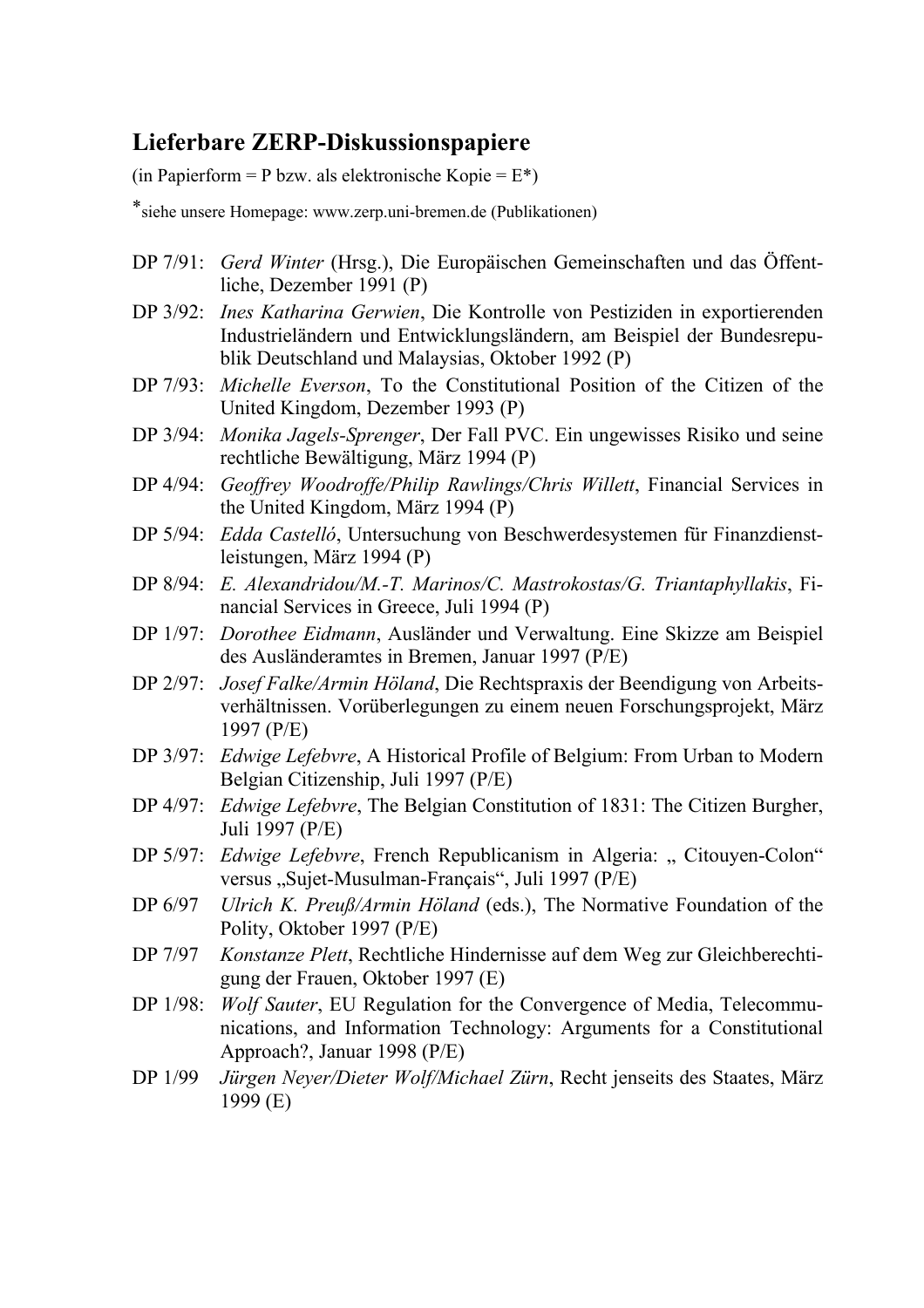- DP 2/99 *Josef Heimann*, "Visa, Asyl, Einwanderung und andere Politiken betreffend den freien Personenverkehr" – der neue Titel IV EGV unter besonderer Berücksichtigung des Schengen-Protokolls, Oktober 1999 (P/E)
- DP 1/00 *Armin Höland/Uwe Reim/Holger Brecht*, Flächentarifvertrag und Günstigkeitsprinzip. Zusammenfassung einer empirischen und rechtlichen Untersuchung der Anwendung von Flächentarifverträgen in den Betrieben, März 2000 (P/E)
- DP 2/00 *Armin Höland/Uwe Reim/Holger Brecht*, Association-Level Agreements and Favourability Principle, Dezember 2000 (E)
- DP 1/02 *Anita Boeker*, The Establishment Provisions of the Europe Agreements: Implementation and Mobilisation in Germany and the Netherlands, April 2002 (P/E)
- DP 2/02 *Nikola Lafrenz*, Die Pflegeversicherung als Teil der Krankenversicherung im Sozialrecht der Europäischen Union – Die Entscheidungen des Europäischen Gerichtshofes, Oktober 2002 (E)
- DP 3/02 *Ailine Wolff-Pfisterer*, Sprache als Freizügigkeitshindernis in der EU Sprachliche Anforderungen an ausländische EG-Bürger im Rahmen der Anerkennung von Befähigungsnachweisen für den Berufszugang und die Berufsausübung, Oktober 2002 (E)
- DP 4/02 *Michael W. Schröter*, Lebensmittelrechtliche Vorsorge als Rechtsprinzip nationale, europäische und welthandelsrechtliche Aspekte, Dezember 2002 (E)
- DP 1/03 *Christine Godt*, Streit um den Biopatentschutz: Stoffschutz, Patente auf Leben und Ordre Public. Nationaler Gestaltungsspielraum bei der Umsetzung der Europäischen Biopatentrichtlinie, Dezember 2003 (E)
- DP 2/03 *Carl Otto Lenz*, Das deutsch-französische Verhältnis und sein Einfluss auf die Europäische Union, Dezember 2003 (E)
- DP 1/04 *Josef Falke*, Normung und Dienstleistungen. Anforderungen und Handlungsspielräume nach dem Allgemeinen Übereinkommen über den Handel mit Dienstleistungen (GATS), Februar 2004 (E)
- DP 1/05 *Eric A. Engle*, Alien Torts in Europe? Human Rights and Tort in European Law, Februar 2005 (E)
- DP 2/05 *Aydan Bashlinskaya*, Der rechtliche Gehalt der Gemeinsamen Sicherheitsund Verteidigungspolitik der Europäischen Union (GESVP) und ihre Vereinbarkeit mit dem deutschen Grundgesetz, Mai 2005 (E)
- DP 3/05 *Joanna Krzeminska*, Free Speech Meets Free Movement How Fundamental really is 'Fundamental'? The Impact of Fundamental Rights on Internal Market Law, August 2005 (E)
- DP 4/05 *Nuno Ferreira*, Revisiting Euthanasia: A Comparative Analysis of a Right to Die in Dignity, November 2005 (P/E)
- DP 1/06 *Christian Joerges*, Der Europäisierungsprozess als Herausforderung des Privatrechts: Plädoyer für eine neue Rechts-Disziplin, Januar 2006 (P/E)